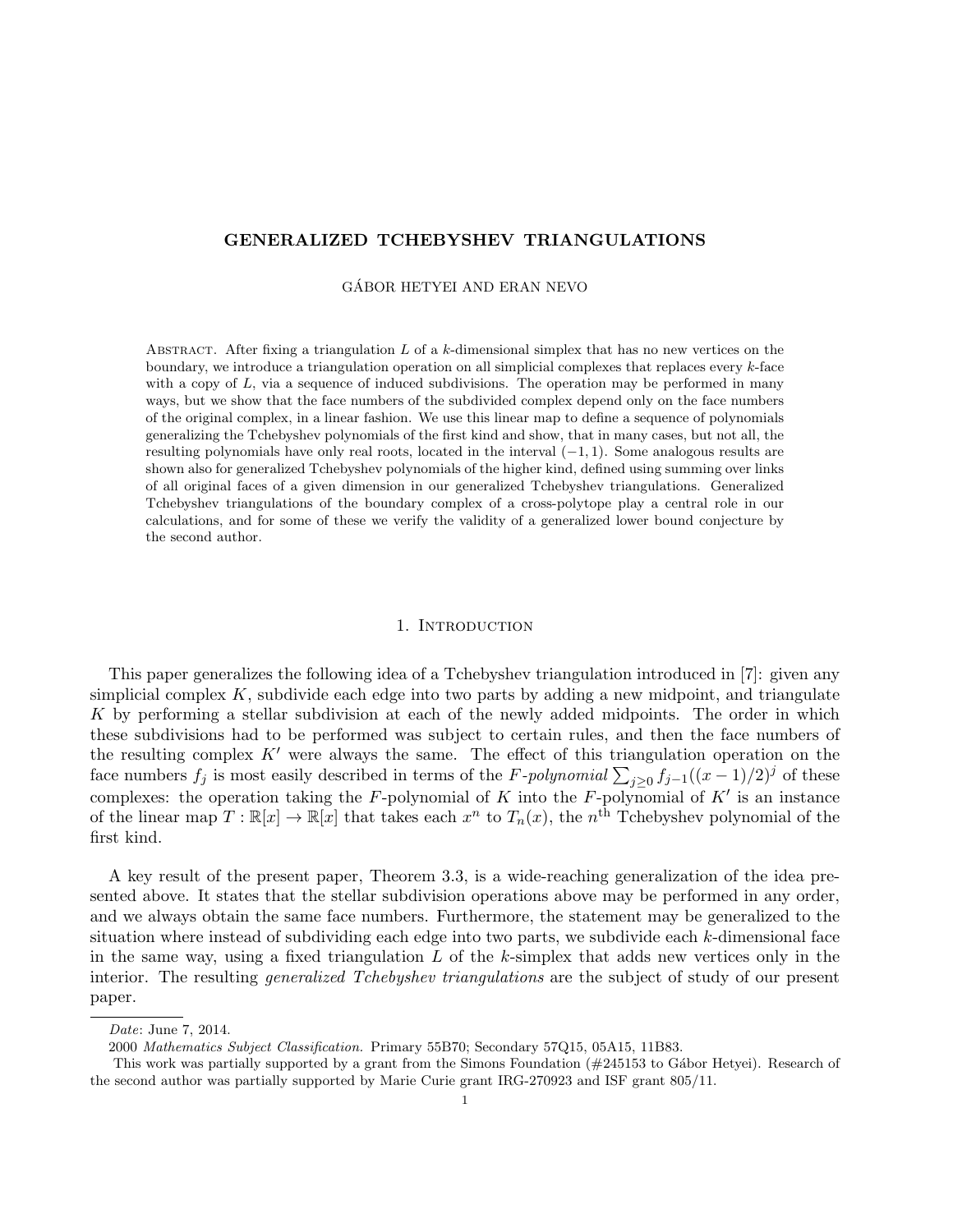### $\begin{array}{c}\text{GÁBOR HETYEI AND ERAN NEVO}\end{array}$

As we will see in Section 4, the face numbers in a generalized Tchebyshev triangulation can be easily computed knowing the number of faces of  $L$  with given numbers of vertices on the boundary and in the interior of the  $k$ -simplex. At the level of the  $F$ -polynomials, each fixed subdivision  $L$  induces a linear map  $T^L : \mathbb{R}[x] \to \mathbb{R}[x]$ , giving rise to a natural generalization of Tchebyshev polynomials of the first kind, introduced in Section 5. These polynomials share many properties with the ordinary Tchebyshev polynomials: they satisfy a Fibonacci-type recurrence (whose degree depends on the dimension  $k$ ), their multiset of zeros is symmetric to the origin, and all their real zeros belong to the interval  $(-1, 1)$ . The question naturally arises, whether these generalized Tchebyshev polynomials of the first kind also have only real roots. A first answer to this question is given in Section 6, where we will see that the answer is always "yes" for  $k = 1$ , and it is "no" for the simplest subdivision of a 3-simplex, obtained by adding one new vertex in the interior and performing a stellar subdivision. In Section 7 we prove that all roots are real also for generalized Tchebyshev polynomials of the first kind, induced by any valid subdivision of the two-dimensional simplex.

Generalizing the construction introduced in [7], in Section 8 we introduce analogues of Tchebyshev polynomials of the second kind, by considering summing over the links of all faces of a given dimension of the original complex, in the subdivided complex. A lot remains to be explored regarding these polynomials, but a few results indicate that we have found an "appropriate generalization": our generalized Tchebyshev polynomials of the  $j^{\text{th}}$  kind (where  $j \leq k+1$ ) satisfy the same recurrence as our generalized Tchebyshev polynomials of the first kind, the multisets of their roots are also symmetric of the origin, and their real roots also belong to the interval  $(-1, 1)$ . We chose to postpone a deeper study of their real-rootedness to a future occasion, but we established the fact that, for  $k = 1$ , all generalized Tchebyshev polynomials of the second kind are real rooted.

Our results in Sections 5 and 8 underline the central importance of the generalized Tchebyshev triangulations of the boundary complex of a crosspolytope, as the coefficients of our generalized Tchebyshev polynomials can be directly read off the face count in these complexes, refined by distinguishing between original and newly added vertices. In the concluding Section 9 we prove the validity of a conjecture by the second author [11, Conjecture 1.5], on strong generalized lower bounds for the face numbers of some of these simplicial complexes.

Our generalized Tchebyshev triangulations offer infinitely many new ways to subdivide a simplicial complex in such a manner that the face numbers change in a predictable fashion. In this sense our triangulation operations generalize the notion of a barycentric subdivision. In fact, any barycentric subdivision arises by applying a sequence of generalized Tchebyshev triangulation operations as follows: for each  $k$  that is less than or equal to the dimension of the complex to be subdivided, we take the generalized Tchebyshev triangulation induced by the stellar subdivision of a  $k$ -simplex obtained after adding a single vertex in its interior (we perform these operation in decreasing order by  $k$ ). Investigating whether some face counting polynomial associated to such a triangulation has only real roots is not a new concern: Brenti and Welker  $[4]$  showed that the h-polynomial of the barycentric subdivision of a simplicial complex with a nonnegative h-vector has only simple real zeros. In the future, it would be worth finding an exact description of all triangulations of a k-simplex that induces generalized Tchebyshev polynomials having only real roots. Another interesting question is to fix a specific generalized Tchebyshev triangulation operation, and to ask: to which simplicial complexes can we apply them and obtain real-rooted f-polynomials and/or h-polynomials? Finally, once we have a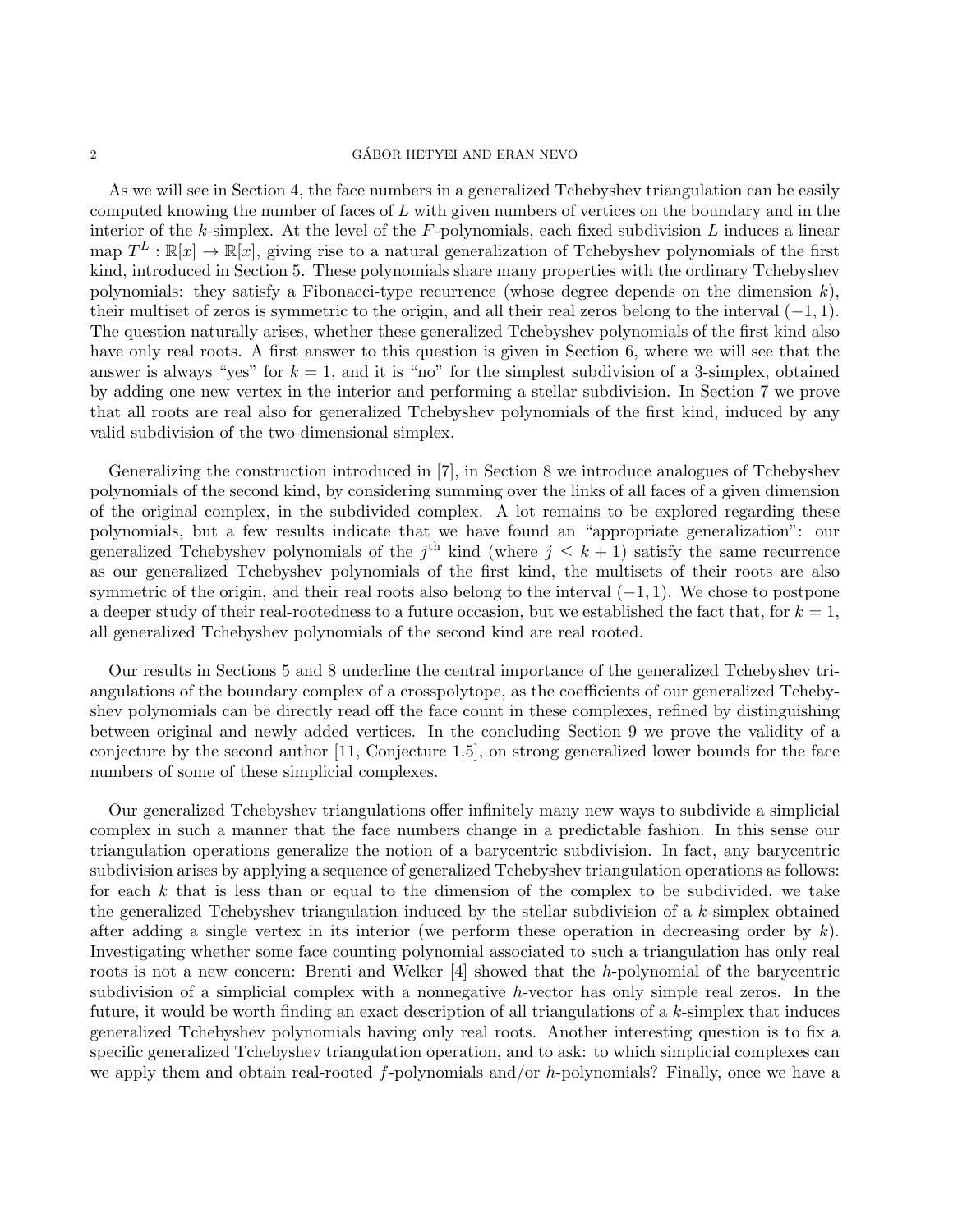better understanding of the generalized Tchebyshev polynomials of the higher kind, it will be worth finding out how they are interconnected.

## 2. Preliminaries

First we recall some basic definitions and results related to simplicial complexes. For further background see, for instance, [2, 10]. Next we recall some basic facts on Tchebyshev polynomials. These polynomials play an important role in many areas of mathematics, including combinatorics, numerical analysis and orthogonal polynomials. However, we will only need facts on them that are discussed in any introductory work on orthogonal polynomials, see for instance [5]. Most important formulas on Tchebyshev polynomials are listed (without proof) in the work of Abramowitz and Stegun [1].

2.1. Simplicial complexes. A *simplicial complex K* on the vertex set V is a collection of subsets of V such that  $\{v\} \in K$  for all  $v \in V$ , and if  $G \subset F$  and  $F \in K$ , then  $G \in K$ . The elements of K are called faces. In particular, the empty set is a face of K. The link of a face  $\sigma$  is the subcomplex  $\lim_k(\sigma) = \{\tau \in K : \sigma \cap \tau = \emptyset, \sigma \cup \tau \in K\}.$  The join of two simplicial complexes K and L on disjoint vertex sets is  $K * L = \{ \sigma \cup \tau : \sigma \in K, \tau \in L \}.$  Thinking of the faces of K as simplices glued together gives K a topology, and the *geometric realization* of K, denoted  $||K||$ , stands for this topological space. We say that K is a *triangulation* of a topological space X if  $||K||$  is homeomorphic to  $X$ .

The following well known result in piecewise linear topology will be needed later, see e.g. [8, Cor. 1.16– Lemma 1.18]:

**Lemma 2.1.** Let L be a triangulation of a simplex such that the only vertices of L on the boundary  $\partial(L)$ are the original vertices of the simplex, and let  $\tau \in L$  be any face. Then  $\text{link}_L(\tau)$  is homeomorphic to a sphere if and only of it contains at least one vertex in the interior of  $||L||$ , otherwise it is homeomorphic to a ball.

Let  $(A_i)_{i\in I}$  be a family of nonempty sets. Its nerve  $\mathcal{N}((A_i)_I)$  is the simplicial complex with vertex set I and faces all  $F \subseteq I$  such that  $\bigcap_{i \in F} A_i \neq \emptyset$ . A version of the Borsuk's nerve-theorem [3] that we will need is the following, see Björner  $[2,$  Theorem 10.6])

**Theorem 2.2.** (Nerve theorem) Let  $(A_i)_{i\in I}$  be a family of subcomplexes of a simplicial complex K such that  $\cup_I A_i = K$  and for every  $J \subseteq I$ ,  $\cap_{i \in J} A_i$  is either empty or contractible. Then the nerve complex  $\mathcal{N}((A_i)_I)$  is homotopy equivalent to K.

The dimension of a face  $\sigma$  is defined by  $\dim(\sigma) := |\sigma| - 1$ ; the dimension of a simplicial complex K is defined by  $\dim(K) := \max\{\dim(\sigma) : \sigma \in K\}$ . Let  $f_i(K)$  be the number of *i*-dimensional faces  $(i\text{-}faces)$  of K, and let  $f(K)$  be the f-vector of K, namely,  $f(K) := (f_{-1}(K), f_0(K), \ldots, f_{\dim(K)}(K)).$ In polynomial form, the f-polynomial of K is  $f(K, x) := \sum_{0 \le i \le dim(K)+1} f_{i-1}(K) x^i$ . This information can also be encoded in the *h-polynomial* of K,  $h(K, x) := \sum_{0 \leq i \leq \dim(K) + 1} h_i(K) x^i$ , given by  $h_i =$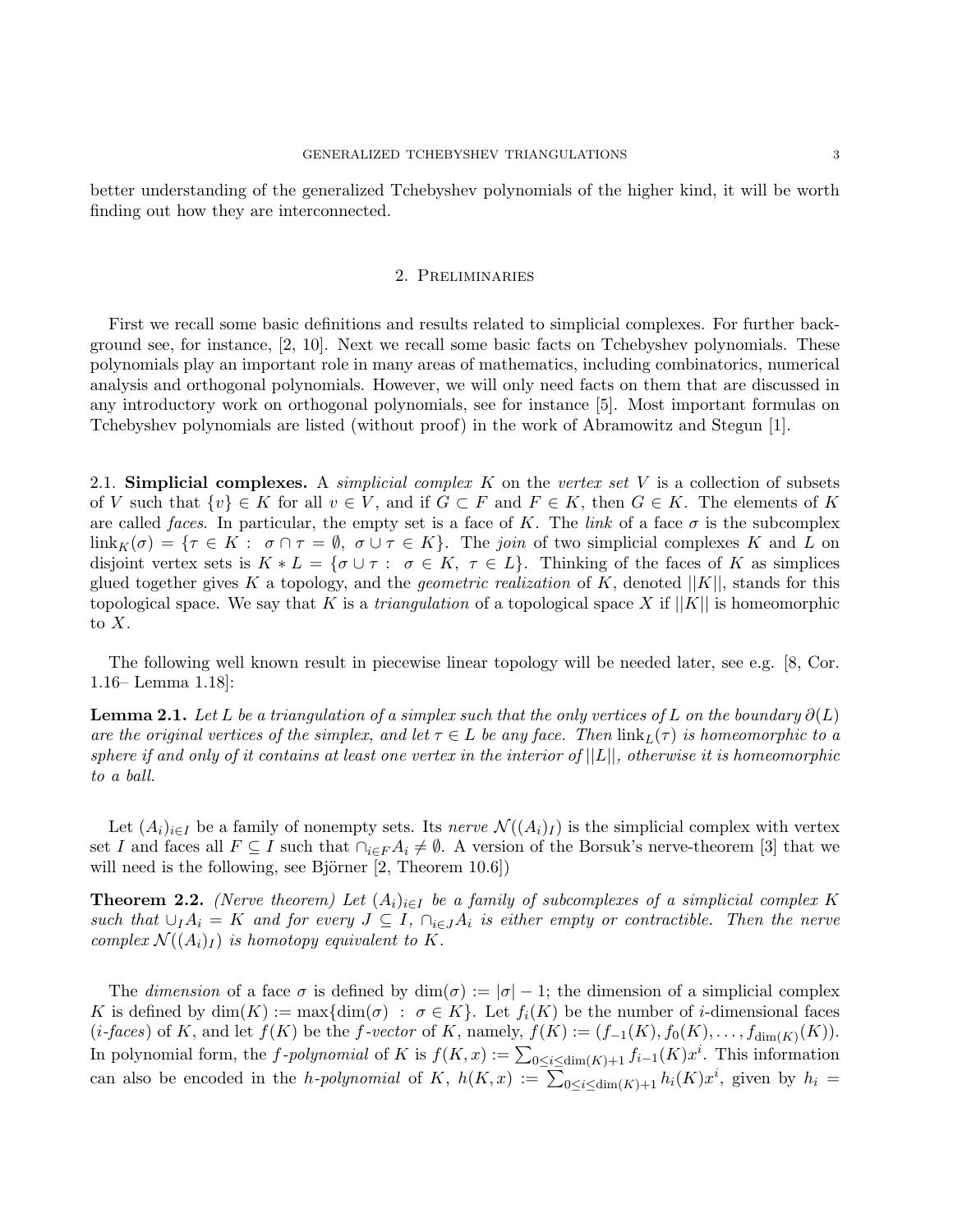$\sum_{j=0}^{i}(-1)^{i-j}\binom{n-j}{i-j}$  $\sum_{i=j}^{n-j} f_{j-1}$  where  $n = \dim(K) + 1$ . In particular,  $f_{i-1} = \sum_{j=0}^{i} {n-j \choose i-j}$  $\binom{n-j}{i-j}h_j$ . Given a simplicial complex K and a map (called *coloring*)  $a: V(K) \to \{x_1, x_2, ..., x_s\}$ , the flag f-polynomial of  $(K, a)$  is

$$
f_a(K; x_1, ..., x_s) := \sum_{F \in K} \prod_{v \in F} a(v) \in \mathbb{Z}[x_1, ..., x_s].
$$

A set F is called a *missing face* of a simplicial complex K if  $F \notin K$  and its boundary complex  $\partial(F) = 2^F \setminus \{F\}$  is a subcomplex of K. For  $F \in K$ , the *stellar subdivision* of K at F is the simplicial complex  $K(F) = \text{Stellar}_K(F) = (K \setminus \{T \in K : F \subseteq T\}) \cup \{v_F\} * \partial(F) * \text{link}_K(F)$ , where  $v_F$  is not a vertex of K. The j-skeleton of K, denoted  $K_{\leq j}$ , is the subcomplex of K consisting of all faces in K of dimension  $\leq j$ .

2.2. Tchebyshev polynomials. The Tchebyshev polynomials  $T_n(x)$  of the first kind and the Tchebyshev polynomials  $U_n(x)$  of the second kind are usually defined by the formulas

(2.1) 
$$
T_n(\cos(\alpha)) = \cos(n \cdot \alpha) \text{ and } U_n(\cos(\alpha)) = \frac{\sin((n+1)\alpha)}{\cos(\alpha)},
$$

see [1, (22.3.15) and (22.3.16)]. Equivalently, they may be defined recursively as follows. Both polynomial sequences satisfy the same recurrence  $P_n(x) = 2xP_{n-1}(x) - P_{n-2}(x)$  (all occurrences of the letter P need to be replaced by T resp. U), see [1, (22.7.4) and (22.7.5)]. Only the initial conditions are different: we have  $T_0(x) = 1, T_1(x) = x$ ;  $U_0(x) = 1$  and  $U_1(x) = 2x$ .

They share the following properties, which will be explored for our generalized Tchebyshev polynomials.

**Theorem 2.3.** For all  $n \geq 0$ , the polynomials  $T_n(x)$  and  $U_n(x)$  satisfy:

(1) their degree is n,

(2) symmetry:  $(-1)^n P_n(-x) = P_n(x)$  for  $P_n = T_n, U_n$ , and

(3) all their roots are real, simple, and belong to the interval  $(-1, 1)$ .

The first two statements are immediate consequences of the recursive definition, the third statement may be shown in at least two different ways: by direct calculation of the roots from  $(2.1)$ , or by invoking general results from the theory of orthogonal polynomials. We refer the reader to [5] for details which we will not review here as most of our generalized Tchebyshev polynomials will not be sequences of orthogonal polynomials, see Remark 5.6.

### 3. Generalized Tchebyshev triangulations

In this section we fix a triangulation  $L$  of the  $k$ -dimensional simplex such that the only vertices of L on the boundary  $\partial(L)$  are the original vertices of the simplex. We will use the notation  $\partial(L)$  for the subcomplex of boundary faces (this is also the boundary complex of the original  $k$ -simplex) and the notation  $\text{Int}(L)$  for the family of (closed) faces contained in the interior of L. Given any family of faces C we will use  $V(C)$  to denote the set of vertices of the faces in the family C. Any face  $\sigma \in L$ may be uniquely written as the disjoint union of  $\sigma \cap V(\partial(L))$  and  $\sigma \cap V(\text{Int}(L))$ .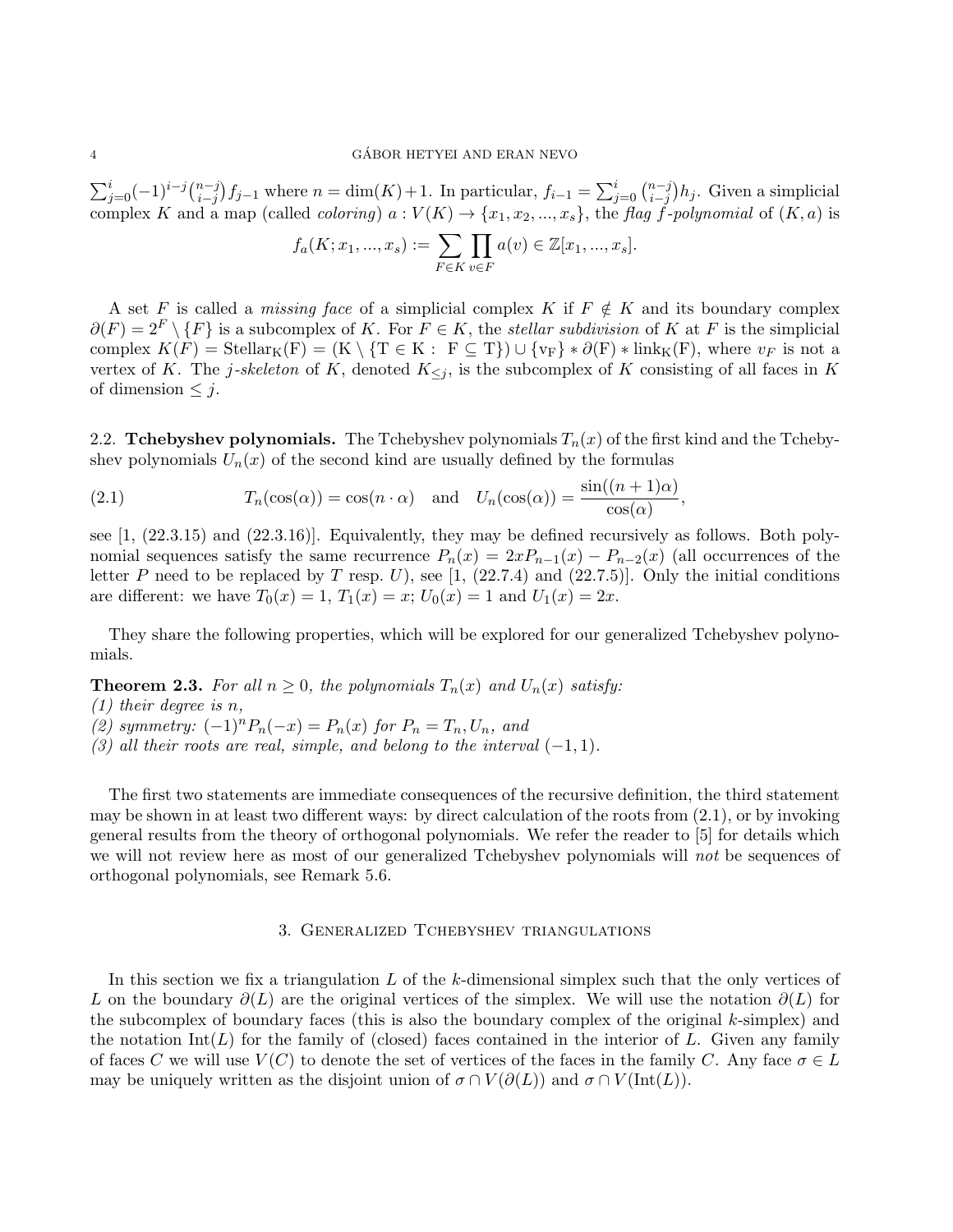Definition 3.1. Let L be a triangulation of the k simplex, containing new vertices in the interior only. Given any simplicial complex K, a simplicial complex  $K'$  is a generalized Tchebyshev triangulation of K induced by L if there is an ordered list  $\sigma_1, \ldots, \sigma_m$  of the k-dimensional faces of K, listing each k-dimensional face exactly once, and an ordered list  $K_0, K_1, \ldots, K_m$  of simplicial complexes such that  $K_0 = K$ ,  $K_m = K'$  and, for each  $i \geq 1$ , the complex  $K_i$  is obtained from  $K_{i-1}$  by replacing the face  $\sigma_i$  with an isomorphic copy  $L_i$  of L and the family of faces  $\{\sigma_i \cup \tau : \tau \in \text{link}(\sigma_i)\}\$ containing  $\sigma_i$  with the subdivided complex  $\{\sigma' \cup \tau : \sigma' \in L_i, \tau \in \text{link}(\sigma_i)\}.$ 

Obviously, given any ordered list  $\sigma_1, \ldots, \sigma_m$  of the k-dimensional faces of K, and a list of bijections  $\phi_{\sigma_i}: V(\partial(L)) \to V(\sigma_i)$  for  $1 \leq i \leq m$ , there is exactly one list of simplicial complexes  $K_0, K_1, \ldots, K_m$ satisfying the condition given in Definition 3.1. Using a different list may result in a non-isomorphic triangulation, as shown in the following example.

*Example* 3.2. Let L be the path with 2 edges (triangulating the 1-simplex),  $K$  be the union of the two triangles  $\{v_1, v_2, v_3\}$  and  $\{v_1, v_2, v_4\}$  sharing the edge  $\{v_1, v_2\}$ . Let K' be the generalized Tchebyshev triangulation of K defined by the ordering of edges  $\{v_1, v_2\}$ ,  $\{v_1, v_3\}$ ,  $\{v_2, v_3\}$ ,  $\{v_1, v_4\}$ ,  $\{v_2, v_4\}$  and let K<sup>n</sup> be the generalized Tchebyshev triangulation of K defined by the ordering  $\{v_1, v_3\}$ ,  $\{v_2, v_3\}$ ,  $\{v_2, v_4\}, \{v_1, v_4\}, \{v_1, v_2\}.$  Then K' is a cone (over an 8-cycle) and K'' is not, see Fig. 1. (Here specifying the bijection  $\phi_{\sigma_i}$  is not important as we obtain isomorphic complexes for both choices.)



Figure 1. Illustration to Example 3.2

However,  $K'$  and  $K''$  have the same f-vector. This is not a coincidence as the following result shows.

**Theorem 3.3.** Given a triangulation L of the k-dimensional simplex and an arbitrary simplicial complex K, all generalized Tchebyshev triangulations of K, induced by L, have the same f-vector.

Theorem 3.3 follows from setting  $y = x$  in the following, more general statement.

Let  $c = c_K : V(K') \to \{x, y\}$  be the coloring  $c(v) = x$  if  $v \in V(K)$  and  $c(v) = y$  if  $v \in V(K') - V(K)$ .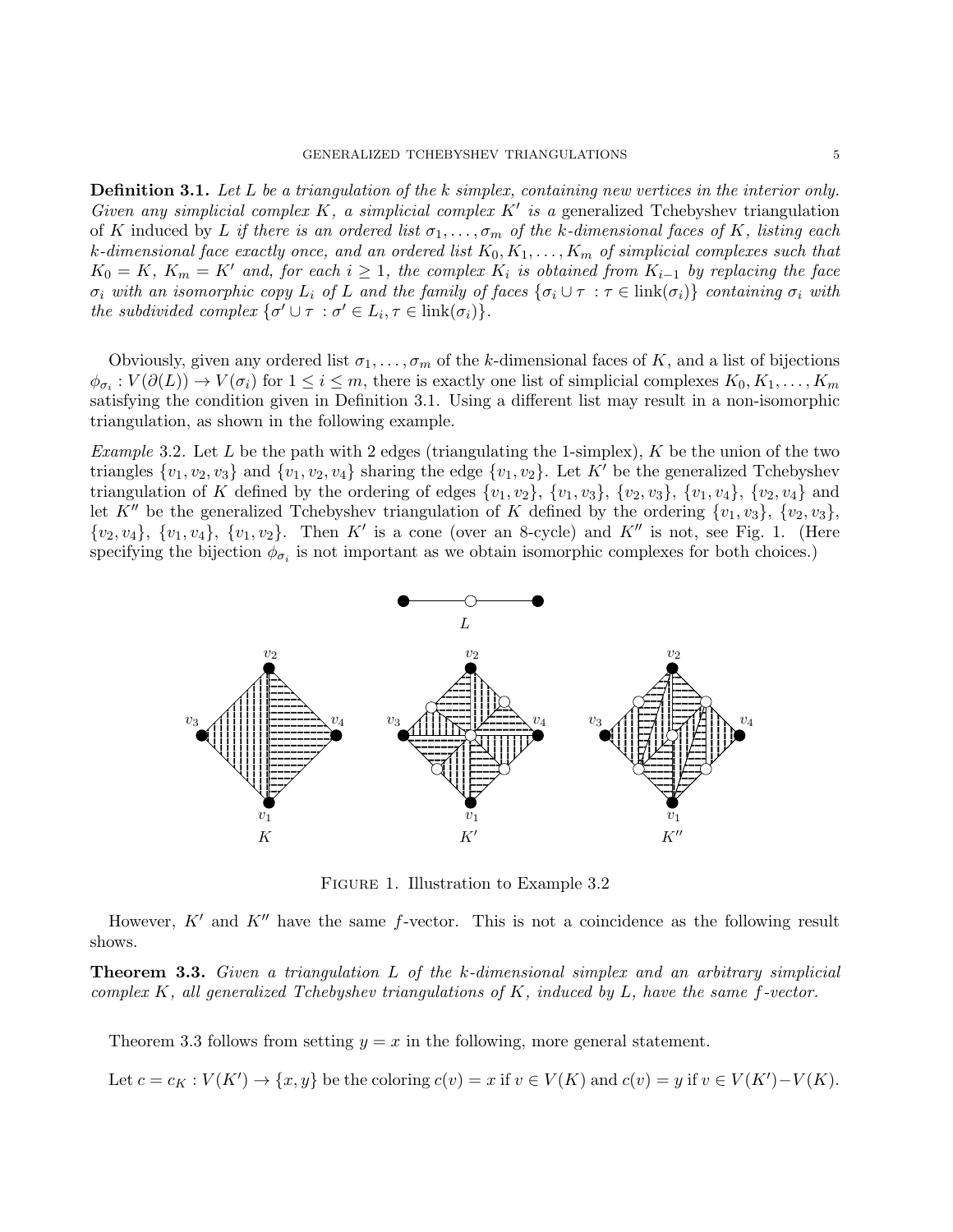**Theorem 3.4.** Given a triangulation L of the k-dimensional simplex, let  $K'$  be any generalized Tchebyshev triangulation of K induced by L. Then the flag f-polynomial of  $(K', c)$ , namely

$$
f_c(K';x,y) = \sum_{\sigma \in K'} x^{|\sigma \cap V(K)|} y^{|\sigma \cap (V(K') \backslash V(K))|},
$$

depends only on the f-vector of K in a linear fashion and is independent of the particular choice of K'. Thus, we will denote it by  $f(K; x, y)$ .

*Proof.* We need to show that given L, there exist linear functionals  $l_{i,j} : \mathbb{R}[z] \to \mathbb{R}$  such that for any simplicial complex K and any generalized Tchebyshev triangulation  $K'$  of K induced by L, one has

$$
f_c(K'; x, y) = \sum_{i,j} l_{i,j}(f(K, z)) x^i y^j.
$$

First we reduce to the case where K is a simplex. Do to so, we make the following easy observation:

(\*) If H is a subcomplex of K then the induced order on the k-simplices in H (keeping the same bijections  $\phi_{\sigma}: V(\partial(L)) \to V(\sigma)$  for all k-faces  $\sigma \in H$ ) gives H' which equals to the restriction of K' to the subspace  $||H||$  of  $||K||$ .

In particular, by restriction  $c_K$  induces a coloring of  $V(H')$  which is the same as  $c_H : V(H') \to \{x, y\}.$ Thus, if  $F$  is a top dimensional face of  $K$  then

$$
f_c(K';x,y) = f_c((K - \{F\})';x,y) + f_c(F';x,y) - f_c((\partial F)';x,y),
$$

hence, by repeating for all top dimensional faces of K,

$$
f_c(K';x,y) = f_c((K_{\leq \dim(K)-1})';x,y) + f_{\dim(K)}(K)(f_c(F';x,y) - f_c((\partial F)';x,y)).
$$

By induction on dimension, we already know that there exist linear functionals  $l_{i,j}^{(\dim(K))} : \mathbb{R}[z]_{\leq \dim(K)} \to$ R such that for all complexes T of dimension  $\lt \dim(K)$ ,  $f_c(T'; x, y) = \sum_{i,j} l_{i,j}^{(\dim(K))}(f(T), z) x^i y^j$ . If we show the assertion of the theorem for the  $(\dim(K))$ -simplex, then  $l_{i,j}^{(\dim(K))}$  can be extended to  $l_{i,j}^{(\dim(K)+1)}$  :  $\mathbb{R}[z]_{\leq \dim(K)+1} \to \mathbb{R}$  by setting  $l_{i,j}^{(\dim(K)+1)}(z^{\dim(K)+1})$  to be the coefficient of  $x^i y^j$  in  $f_c(F';x,y) - f_c((\partial F)';x,y).$ 

Thus, assume K is an  $(n-1)$ -dimensional simplex. We will show now by induction on n that  $f_c(K'; x, y)$  does not depend on the choice of K', only on n, in which case we use  $f_n(x, y)$  to stand for  $f_c(K'; x, y)$ . We claim that  $f_n(x, y)$  is given by  $f_n(x, y) = (1 + x)^n$  for  $n \leq k$  and by the recurrence formula (which shows the independence of the choice of  $K'$ ) (3.1)

$$
f_n(x,y)=\sum_{\emptyset\neq\mathcal{I}\subseteq\mathcal{F}(L)}(-1)^{|\mathcal{I}|-1}(1+y)^{|\bigcap_{F\in\mathcal{I}}F\cap V(\mathrm{Int}(L))|}f_{n-k-1+|\bigcap_{F\in\mathcal{I}}F\cap V(\partial(L))|}(x,y)\quad\text{for }n\geq k+1.
$$

Here  $\mathcal{F}(L)$  is the set of facets of L and the summation runs over all nonempty subfamilies  $\mathcal{I}$  of  $\mathcal{F}(L)$ . For  $n > k$ , we argue by induction: the subdivision of  $\sigma_1$  induces a bijection  $\iota$  from  $\mathcal{F}(\sigma'_1)$  to  $\mathcal{F}(K_1)$ by  $\iota(F) = F \cup (V(K) - V(\sigma_1))$ . Denote by  $\overline{U} = 2^U$  the simplex on the finite vertex set U and all its faces, and for a family U of finite sets let  $\overline{U}$  be the simplicial complex  $\cup_{U\in\mathcal{U}}\overline{U}$ . For a face  $\sigma\in K'$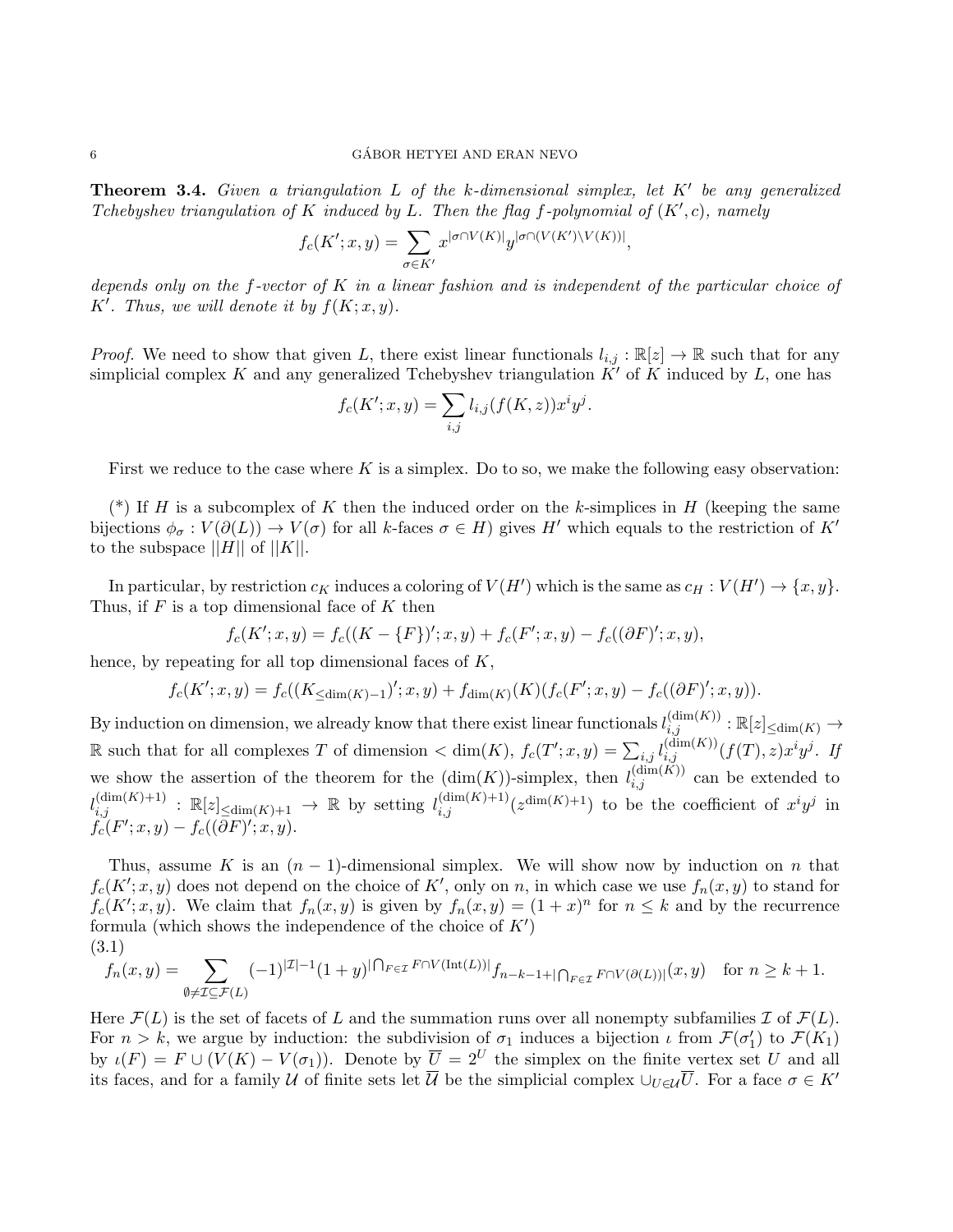let  $N(\sigma) := \sigma \cap (V(K') \setminus V(K))$  and  $O(\sigma) = \sigma \cap V(K)$ . (The letters N and O in  $N(\sigma)$  and  $O(\sigma)$ , respectively, are meant to refer to "old", respectively, "new" vertices.) Observe that the restriction of K' to  $||\overline{\iota(F)}||$  is the subcomplex  $(\overline{\iota(F)})' = \overline{N(F)} * (\overline{V(K) - V(\sigma)} * \overline{O(F)})'$ , and by the induction hypothesis its contribution to  $f_c(K'; x, y)$  is  $(1+y)^{|N(F)|} f_{n-|N(F)|}(x, y)$ . (Note that indeed  $|N(F)| > 0$ as all facets of  $\sigma_1$  contain a vertex in  $\text{Int}(\sigma_1)$ . As  $K' = \bigcup_{F \in \mathcal{F}(\sigma'_1)} (\overline{\iota(F)})'$ , inclusion-exclusion gives (3.1). Here are the details:

$$
f_n(x,y) = \sum_{\emptyset \neq S \subseteq \mathcal{F}(\sigma'_1)} (-1)^{|S|-1} f_c(\bigcap_{F \in S} \overline{\iota(F)}'; x, y) =
$$
  

$$
\sum_{\emptyset \neq S \subseteq \mathcal{F}(\sigma'_1)} (-1)^{|S|-1} f_c(\bigcap_{F \in S} \overline{N(F)} * \bigcap_{F \in S} \overline{O(F)} * (V(K) - V(\sigma_1))\big)'; x, y).
$$

Now,  $f_c(\bigcap_{F \in S} \overline{N(F)}; x, y) = (1+y)^{|\bigcap_{F \in S} N(F)|}$  and, by induction,

$$
f_c(\bigcap_{F \in S} (\overline{O(F) * (V(K) - V(\sigma_1))})'; x, y) = f_{n-(k+1)+|\bigcap_{F \in S} O(F)|}(x, y).
$$
  
The bijection  $\iota$  finishes the proof.

Example 3.5. Let  $k = 1$  and let L be the triangulation of the 1-dimensional simplex obtained by adding the midpoint of the 1-simplex as a new vertex, as in Example 3.2. Certain generalized Tchebyshev triangulations induced by this complex L were considered in  $[7]$ , where it was shown that the face numbers in these triangulations are independent of the numbering of the vertices. Theorem 3.3 generalizes these results even for this particular choice of L.

Using Lemma 2.1 we may rephrase (3.1) as follows.

**Proposition 3.6.** The polynomials  $f_n(x, y)$  are also given by  $f_n(x, y) = (1 + x)^n$  for  $n \leq k$  and by the recurrence

$$
f_n(x,y) = \sum_{\sigma \in L \setminus \partial(L)} (-1)^{k+1-|\sigma|} (1+y)^{|\sigma \cap V(\text{Int}(L))|} \cdot f_{n-k-1+|\sigma \cap V(\partial(L))|}(x,y) \quad \text{for } n \ge k+1.
$$

*Proof.* Let us fix a face  $\sigma \in L$  and consider only those subsets  $\mathcal{I} \subseteq \mathcal{F}(L)$  for which we have

(3.2) 
$$
\sigma = \bigcap_{F \in \mathcal{I}} F.
$$

Note that  $\mathcal{I} \neq \emptyset$  is equivalent to  $\sigma \in L$ . Each  $\mathcal{I} \subseteq \mathcal{F}(L)$  satisfying (9.4) contributes a term of the form  $(-1)^{|\mathcal{I}|-1}(1+y)^{|\sigma\cap V(\text{Int}(L))|}\cdot f_{n-k-1+|\sigma\cap V(\partial(L))|}(x,y)$  to the right hand side of  $(3.1)$ .

Assume first that  $\sigma$  is not a facet of L. Then we may identify each I with the collection of facets  $\mathcal{I}' := \{F \setminus \sigma : F \in \mathcal{I}\}\$  of link $(\sigma)$ . Condition (9.4) is then equivalent to requiring that the intersection of the facets of  $\text{link}(\sigma)$  listed in  $\mathcal{I}'$  is empty, equivalently the vertex set  $\mathcal{I}'$  is not a face of the nerve complex  $\mathcal{N}(\text{link}(\sigma))$  of link( $\sigma$ ). In this case the total contribution of all families  $\mathcal{I} \subseteq \mathcal{F}(L)$  satisfying (9.4) to the right hand side of (3.1) is

$$
\left(\sum_{\mathcal{I}' \subseteq V(\mathcal{N}(\text{link}(\sigma)))} (-1)^{|\mathcal{I}'|-1} - \widetilde{\chi}(\mathcal{N}(\text{link}(\sigma)))\right) \cdot (1+y)^{|\sigma \cap V(\text{Int}(L))|} \cdot f_{n-k-1+|\sigma \cap V(\partial(L))|}(x,y).
$$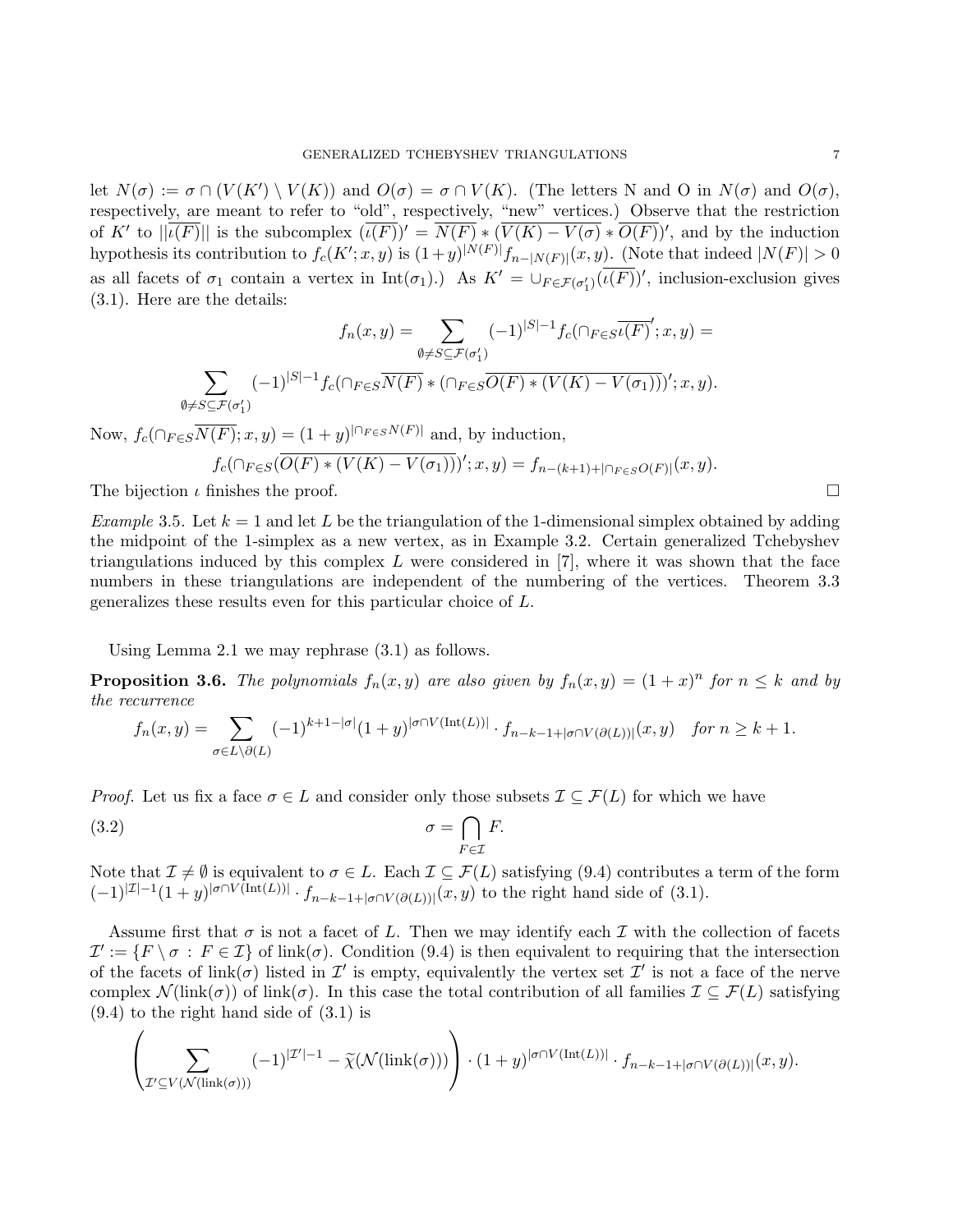Here  $\tilde{\chi}(\mathcal{N}(\text{link}(\sigma)))$  is the reduced Euler characteristic of  $\mathcal{N}(\text{link}(\sigma))$  which is the same as  $\tilde{\chi}(\text{link}(\sigma))$ by Borsuk's nerve theorem, Theorem 2.2. By Lemma 2.1,  $\tilde{\chi}(\text{link}(\sigma))$  is nonzero exactly when  $\sigma \cap$  $V(\text{Int}(L)) \neq \emptyset$  and then it is  $(-1)^{k-|\sigma|}$ , the reduced Euler characteristic of a  $(k-|\sigma|)$ -dimensional sphere. Since  $\sigma$  is not a facet of L, we have  $|V(\mathcal{N}(\text{link}(\sigma)))| \geq 1$  and the sum  $\sum_{\mathcal{I}' \subseteq V(\mathcal{N}(\text{link}(\sigma)))} (-1)^{|\mathcal{I}'|-1}$ is zero.

Finally, consider the case when  $\sigma$  is a facet of L. Then (9.4) holds for exactly one  $\mathcal{I} \subseteq \mathcal{F}(L)$ , namely the family  $\mathcal{I} = {\sigma}$ . The contribution of this  $\mathcal I$  to the right hand side of (3.1) is

$$
(-1)^{|\mathcal{I}|-1} \cdot (1+y)^{|\sigma \cap V(\text{Int}(L))|} \cdot f_{n-k-1+|\sigma \cap V(\partial(L))|}(x,y)
$$

which equals

$$
(-1)^{k+1-|\sigma|} \cdot (1+y)^{|\sigma \cap V(\text{Int}(L))|} \cdot f_{n-k-1+|\sigma \cap V(\partial(L))|}(x,y),
$$
  
since  $|\mathcal{I}| - 1 = k+1 - |\sigma| = 0$ .

# 4. A GENERATING FUNCTION FOR THE POLYNOMIALS  $f_n(x, y)$

The recurrence given in Proposition 3.6 allows to write a generating function formula for the polynomials  $f_n(x, y)$ . To state it in a more concise fashion we introduce the magic polynomial  $r<sub>L</sub>(u, v)$  of the simplicial complex L given by

(4.1) 
$$
r_L(u,v) = \sum_{\sigma \in L \backslash \partial L} u^{|\sigma \cap V(\partial L)|} v^{|\sigma \cap V(\text{Int}(L)|} - u^{k+1}.
$$

**Proposition 4.1.** The generating function  $f(x, y, t) := \sum_{n=0}^{\infty} f_n(x, y)t^n$  is given by

$$
f(x, y, t) = \frac{1}{1 - t(x + 1)} \left( 1 - \frac{r_L(-1 - x, -1 - y)}{r_L(-1/t, -1 - y)} \right).
$$

Proof. Proposition 3.6 may be rewritten as

$$
f(x, y, t) = \sum_{n=0}^{k} (1+x)^{n} \cdot t^{n}
$$
  
+ 
$$
\sum_{\sigma \in L \setminus \partial L} (-1)^{k+1-|\sigma|} (1+y)^{|\sigma \cap V(\text{Int}(L))|} t^{k+1-|\sigma \cap V(\partial L)|} \sum_{n=k+1}^{\infty} f_{n-k-1+|\sigma \cap V(\partial L)|}(x, y) t^{n-k-1+|\sigma \cap V(\partial L)|}
$$
  
= 
$$
\frac{1 - (1+x)^{k+1} t^{k+1}}{1 - (1+x)t}
$$
  
+ 
$$
\sum_{\sigma \in L \setminus \partial L} (-1)^{k+1-|\sigma|} (1+y)^{|\sigma \cap V(\text{Int}(L))|} t^{k+1-|\sigma \cap V(\partial L)|} \left( f(x, y, t) - \sum_{n=0}^{|\sigma \cap V(\partial L)|-1} (1+x)^{n} t^{n} \right).
$$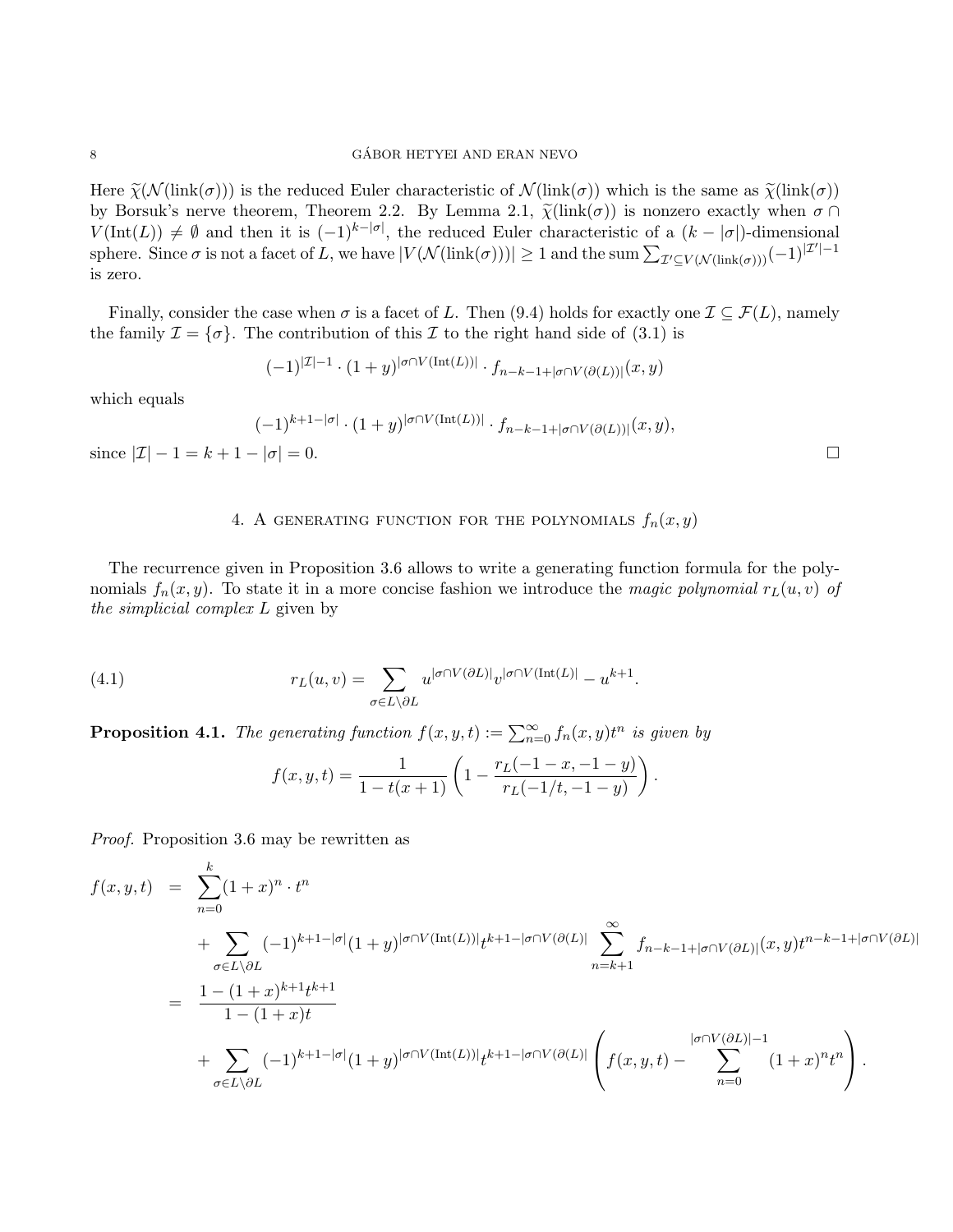After subtracting  $\sum_{\sigma\in L\setminus\partial L}(-1)^{k+1-|\sigma|}(1+y)^{|\sigma\cap V(\text{Int}(L))|}t^{k+1-|\sigma\cap V(\partial(L)|}f(x,y,t)$  on both sides, the left hand side becomes

$$
\left(1 - \sum_{\sigma \in L \setminus \partial L} (-1)^{k+1-|\sigma|} (1+y)^{|\sigma \cap V(\text{Int}(L))|} t^{k+1-|\sigma \cap V(\partial(L)|} \right) f(x,y,t) = -(-t)^{k+1} r_L \left(-\frac{1}{t}, -1-y\right) f(x,y,t),
$$

and the right hand side becomes

$$
\frac{1 - (1+x)^{k+1}t^{k+1}}{1 - (1+x)t} - t^{k+1} \sum_{\sigma \in L \setminus \partial L} (-1)^{k+1-|\sigma|} (1+y)^{|\sigma \cap V(\text{Int}(L))|} \left(\frac{1}{t}\right)^{|\sigma \cap V(\partial(L)|} \frac{1 - ((1+x)t)^{|\sigma \cap V(\partial L)|}}{1 - (1+x)t}
$$

which is easily seen to be equal to

$$
\frac{-(-t)^{k+1}r_L(-1/t, -1-y) + (-t)^{k+1}r_L(-1-x, -1-y)}{1-(1+x)t}
$$

Dividing both sides by  $-(-t)^{k+1}r_L(-1/t, -1 - y)$  yields the stated equality.

Let  $f_n^o(x, y)$  denote the contribution to  $f(K; x, y)$  of adding a single facet of dimension  $(n - 1)$ . Knowing  $f_n^o(x, y)$  allows to express  $f(K; x, y)$  directly since we have

(4.2) 
$$
f(K; x, y) = \sum_{j=0}^{\dim(K)+1} f_{j-1}(K) f_j^o(x, y).
$$

Applying (4.2) to the case when K is the  $(n-1)$ -dimensional simplex yields

(4.3) 
$$
f_n(x,y) = \sum_{j=0}^n \binom{n}{j} f_j^o(x,y).
$$

As an immediate consequence we obtain the generating function identity

$$
\sum_{n=0}^{\infty} f_n(x, y)t^n = \sum_{j=0}^{\infty} f_j^o(x, y)t^j \sum_{k=0}^{\infty} {k+j \choose j} t^k = \sum_{j=0}^{\infty} f_j^o(x, y) \frac{t^j}{(1-t)^{j+1}}.
$$

Substituting  $t := u/(1 + u)$  in the previous equation and rearranging yields

$$
\sum_{j=0}^{\infty} f_j^o(x, y) u^j = \frac{1}{1+u} \sum_{n=0}^{\infty} f_n(x, y) \left(\frac{u}{1+u}\right)^n = \frac{1}{1+u} f\left(x, y, \frac{u}{1+u}\right).
$$

This equation and Proposition 4.1 have the following consequence.

**Corollary 4.2.** The generating function  $f^o(x, y, t) := \sum_{n=0}^{\infty} f_n^o(x, y)t^n$  is given by

$$
f^{o}(x, y, t) = \frac{1}{1 - tx} \left( 1 - \frac{r_L(-1 - x, -1 - y)}{r_L(\frac{-1 - t}{t}, -1 - y)} \right).
$$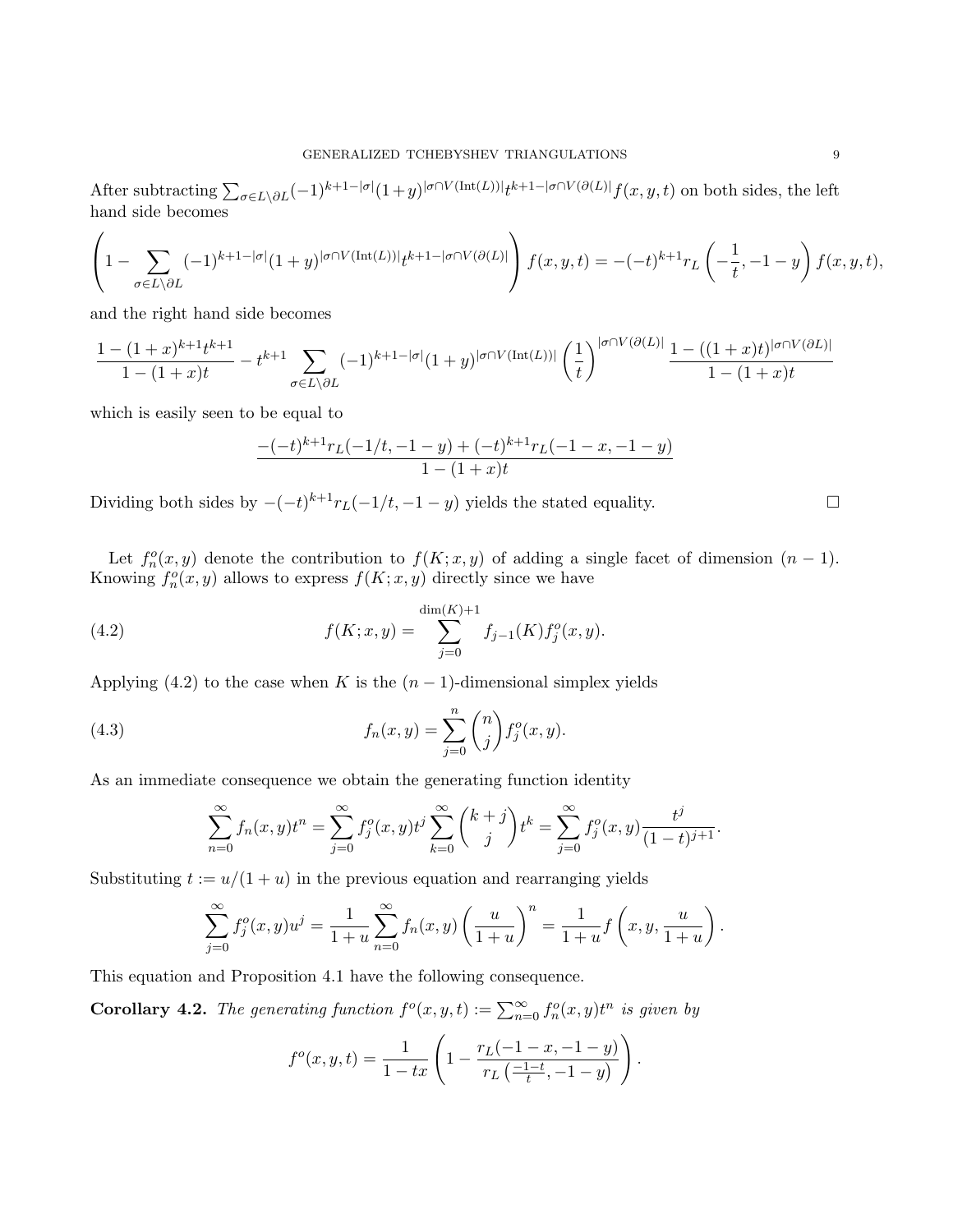### 10 GÁBOR HETYEI AND ERAN NEVO

### 5. Generalized Tchebyshev polynomials of the first kind

Following  $[7]$  we define the F-polynomial of a simplicial complex K as the polynomial

$$
F(K, x) := \sum_{j=0}^{\dim K + 1} f_{j-1}(K) \left(\frac{x-1}{2}\right)^j.
$$

Let  $L$  be the simplicial complex considered in Example 3.5. As an immediate generalization of  $[7, 6]$ Proposition 3.3], Theorem 3.4 gives the following.

**Proposition 5.1.** Let L be the path with two edges. Let K be any simplicial complex and K' be any generalized Tchebyshev triangulation of K induced by L. Let  $T_n(x)$  be the n-th Tchebyshev polynomial of the first kind. Then the linear map  $T : \mathbb{R}[x] \to \mathbb{R}[x]$  given by  $T(x^n) := T_n(x)$  satisfies

$$
T(F(K, x)) = F(K', x).
$$

Inspired by Proposition 5.1 we make the following definition.

**Definition 5.2.** Let L be a triangulation of the k-dimensional simplex such that the only vertices of L on the boundary  $\partial(L)$  are the original vertices of the simplex. We define the generalized Tchebyshev polynomial  $T_n^L(x)$  of the first kind as the image of  $x^n$  under the unique linear map  $T^L : \mathbb{R}[x] \to$  $\mathbb{R}[x]$  that has the following property: given any simplicial complex K and any generalized Tchebyshev triangulation  $K'$  of K, induced by L, we have

(5.1) 
$$
T^{L}(F(K, x)) = F(K', x).
$$

The linear map  $T^L$  in Definition 5.2 above is well-defined: let  $T_1 : \mathbb{R}[x] \to \mathbb{R}[x]$  be the invertible linear map satisfying  $T_1(f(K,x)) = F(K,x)$  for all simplicial complexes K, and  $T_2 : \mathbb{R}[x] \to \mathbb{R}[x]$ be the linear map from Theorem 3.4 satisfying  $T_2(f(K,x)) = f(K',x)$  (plugging  $y = x$ ). Then  $T^{L} = T_{1}T_{2}T_{1}^{-1}$ . We now compute  $T_{n}^{L}(x)$  explicitly. When K is an  $(n-1)$ -dimensional simplex, we have

$$
F(K,x) = \sum_{j=0}^{n} {n \choose j} \left(\frac{x-1}{2}\right)^j = \left(\frac{x+1}{2}\right)^n \quad \text{and} \quad F(K',x) = f_n\left(\frac{x-1}{2}, \frac{x-1}{2}\right).
$$

As a consequence  $T^L$  is given by

(5.2) 
$$
T^{L}\left(\left(\frac{x+1}{2}\right)^{n}\right) = f_{n}\left(\frac{x-1}{2}, \frac{x-1}{2}\right).
$$

Since

$$
x^{n} = \left(2 \cdot \frac{x+1}{2} - 1\right)^{n} = \sum_{k=0}^{n} {n \choose k} (-1)^{n-k} 2^{k} \left(\frac{x+1}{2}\right)^{k},
$$

equation (5.2) is equivalent to

(5.3) 
$$
T_n^L(x) = T^L(x^n) = \sum_{k=0}^n \binom{n}{k} (-1)^{n-k} 2^k f_k\left(\frac{x-1}{2}, \frac{x-1}{2}\right).
$$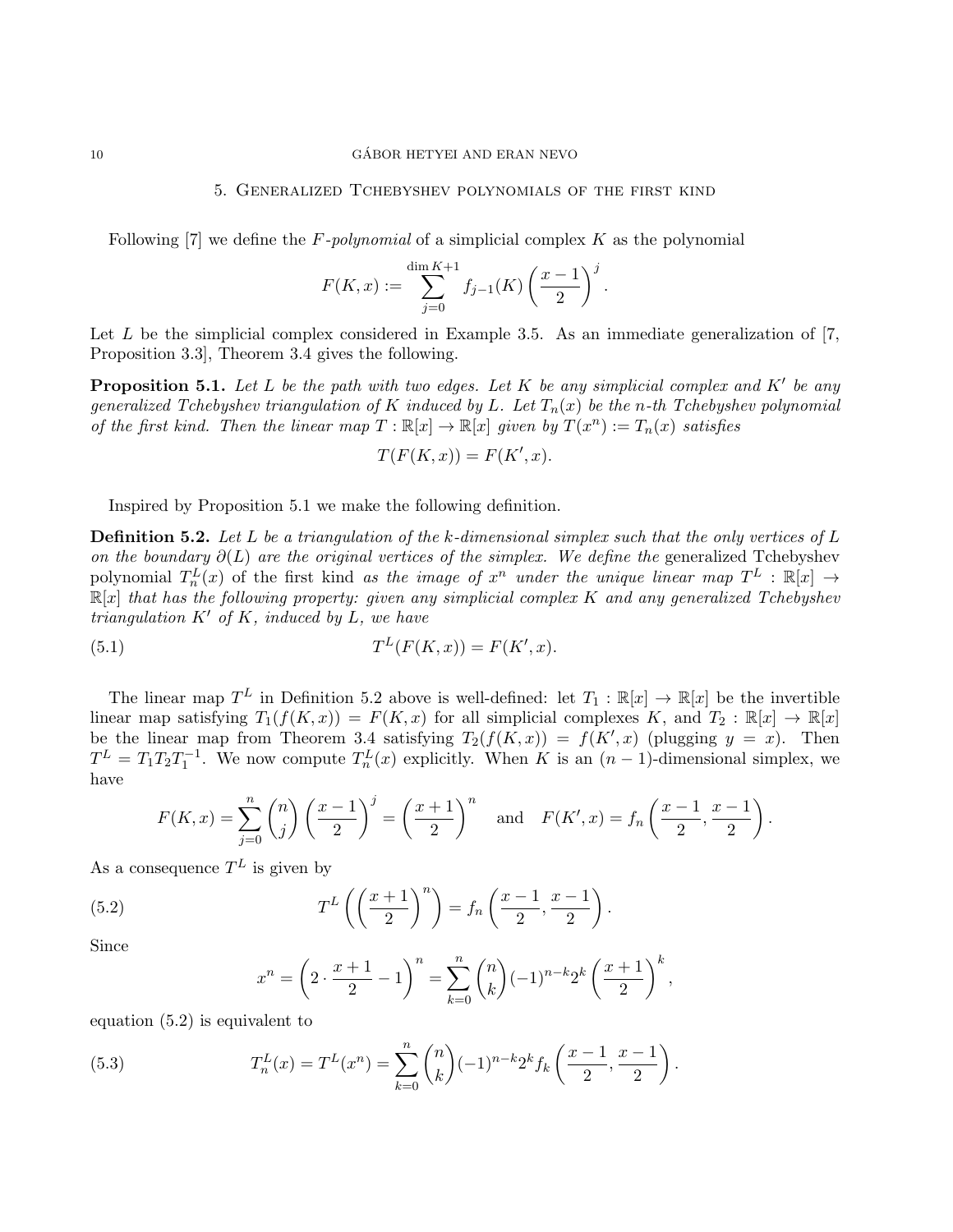Using (5.3) we obtain the following generating function formula for the polynomials  $T_n^L(x)$ .

(5.4)  
\n
$$
\sum_{n=0}^{\infty} T_n^L(x) t^n = \sum_{k=0}^{\infty} 2^k f_k \left( \frac{x-1}{2}, \frac{x-1}{2} \right) t^k \sum_{m=0}^{\infty} {m+k \choose k} (-t)^m
$$
\n
$$
= \sum_{k=0}^{\infty} f_k \left( \frac{x-1}{2}, \frac{x-1}{2} \right) \cdot \frac{(2t)^k}{(1+t)^{k+1}}, \quad \text{i.e.,}
$$
\n
$$
\sum_{n=0}^{\infty} T_n^L(x) t^n = \frac{1}{1+t} f \left( \frac{x-1}{2}, \frac{x-1}{2}, \frac{2t}{1+t} \right).
$$

This equation and Proposition 4.1 yield

(5.5) 
$$
\sum_{n=0}^{\infty} T_n^L(x) t^n = \frac{1}{1 - xt} \cdot \frac{r_L\left(-\frac{1+t}{2t}, -\frac{1+x}{2}\right) - r_L\left(-\frac{1+x}{2}, -\frac{1+x}{2}\right)}{r_L\left(-\frac{1+t}{2t}, -\frac{1+x}{2}\right)}.
$$

Combining Equation (5.3) with (4.3) yields

$$
T_n^L(x) = \sum_{k=0}^n {n \choose k} (-1)^{n-k} 2^k \sum_{j=0}^k {k \choose j} f_j^o\left(\frac{x-1}{2}, \frac{x-1}{2}\right)
$$
  

$$
= \sum_{j=0}^n f_j^o\left(\frac{x-1}{2}, \frac{x-1}{2}\right) 2^j {n \choose j} \sum_{k=j}^n {n-j \choose k-j} (-1)^{n-k} 2^{k-j}.
$$

The inside sum is  $(2-1)^{n-j} = 1$  and we obtain

(5.6) 
$$
T_n^L(x) = \sum_{j=0}^n f_j^o\left(\frac{x-1}{2}, \frac{x-1}{2}\right) 2^j {n \choose j},
$$

thus by  $(4.2)$  we observe that:

**Corollary 5.3.**  $T_n^L(x)$  is the F-polynomial of the generalized Tchebyshev triangulation of the boundary complex of an n-dimensional cross-polytope, induced by L.

Corollary 5.3 allows us to prove several properties of the generalized Tchebyshev polynomials of the first kind.

**Theorem 5.4.** For all  $n \geq 0$ , the polynomials  $T_n^L(x)$  have the following properties:

- (1)  $T_{n}^{L}(x)$  is a polynomial of degree n;
- (2)  $T_n^L(1) = 1;$
- (3)  $(-1)^n T_n^L(-x) = T_n^L(x);$
- (4) all real roots of  $T_n^L(x)$  belong to the interval  $(-1, 1)$ .

*Proof.* Let  $(f_{-1},...,f_{n-1})$ , respectively  $(h_0,...,h_n)$  be the f-vector and h-vector, respectively, of the generalized Tchebyshev triangulation of the boundary complex of an  $n$ -dimensional cross-polytope,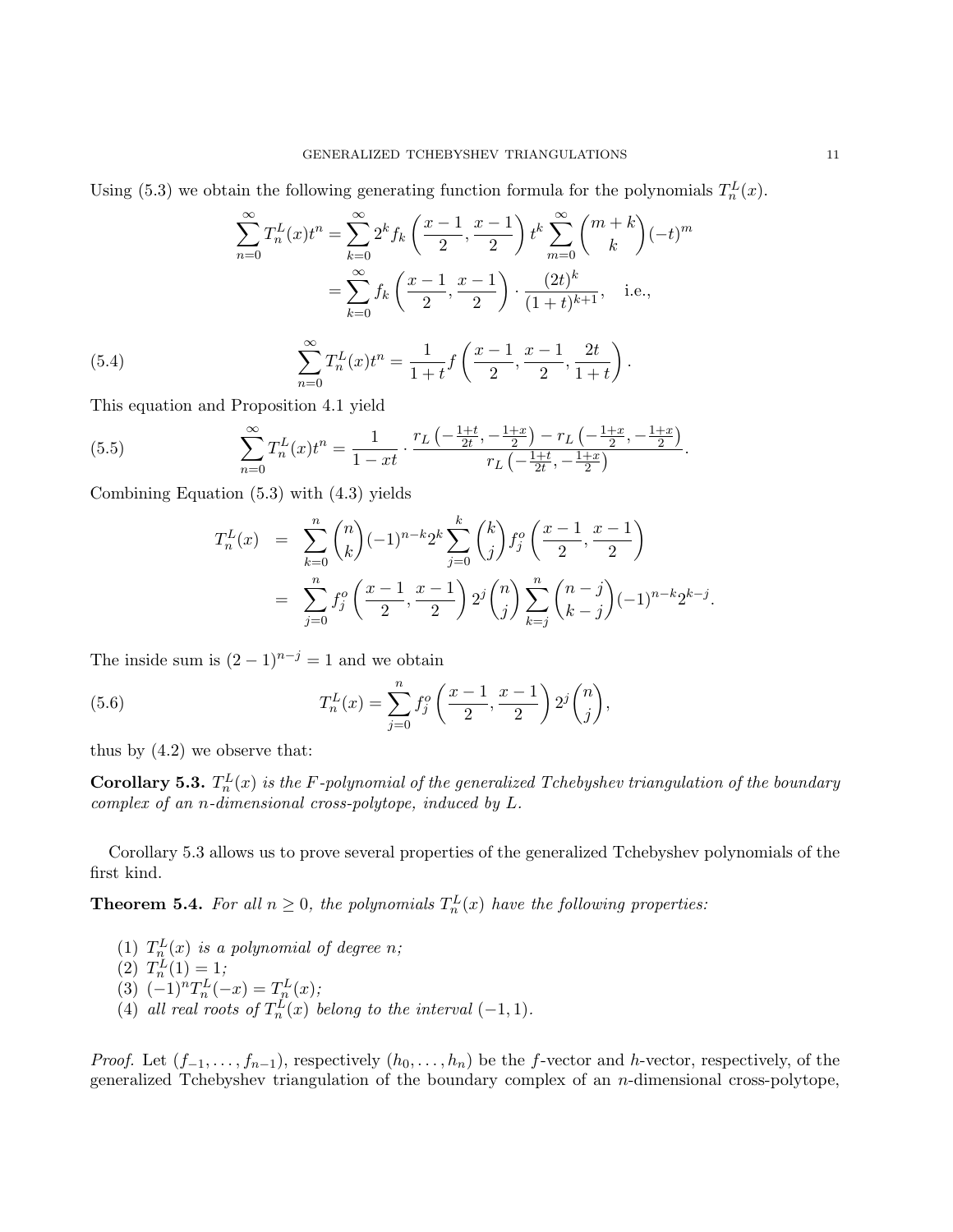induced by L. By Corollary 5.3 we have

$$
T_n^L(x) = \sum_{j=0}^n f_{j-1} \left(\frac{x-1}{2}\right)^j.
$$

Clearly  $T_n^L(x)$  has degree n. Substituting  $f_{j-1} = \sum_{i=0}^j {n-i \choose n-j}$  $\binom{n-i}{n-j}h_i$  for each j, the previous equation may be rewritten as

$$
T_n^L(x) = \sum_{j=0}^n \left(\frac{x-1}{2}\right)^j \sum_{i=0}^j \binom{n-i}{n-j} h_i = \sum_{i=0}^n h_i \sum_{j=i}^n \binom{n-i}{n-j} \left(\frac{x-1}{2}\right)^j.
$$

By the binomial theorem we obtain

(5.7) 
$$
T_n^L(x) = \frac{1}{2^n} \sum_{i=0}^n h_i (x-1)^i (x+1)^{n-i}.
$$

Substituting  $x = 1$  into (5.7) yields  $T_n^L(1) = h_0 = 1$ . The third statement follows from the Dehn-Sommerville equations  $h_i = h_{n-i}$ .

As a consequence, the set of real zeros of  $T_n^L(x)$  is symmetric to the origin. Thus, to prove the last statement, we only need to show that  $T_n^L(x)$  has no real zero that is larger than 1. This is an immediate consequence of  $(5.7)$  and the fact that the h-vector of a simplicial sphere has only nonnegative entries, with  $h_0 = h_n = 1$  being strictly positive.

We remark that the above proof shows that the statements in Theorem 5.4 are valid for the Fpolynomial of any homology sphere.

We conclude this section with a recursive description of the polynomials  $T_n^L(x)$ .

**Theorem 5.5.** The polynomials  $T_n^L(x)$  satisfy  $T_n^L(x) = x^n$  for  $n \leq k$ . For all  $n \geq k+1$ , the polynomial  $T_n^L(x)$  satisfies a recurrence of the form

$$
T_n^L(x) = \sum_{j=1}^{k+1} p_j^L(x) T_{n-j}^L(x).
$$

Here each  $p_j^L(x)$  is a polynomial of x and it equals to the coefficient of  $t^j$  in  $(-2t)^{k+1}r_L$   $\left(-\frac{1+t}{2t}\right)$  $\frac{1+t}{2t}, -\frac{1+x}{2}$  $\frac{+x}{2}$ .

*Proof.* For  $n \leq k$ , the generalized Tchebyshev triangulation of the boundary complex of an ndimensional cross-polytope is the boundary complex itself whose  $F$ -polynomial is  $x^n$ .

To prove the second part of the statement, let us rewrite (5.5) as

$$
\sum_{n=0}^{\infty} T_n^L(x) t^n = \frac{1}{1-xt} \cdot \frac{(-2t)^{k+1} r_L\left(-\frac{1+t}{2t},-\frac{1+x}{2}\right) - (-2t)^{k+1} r_L\left(-\frac{1+x}{2},-\frac{1+x}{2}\right)}{(-2t)^{k+1} r_L\left(-\frac{1+t}{2t},-\frac{1+x}{2}\right)}.
$$

Since the total degree in u and v of each term of  $r<sub>L</sub>(u, v)$  is at most  $k + 1$ , the denominator and the numerator of the second factor on the right hand side are polynomials of x and t. Substituting  $x = 1/t$ into the numerator on the right hand side makes it vanish. As a consequence, we may always simplify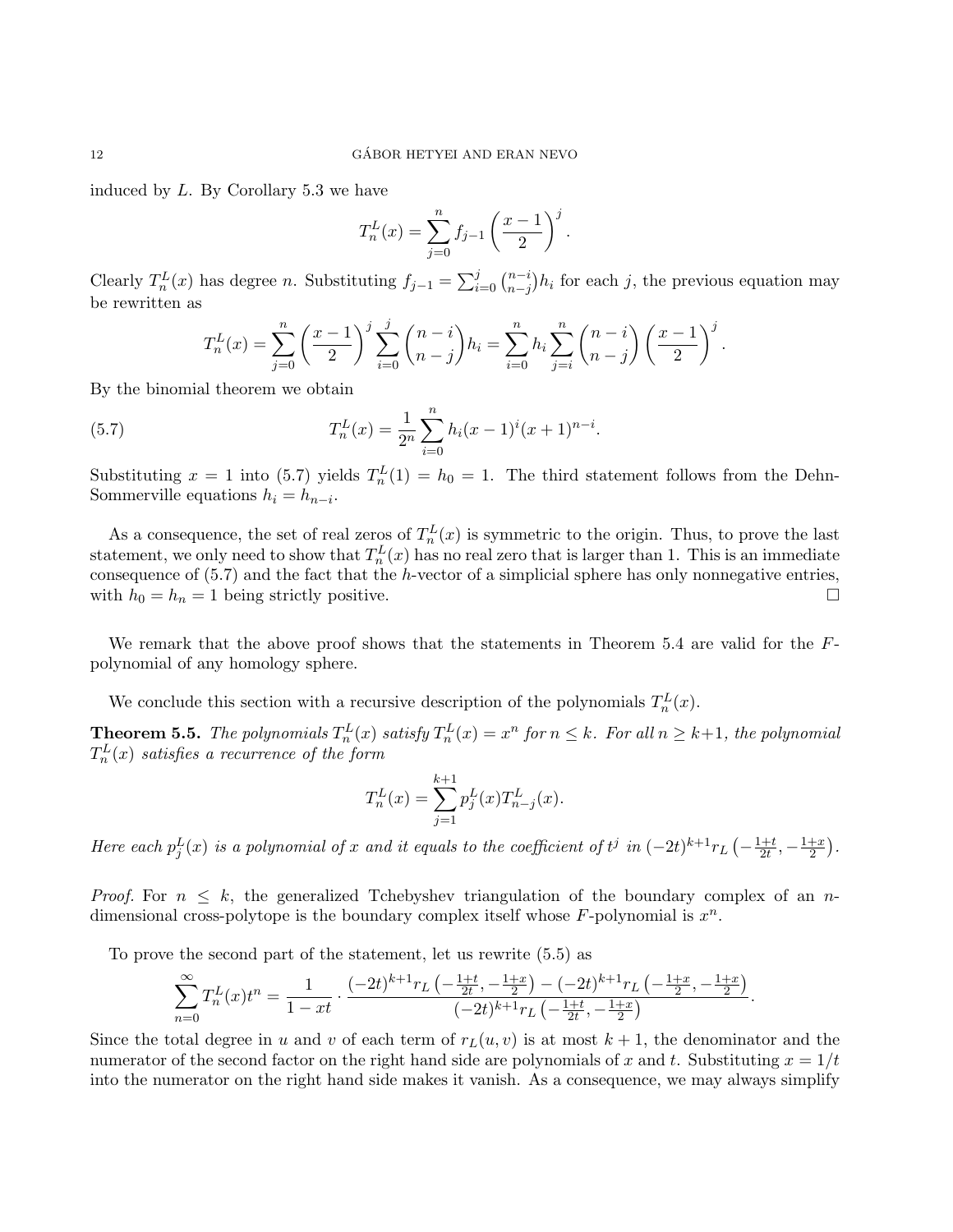by  $(1 - tx)$  on the right hand side, yielding a numerator of degree at most k in t. The degree of the denominator  $(-2t)^{k+1}r_L\left(-\frac{1+t}{2t}\right)$  $\frac{1+t}{2t}, -\frac{1+x}{2}$  $\frac{+x}{2}$ , as a polynomial of t is exactly  $k + 1$ , and the coefficient of  $t^0$  is  $(-1)$  since  $t^{k+1}$  comes only from the term  $-u^{k+1}$  of  $r<sub>L</sub>(u, v)$ . Multiplying both sides with the denominator on the right hand side and comparing coefficients of  $t^n$  on both sides yields a recurrence of the stated form.  $\Box$ 

Remark 5.6. Theorem 5.5 implies that  $\{T_n^L(x)\}_{n\geq 0}$  is not a sequence of orthogonal polynomials if the dimension of L is more than one. Indeed, every sequence  $\{P_n(x)\}_{n\geq 0}$  of monic orthogonal polynomials satisfies a recurrence of the form

$$
P_n(x) = (x - c_n)P_{n-1}(x) - \lambda_n P_{n-2}(x) \text{ for } n \ge 1,
$$

where  $P_{-1}(x) = 0$ ,  $P_0(x) = 1$ , the numbers  $c_n$  and  $\lambda_n$  are constants,  $\lambda_n \neq 0$  for  $n \geq 2$ , and  $\lambda_1$  is arbitrary (see [5, Ch. I, Theorem 4.1]). If the dimension of L is greater than one, we have  $T_n^L(x) = x^n$ for  $n \leq 2$ , forcing  $c_1 = 0$ ,  $c_2 = 0$  and  $\lambda_2 = 0$ ; in contradiction with the requirement of  $\lambda_n \neq 0$  for  $n \geq 2$ .

Theorem 5.5 may be used to find an explicit formula for  $T_n^L(x)$ , whenever the characteristic equation associated to the linear recurrence can be solved. Note that, by Theorem 5.5, this characteristic equation is obtained by replacing each  $t^j$  by  $q^{k+1-j}$  in  $(-2t)^{k+1}r_L(-(1+t)/2t, -(1+x)/2)$  and finding the zeros of the resulting polynomial of q. This transformation is the same as substituting  $t = 1/q$ and multiplying by  $q^{k+1}$ , thus the characteristic equation of the linear recurrence is

(5.8) 
$$
(-2)^{k+1} r_L \left(-\frac{1+q}{2}, -\frac{1+x}{2}\right) = 0.
$$

If we find  $k+1$  linearly independent solutions  $q_0(x), q_1(x), \ldots, q_k(x)$  of Equation (5.8) above then we may look for a general formula of the form

$$
T_n^L(x) = \alpha_0(x)q_0(x)^n + \cdots + \alpha_k(x)q_k(x)^n.
$$

Since  $T_n^L(x) = x^n$  holds for  $n \leq k$ , the array of functions  $(\alpha_0(x), \ldots, \alpha_k(x))$  may be found as the solution of the system of equations

(5.9) 
$$
\begin{pmatrix} 1 & 1 & \cdots & 1 \\ q_0(x) & q_1(x) & \cdots & q_k(x) \\ \vdots & \vdots & \ddots & \vdots \\ q_0(x)^k & q_1(x)^k & \cdots & q_k(x)^k \end{pmatrix} \begin{pmatrix} \alpha_0(x) \\ \alpha_1(x) \\ \vdots \\ \alpha_k(x) \end{pmatrix} = \begin{pmatrix} 1 \\ x \\ \vdots \\ x^k \end{pmatrix}.
$$

Such a system of equations may be solved using Cramer's rule and the formula for the Vandermonde determinant. Explicit examples will be worked out in Section 6.

### 6. Generalized Tchebyshev polynomials of the first kind and real rootedness

By Theorem 5.4 the generalized Tchebyshev polynomials of the first kind  $T_n^L(x)$  possess many important properties of the ordinary Tchebyshev polynomials of the first kind  $T_n(x)$ . An important property of the polynomials  $T_n(x)$  is that all their roots are distinct and real. Since  $T_n^L(x) = x^n$  holds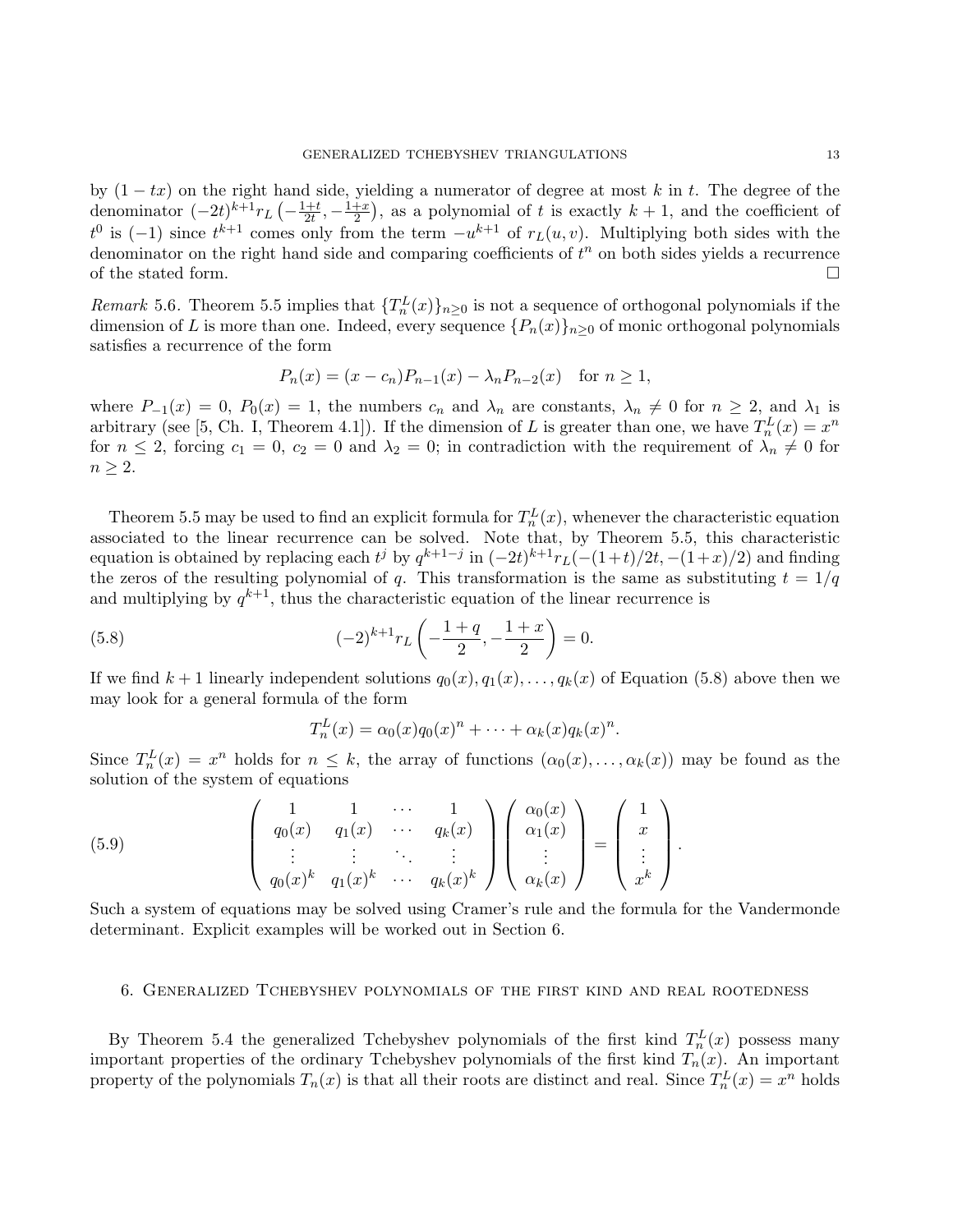for  $n \leq k$ , for  $k \geq 2$  the roots of  $T_n^L(x)$  are not distinct for all n any more. The question remains whether all roots of all polynomials  $T_n^L(x)$  could still be real. In this section we explore this question.

We begin with a complete description of the case  $k = 1$ . The only way to subdivide a 1-dimensional simplex is to select  $s \geq 1$  distinct vertices in its interior, thus creating a path of length  $s + 1$ . The magic polynomial  $r<sub>L</sub>(u, v)$  is given by

$$
r_L(u, v) = sv + 2uv + (s - 1)v^2 - u^2.
$$

To use Theorem 5.5, we observe that

$$
(-2t)^{2}r_{L}\left(-\frac{1+t}{2t}, -\frac{1+x}{2}\right) = t^{2}((x^{2} - 1)(s - 1) - 1) + 2xt - 1,
$$

yielding the recurrence

$$
T_n^L(x) = 2x \cdot T_{n-1}^L(x) + ((x^2 - 1)(s - 1) - 1)T_{n-2}^L(x) \quad \text{for } n \ge 2.
$$

Note that for  $s = 1$  the above recurrence degenerates into the well-known recurrence of the Tchebyshev polynomials  $T_n(x)$ . Taking into account the initial conditions  $T_0^L(x) = 1$  and  $T_1^L(x) = x$  it is not hard to derive (after solving a quadratic characteristic equation) the following explicit formula:

(6.1) 
$$
T_n^L(x) = \frac{(x - \sqrt{s(x^2 - 1)})^n + (x + \sqrt{s(x^2 - 1)})^n}{2} \text{ for } n \ge 0.
$$

**Proposition 6.1.** Let  $s \geq 1$  be an integer and L be the subdivision of the 1-simplex by s interior vertices. Then the polynomial  $T_n^L(x)$  has n distinct real roots in the open interval  $(-1, 1)$ .

Proof. Consider the function

$$
\phi(x) = \frac{x}{\sqrt{x^2 + s(1 - x^2)}}
$$

on the interval [-1,1]. Its derivative,  $\phi'(x) = s/(s(1-x^2) + x^2)^{3/2}$ , is positive on (-1,1), thus  $\phi(x)$ is strictly increasing on  $(-1, 1)$ . Obviously we also have  $\lim_{x\to -1} \phi(x) = -1$  and  $\lim_{x\to 1} \phi(x) = 1$ . Therefore  $\phi(x)$  is a bijection from [-1, 1] to itself. The function  $\alpha(x) := \arccos(\phi(x))$  is well-defined and maps the interval  $[-1, 1]$  bijectively onto the interval  $[0, \pi]$ . Using  $(6.1)$ , it is not difficult to show that we have

(6.2) 
$$
T_n^L(x) = \left(\sqrt{x^2 + s(1 - x^2)}\right)^n \cos(n\alpha(x)),
$$

which, for  $s = 1$ , is equivalent to the first half of (2.1). Now the statement follows from the fact that there are *n* different values of  $\alpha$  in  $(0, \pi)$  for which  $\cos(n\alpha) = 0$ .

Another interesting special case is when  $L$  is obtained by adding just one vertex to the interior of a k-dimensional simplex and we subdivide the simplex into  $k+1$  facets by connecting this new vertex to all other vertices of the simplex. The resulting magic polynomial is

$$
r_L(u, v) = (1 + u)^{k+1}v - (1 + v)u^{k+1}.
$$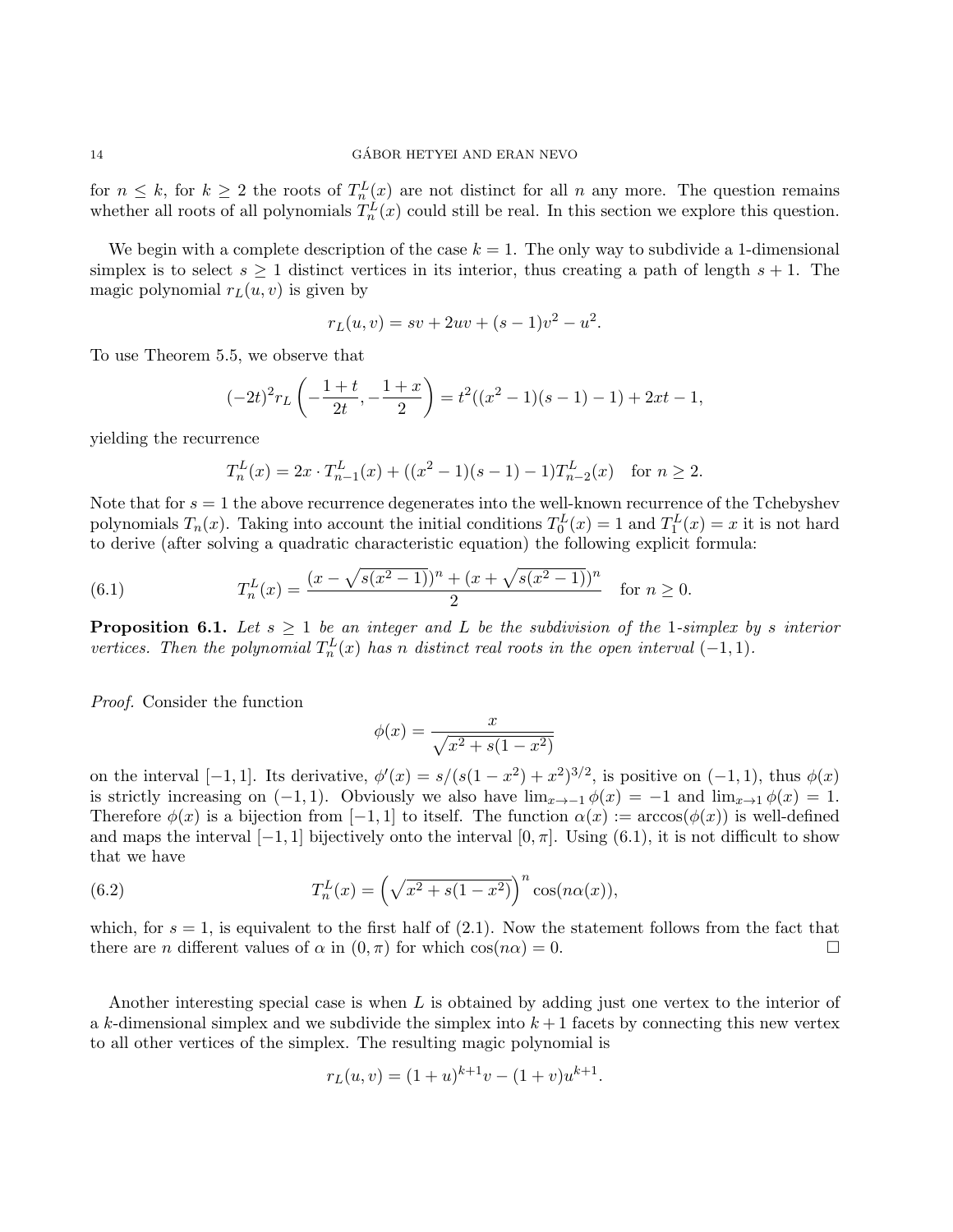*Example* 6.2. For  $k = 3$ , direct calculation shows that

$$
T_6^L(x) = 6 - 9x^2 - 60x^4 + 64x^6.
$$

By Descartes' rule of signs, the polynomial  $6 - 9x - 60x^2 + 64x^3$  has at most two positive roots. As a consequence  $T_6^L(x)$  has at most 4 real roots (Maple finds 4 real roots indeed, but this is unimportant). None of these roots can be a double root, because the derivative of  $T_6^L(x)$  is relative prime to  $T_6^L(x)$ . Therefore not all roots of  $T_6^L(x)$  are real.

As a special case of Theorem 7.14, in the next section we will see that, for  $k = 2$ , all roots of  $T_n^L(x)$ are real.

# 7. Two-dimensional generalized Tchebyshev triangulations

Let  $L$  be an arbitrary triangulation of the two-dimensional simplex that has new vertices only in its interior. In this section we will show that the generalized Tchebyshev polynomials  $T_n^L(x)$  have only real roots.

Let m be the number of interior vertices in L and let  $e$  be the number of edges in L with one end on the boundary and the other end in the interior of  $L$ . Thus the total number of vertices in  $L$  is

$$
f_0(L) = m + 3.
$$

Each edge, except for the three edges on the boundary, is included in exactly two faces, yielding  $2f_1(L) = 3(f_2(L) + 1)$ , whereas Euler's formula gives  $f_0(L) + f_2(L) = f_1(L) + 1$ . Solving these equations for  $f_1(L)$  and  $f_2(L)$  yields

$$
f_1(L) = 3(m+1)
$$
 and  $f_2(L) = 2m+1$ .

In order to compute the magic polynomial, we need to refine the above face count. Let us say that a face has type  $(i, j)$  if it has i vertices on the boundary and j vertices in the interior. Of the  $3m + 3$ edges, 3 edges have type  $(2, 0)$ , e edges have type  $(1, 1)$ , and the remaining  $3m - e$  edges have type  $(0, 2)$ . Of the  $2m + 1$  2-faces, three have type  $(2, 1)$ . To count the number of faces of type  $(1, 2)$ , observe that each face of type  $(1, 2)$  or  $(2, 1)$  contains exactly two edges of type  $(1, 1)$  and, conversely, each edge of type  $(1, 1)$  belongs to exactly two faces of type  $(1, 2)$  or  $(2, 1)$ . Thus the total number of faces of types  $(1, 2)$  or  $(2, 1)$  is the same as the number of type  $(1, 1)$  edges, that is, e. Since the number of type  $(2, 1)$  faces is 3, there are  $e - 3$  faces of type  $(1, 2)$ . Finally, the remaining  $2m + 1 - e$ faces must have type  $(0, 3)$ . Therefore the magic polynomial associated to L is

(7.1) 
$$
r_L(u,v) = mv + euv + (3m - e)v^2 + 3u^2v + (e-3)uv^2 + (2m + 1 - e)v^3 - u^3.
$$

A closer look at the face-counting argument above also implies the following statement.

**Lemma 7.1.** The parameters e and m above satisfy  $e \le \min(2m + 1, 3m)$ . Furthermore,  $e = 3m$  is only possible when  $e = 3$  and  $m = 1$ .

Indeed, as observed above,  $3m-e$  is the number of edges of type  $(0, 2)$ , and  $2m+1-e$  is the number of faces of type  $(0, 3)$ . The number of edges of type  $(0, 2)$  can be zero only if there is one vertex in the interior of L, in which case we have  $e = 3$ .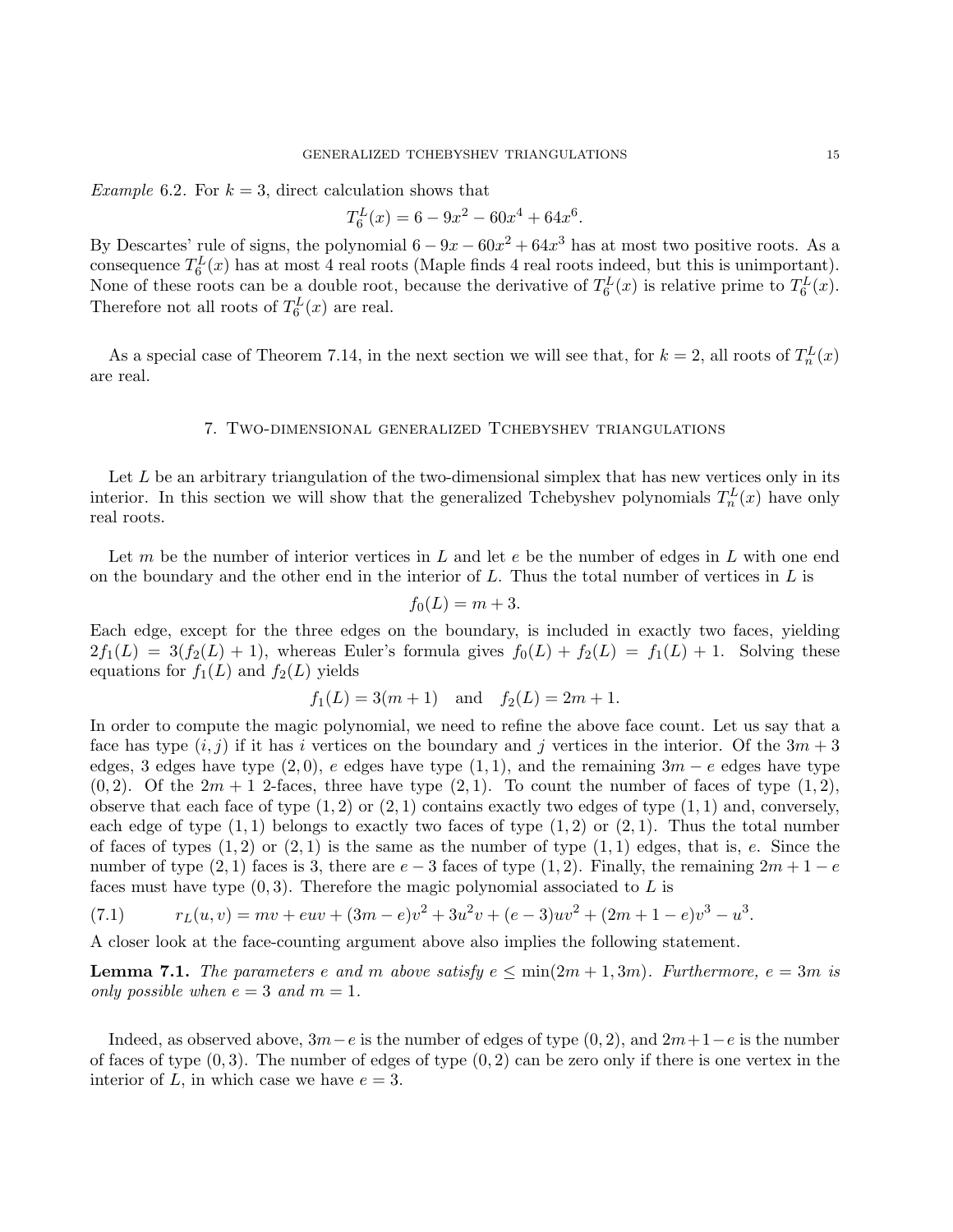By  $(7.1)$  we have

$$
(-2t)^{3}r_{L}\left(-\frac{1+t}{2t}, -\frac{1+x}{2}\right) = ((2m+1-e) \cdot x^{3} + (e-2m)x) \cdot t^{3} + ((e-3)x^{2} - e) \cdot t^{2} + 3x \cdot t - 1.
$$

By Theorem 5.5, the polynomials  $T_n^L(x)$  satisfy the initial conditions  $T_0^L(x) = 1$ ,  $T_1^L(x) = x$ ,  $T_2^L(x) =$  $x^2$  and the recurrence

$$
T_n^L(x) = 3x T_{n-1}^L(x) + ((e-3)x^2 - e) T_{n-2}^L(x) + ((2m+1-e) \cdot x^3 + (e-2m)x) \cdot T_{n-3}^L(x)
$$
 for  $n \ge 3$ .  
The characteristic equation associated to the above recurrence is

The characteristic equation associated to the above recurrence is

(7.2) 
$$
(q-x)^3 + e(1-x^2)(q-x) + 2mx(1-x^2) = 0.
$$

According to Cardano's formula, this characteristic equation has the following three solutions:

(7.3) 
$$
q_j(x) = x + \omega^j u(x) + \omega^{2j} v(x)
$$

where  $j \in \{0, 1, 2\}, \omega = e^{i2\pi/3}$ ,

(7.4) 
$$
u(x) = \sqrt[3]{1-x^2} \cdot \sqrt[3]{-mx + \sqrt{m^2x^2 + \frac{e^3(1-x^2)}{27}}} \text{ and}
$$

(7.5) 
$$
v(x) = \sqrt[3]{1-x^2} \cdot \sqrt[3]{-mx - \sqrt{m^2x^2 + \frac{e^3(1-x^2)}{27}}}.
$$

We restrict the domain of the functions  $q_i(x)$  to real values of x in the interval [−1, 1]. Note that  $q_0(x)$  is a real-valued function, whereas  $q_1(x)$  and  $q_2(x)$  are complex valued functions such that  $q_2(x)$ is the complex conjugate of  $q_1(x)$ . The common length of  $q_1(x)$  and  $q_2(x)$  is given by

$$
||q_1(x)||^2 = ||q_2(x)||^2 = q_1(x) \cdot q_2(x) = (x + \omega u(x) + \omega^2 v(x))(x + \omega^2 u(x) + \omega v(x)), \text{ that is,}
$$

(7.6) 
$$
||q_1(x)||^2 = ||q_2(x)||^2 = x^2 - (u(x) + v(x)) \cdot x + u(x)^2 + v(x)^2 - u(x)v(x).
$$

Similarly, for  $j = 0$ , (7.3) yields  $|q_0(x)|^2 = (x + u(x) + v(x))^2$ , that is,

(7.7) 
$$
|q_0(x)|^2 = x^2 + u(x)^2 + v(x)^2 + 2x(u(x) + v(x)) + 2u(x)v(x).
$$

For future reference we note that

(7.8) 
$$
u(0) = \sqrt{e/3}, \quad v(0) = -\sqrt{e/3}, \quad \text{implying}
$$

(7.9) 
$$
q_0(0) = 0
$$
,  $q_1(0) = \sqrt{e}i$  and  $q_2(0) = -\sqrt{e}i$ .

Similarly

(7.10) 
$$
u(1) = u(-1) = v(1) = v(-1) = 0 \text{ implies}
$$

(7.11) 
$$
q_j(-1) = -1
$$
 and  $q_j(1) = 1$  for  $j = 0, 1, 2$ .

As a part of the derivation of Cardano's formula,  $u(x)$  and  $v(x)$  are known to satisfy the following equalities:

(7.12) 
$$
u(x) \cdot v(x) = -\frac{e}{3} \cdot (1 - x^2), \text{ and}
$$

(7.13) 
$$
u(x)^3 + v(x)^3 = 2mx(x^2 - 1).
$$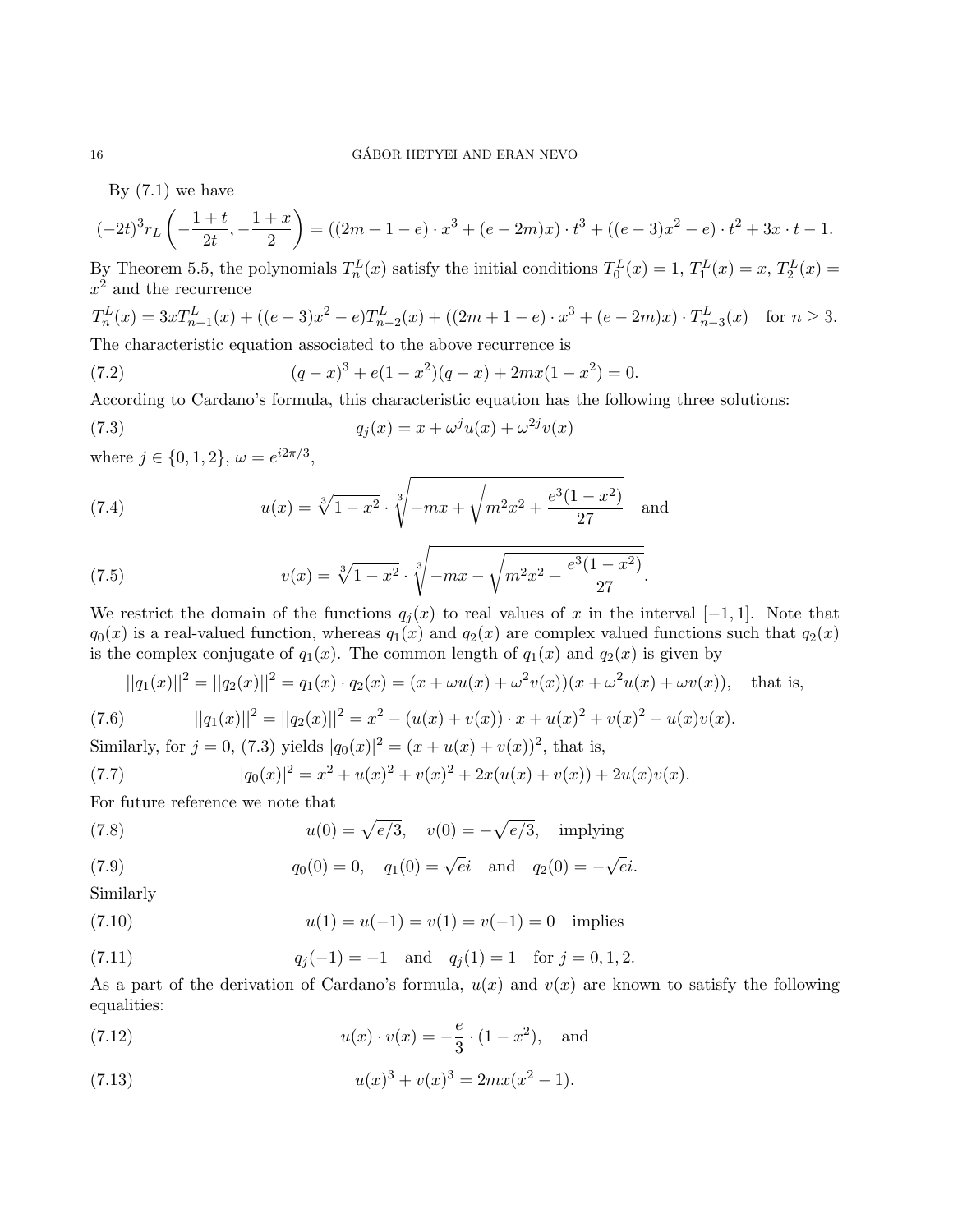Besides these classical identities, we will use the following two inequalities about  $u(x)$  and  $v(x)$ .

**Lemma 7.2.** The function  $u(x)^3 - v(x)^3$  is nonnegative on the interval  $[-1,1]$ . Equality to zero holds only when  $x = \pm 1$ .

This lemma is a direct consequence of

$$
u(x)^3 - v(x)^3 = 2(1 - x^2)\sqrt{m^2x^2 + \frac{e^3(1 - x^2)}{27}}.
$$

**Lemma 7.3.** The functions  $u(x)$  and  $v(x)$  satisfy

$$
x(u(x) + v(x)) \le 0
$$

for all real  $x \in [-1, 1]$ . Equality holds exactly when  $x = \pm 1$  or  $x = 0$ .

*Proof.* Consider the function  $w : [-1,1] \to \mathbb{R}$ , given by

$$
w(x) = \sqrt[3]{-mx + \sqrt{m^2x^2 + \frac{e^3(1-x^2)}{27}}} + \sqrt[3]{-mx - \sqrt{m^2x^2 + \frac{e^3(1-x^2)}{27}}}
$$

This is a continuous function on [-1, 1], satisfying  $w(1) = \sqrt[3]{-2m} < 0$  and  $w(-1) = \sqrt[3]{2m} > 0$ . Furthermore, the only solution of  $w(x) = 0$  on the interval  $[-1, 1]$  is  $x = 0$ . We obtain that  $w(x)$ is positive on  $[-1, 0)$  and negative on  $(0, 1]$ . Since, by (7.4) and (7.5),  $w(x)$  satisfies  $u(x) + v(x) =$ Solutive on  $[-1, 0)$  and negative on  $[0, 1]$ . Since, by  $(1.4)$  and  $(1.5)$ ,  $w(x)$  satisfies  $u(x) + v(x) =$ <br> $\sqrt[3]{1-x^2} \cdot w(x)$ , the function  $u(x) + v(x)$  has the same signature on the interval  $(-1, 1)$ , and the statement follows directly.

As indicated at the end of Section 5, we may look for  $T_n^L(x)$  in the form

(7.14) 
$$
T_n^L(x) = \alpha_0(x)q_0(x)^n + \alpha_1(x)q_1(x)^n + \alpha_2(x)q_2(x)^n,
$$

where the functions  $\alpha_0(x)$ ,  $\alpha_1(x)$  and  $\alpha_2(x)$  may be found by solving (5.9).

**Lemma 7.4.** On the interval  $(-1, 1)$ , the functions  $\alpha_0(x)$ ,  $\alpha_1(x)$  and  $\alpha_2(x)$  are given by

$$
\alpha_0(x) = \frac{(u(x)^2 - u(x)v(x) + v(x)^2)(u(x) - v(x))}{3(u(x)^3 - v(x)^3)}, \quad \text{and}
$$

$$
\alpha_j(x) = \frac{(u(x)^2 + (-1)^j i\sqrt{3}u(x)v(x) - v(x)^2)(u(x) + v(x))}{3(u(x)^3 - v(x)^3)}, \quad \text{for } j = 1, 2.
$$

*Proof.* We use Cramer's formula to solve (5.9). For all  $\alpha_i(x)$ , the denominator in this formula is the Vandermonde determinant

$$
\det\left(\begin{array}{cc}1 & 1 & 1 \ q_0(x) & q_1(x) & q_2(x) \ q_0(x)^2 & q_1(x)^2 & q_2(x)^2\end{array}\right) = (q_1(x) - q_0(x))(q_2(x) - q_0(x))(q_2(x) - q_1(x)),
$$

which, by (7.3), equals

$$
((\omega - 1)u(x) + (\omega^2 - 1)v(x))((\omega^2 - 1)u(x) + (\omega - 1)v(x))((\omega^2 - \omega)u(x) + (\omega - \omega^2)v(x)).
$$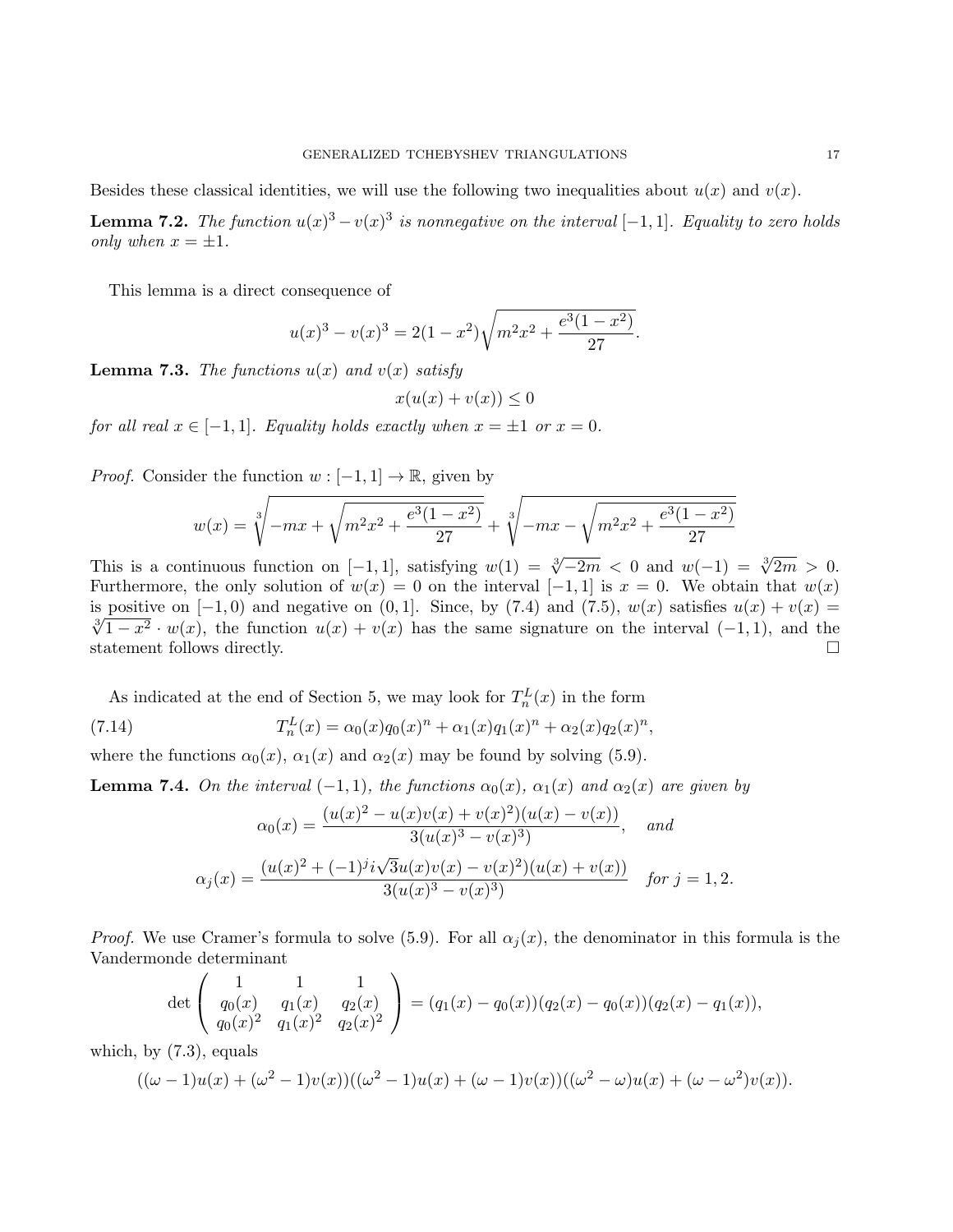After taking out a  $(\omega - 1)$  from the first factor,  $(\omega^2 - 1)$  from the second factor and  $(\omega^2 - \omega)$  from the third factor, and after noting that

$$
(\omega - 1)(\omega^2 - 1)(\omega^2 - \omega) = -3\sqrt{3}i,
$$

we obtain that the common denominator in Cramer's formula is

$$
-3\sqrt{3}i(u(x) - \omega^2 v(x))(u(x) - \omega v(x))(u(x) - v(x)) = -3\sqrt{3}i(u(x)^3 - v(x)^3).
$$

The numerators in Cramer's formula are also Vandermonde determinants and may be computed in a completely analogous way. The stated equalities follow after simplifying by  $-\sqrt{3}i$ .

By Lemma 7.2,  $u(x)^3 - v(x)^3$  is real and strictly positive on the interval  $(-1, 1)$ , hence the formulas stated in Lemma 7.4 above are well-defined. In order to extend the definition of  $\alpha_i(x)$  to  $x = \pm 1$  in a continuous fashion, we state the following, equivalent formulas for  $\alpha_i(x)$ .

**Lemma 7.5.** On the set  $(-1,1) \setminus \{0\}$ , the functions  $\alpha_j(x)$  are equivalently given by

(7.15) 
$$
\alpha_j(x) = \frac{mx}{e(q_j(x) - x) + 3mx} \quad \text{for } j = 0, 1, 2.
$$

These formulas may be continuously extended to [-1,1] by setting  $\alpha_i(1) = 1/3$ ,  $\alpha_i(-1) = 1/3$  for  $j = 0, 1, 2, \alpha_j(0) = 0$  for  $j = 1, 2$  and  $\alpha_0(0) = 1$ .

*Proof.* Observe first that, by (7.13), the sum  $u(x)^3 + v(x)^3$  is nonzero on the set  $(-1,1) \setminus \{0\}$  thus the same holds for  $u(x) + v(x)$  by  $u(x)^3 + v(x)^3 = (u(x) + v(x))(u(x)^2 - u(x)v(x) + v(x)^2)$ . Using these observations, we may rewrite  $\alpha_0(x)$  as

$$
\alpha_0(x) = \frac{\frac{u(x)^3 + v(x)^3}{u(x) + v(x)}(u(x) - v(x))}{3(u(x)^3 - v(x)^3)} = \frac{2mx(x^2 - 1)}{3(u(x)^2 + u(x)v(x) + v(x)^2)(u(x) + v(x))}.
$$

Here  $u(x) + v(x)$  may be replaced by  $q_0(x) - x$ . Furthermore, by (7.12), the factor  $u(x)^2 + u(x)v(x) + v(x)$  $v(x)^2$  in the denominator above may be rewritten as

$$
u(x)^{2} + u(x)v(x) + v(x)^{2} = (u(x) + v(x))^{2} - u(x)v(x) = (q_{0}(x) - x)^{2} - \frac{e(x^{2} - 1)}{3}.
$$

Thus we obtain

$$
\alpha_0(x) = \frac{2mx(x^2 - 1)}{3\left((q_0(x) - x)^2 - \frac{e(x^2 - 1)}{3}\right)(q_0(x) - x)} = \frac{2mx(x^2 - 1)}{3((q_0(x) - x)^3 - e(x^2 - 1)(q_0(x) - x))}.
$$

After expanding  $(q_0(x) - x)^3$  and using (7.2) to replace  $q_0(x)^3$  with a linear expression of  $q_0(x)$ , we obtain  $2 \cdot 2$ 

$$
\alpha_0(x) = \frac{2mx(x^2 - 1)}{6mx(x^2 - 1) + 2e(x^2 - 1)(q_0(x) - x)}
$$

.

Simplifying by  $2(x^2 - 1)$  yields the stated equation for  $\alpha_0(x)$ . The calculations for  $\alpha_1(x)$  and  $\alpha_2(x)$ are completely analogous, therefore omitted.

Substituting  $x = 1$ , respectively  $x = -1$ , in the stated formulas for  $\alpha_j(x)$  yields  $\alpha_j(1) = 1/3$  and  $\alpha_j(-1) = 1/3$ , as we have  $q_j(1) = 1$  and  $q_j(-1) = -1$  for  $j = 0, 1, 2$ . These are obviously continuous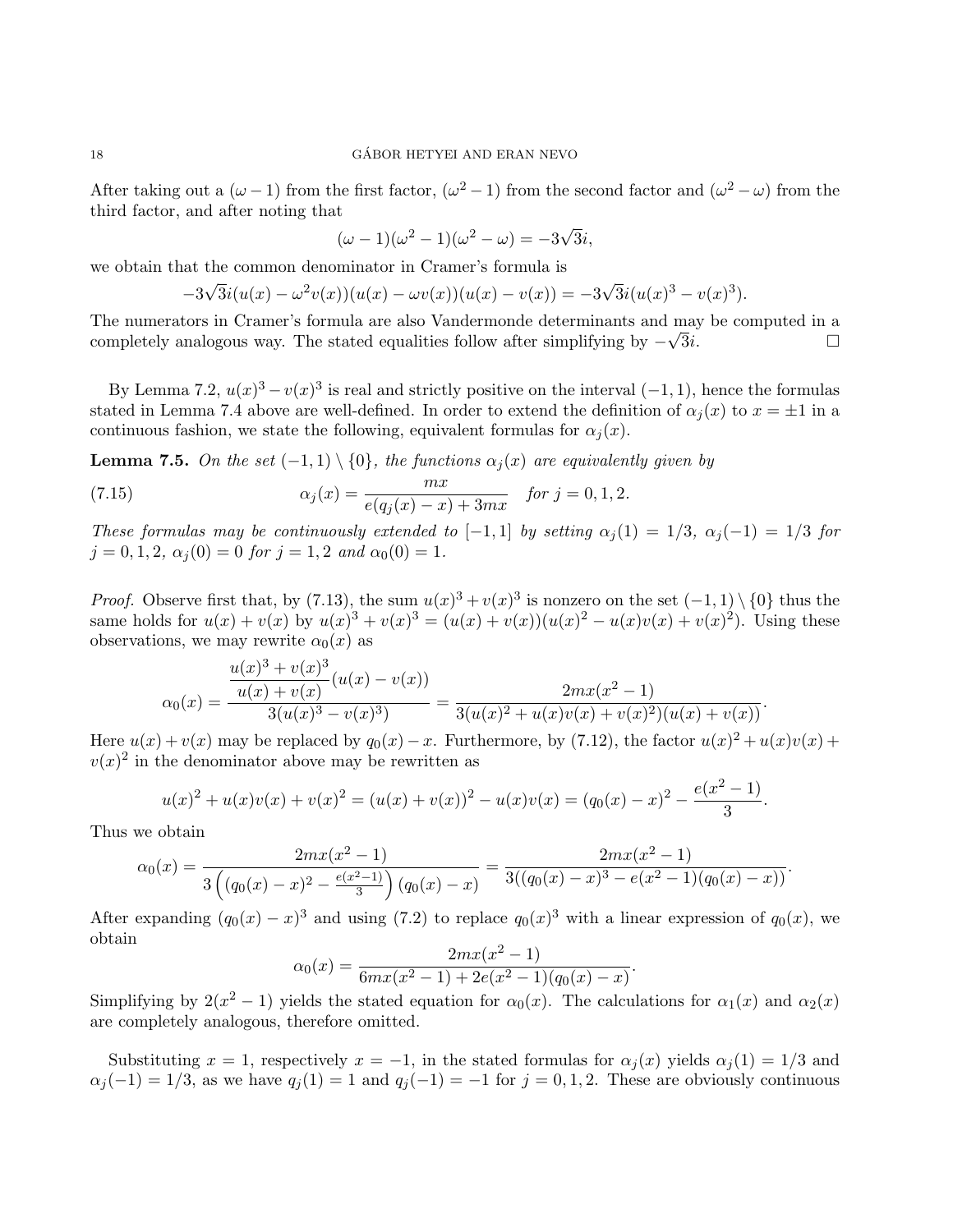extensions of the functions  $\alpha_i(x)$ . By (7.9), for  $j \in \{1,2\}$  the denominator  $e(q_i(x) - x) + 3mx$  is nonzero at  $x = 0$  and  $\alpha_i(0) = 0$  is a continuous extension of the given formula. Finally, to find the limit of  $\alpha_0(x)$  at  $x = 0$ , observe that using (7.13) we may rewrite

$$
q_0(x) = x + u(x) + v(x) = x + \frac{u(x)^3 + v(x)^3}{u(x)^2 - u(x)v(x) + v(x)^2}
$$

as

$$
q_0(x) = x \left( 1 + \frac{2m(x^2 - 1)}{u(x)^2 - u(x)v(x) + v(x)^2} \right).
$$

Using (7.8), the last equation yields

(7.16) 
$$
\lim_{x \to 0} \frac{q_0(x)}{x} = \frac{e - 2m}{e}
$$

Equation (7.16) implies

$$
\lim_{x \to 0} \alpha_0(x) = \lim_{x \to 0} \frac{m}{e(q_0(x)/x - 1) + 3m} = 1.
$$

.

**Definition 7.6.** For  $j = 0, 1, 2$ , we define the functions  $\alpha_i(x)$  on the interval [−1, 1] by the formulas stated in Lemma 7.5.

Note that the functions  $\alpha_i(x)$  are also given by the equation (5.9) on the interval (-1, 1), and for such values of x our definition is equivalent to the solution given in Lemma 7.4. Our definition extends these functions to  $x = \pm 1$  in a continuous way, such that they are still solutions of the system (5.9) which is degenerate for these values of  $x$ .

**Corollary 7.7.** The function  $\frac{\alpha_1(x)}{x}$  is well-defined and nowhere zero on  $[-1,1]$ .

Indeed, by Lemma 7.5 we may write

(7.17) 
$$
\frac{\alpha_1(x)}{x} = \frac{m}{e(q_1(x) - x) + 3mx}.
$$

For a real x, the denominator can only be zero when  $q_1(x) - x = \omega u(x) + \omega^2 v(x)$  is a real number, i.e., when  $u(x) = v(x)$ . The only solutions of  $u(x) = v(x)$  are  $x = \pm 1$ , however, by (7.11), the denominator is nonzero at  $x = \pm 1$ .

Next we make an analogous observation for  $q_1(x)$ .

**Proposition 7.8.** The function  $q_1(x)$  is nowhere zero on the interval  $[-1, 1]$ .

*Proof.* If 
$$
q_1(x) = 0
$$
, then (7.6) gives  

$$
x^2 - (u(x) + v(x)) \cdot x + u(x)^2 + v(x)^2 - u(x)v(x) = 0.
$$

Consider this as a quadratic equation for  $x$ , with real coefficients. It can only have a real solution when its discriminant

$$
D = (u(x) + v(x))^2 - 4(u(x)^2 + v(x)^2 - u(x)v(x))
$$

 $\Box$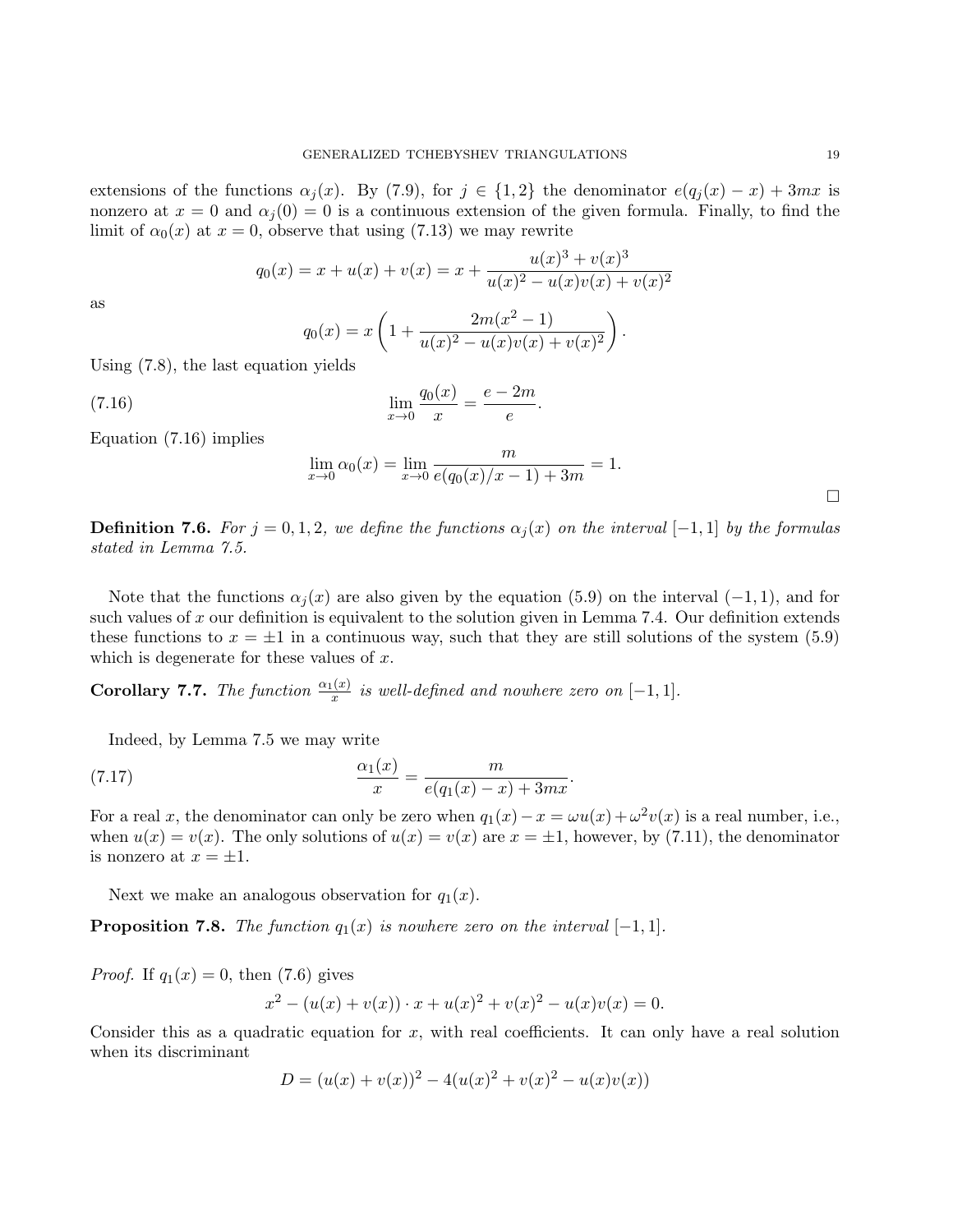is not negative. Using (7.12), the discriminant may be rewritten as

$$
D = -3(u(x)^{2} + v(x)^{2}) + 2e(x^{2} - 1).
$$

Here  $-3(u(x)^2 + v(x)^2)$  is at most zero, and, for  $x \in [-1,1]$ , we also have  $2e(x^2 - 1) \leq 0$ . Thus  $D \ge 0$  is only possible when  $x = \pm 1$ . However,  $q_1(x)$  is not zero at  $x = \pm 1$ , as we have  $q_1(1) = 1$  and  $q_1(-1) = -1.$ 

The proof of the main result of this section depends on two key inequalities, stated in the next two propositions.

**Proposition 7.9.** We have  $||q_1(x)|| \geq |q_0(x)|$  for all  $x \in [-1,1]$ . Equality holds exactly when  $x = \pm 1$ .

Proof. The difference of (7.6) and (7.7) is

$$
||q_1(x)||^2 - |q_0(x)|^2 = -3x(u(x) + v(x)) - 3u(x)v(x).
$$

Here, for any  $x \in [-1,1]$ , the summand  $-3x(u(x) + v(x))$  is nonnegative by Lemma 7.3 and the summand  $-3u(x)v(x)$  is nonnegative by Equation (7.12). The sum is zero only when both summands are zero, which is only possible when  $x = \pm 1$ .

**Proposition 7.10.** The functions  $\alpha_i(x)$  and  $q_i(x)$  satisfy

$$
2||\alpha_1(x)q_1(x)|| \ge |\alpha_0(x)q_0(x)|
$$

on the interval  $[-1, 1]$ . Equality is only possible when  $x = 0$ .

Proof. Assume, by way of contradiction, that

$$
|\alpha_0(x)q_0(x)| \ge 2||\alpha_1(x)q_1(x)|| = ||\alpha_1(x)q_1(x)|| + ||\alpha_2(x)q_2(x)||
$$

holds for some  $x \in [-1,1] \setminus \{0\}$ . Then, by the triangle inequality, we also have

$$
|\alpha_0(x)q_0(x)| \geq ||\alpha_1(x)q_1(x) + \alpha_2(x)q_2(x)||.
$$

Using  $(7.14)$  with  $n = 1$  yields

$$
|\alpha_0(x)q_0(x)| \ge |x - \alpha_0(x)q_0(x)|.
$$

Since we excluded the possibility of  $x = 0$ , we obtain that the sign of  $\alpha_0(x)q_0(x)$  must equal the sign of x. Using  $(7.15)$  and the Viète formulas associated to the characteristic equation  $(7.2)$  it is easy to derive the following formula:

$$
\alpha_0(x)\alpha_1(x)\alpha_2(x) = \frac{m^2x^2}{27m^2x^2 + e^3(1-x^2)}
$$

On the left hand side,  $\alpha_1(x)\alpha_2(x) = ||\alpha_1(x)||^2$  is positive by Corollary 7.7. The right hand side is also positive. We obtain that  $\alpha_0(x)$  must be positive and thus the sign of x must also equal the sign of  $q_0(x)$ . Since we also have  $3m - e \ge 0$  (by Lemma 7.1), using (7.15) we may write

$$
|\alpha_0(x)q_0(x)| = |mx| \left| \frac{q_0(x)}{eq_0(x) + (3m - e)x} \right| = |mx| \frac{|q_0(x)|}{e|q_0(x)| + (3m - e)|x|}
$$

.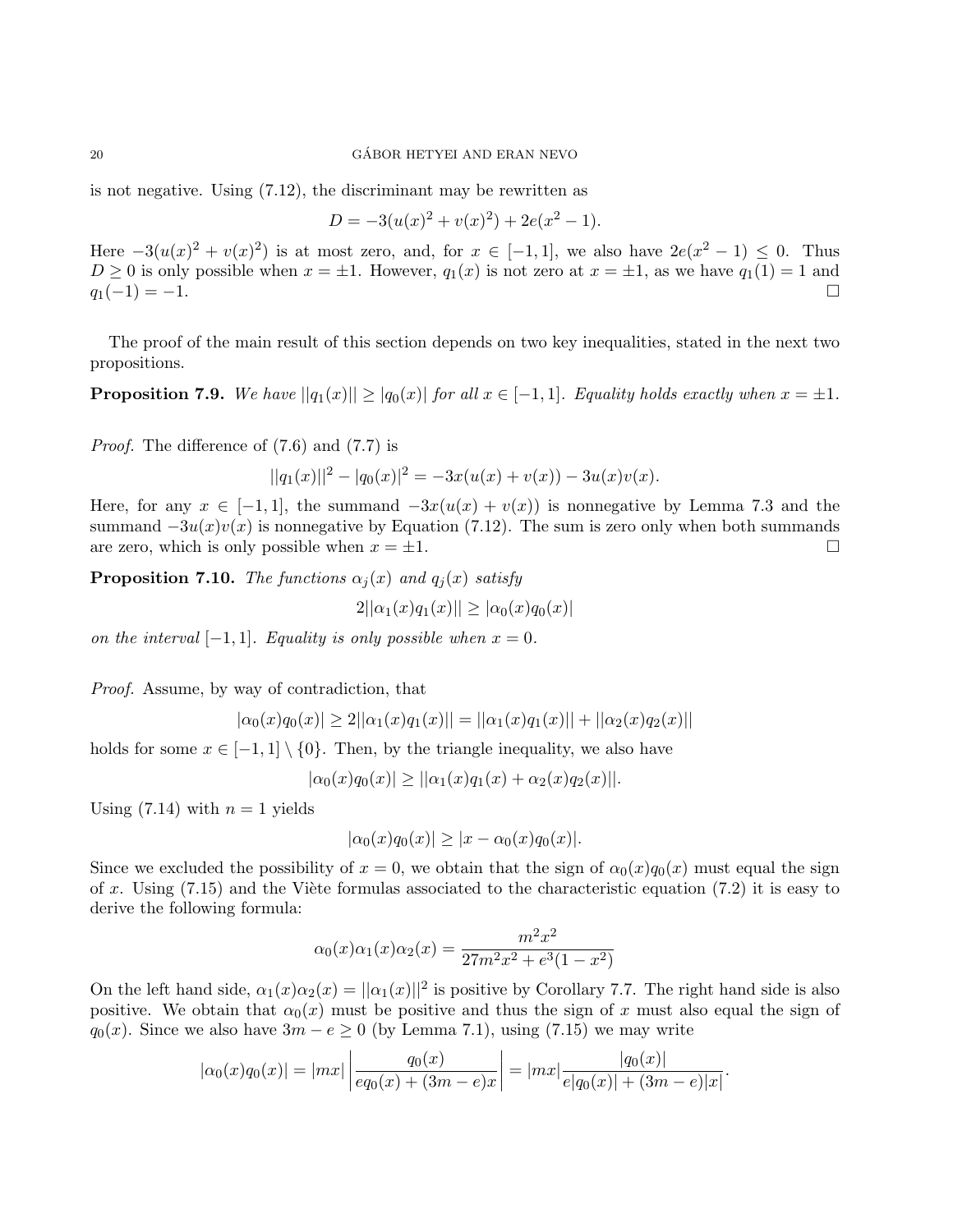The rightmost expression can only increase if we replace  $|q_0(x)|$  with a larger number. Thus, Proposition 7.9 yields

$$
|\alpha_0(x)q_0(x)| \le |mx| \frac{||q_1(x)||}{e||q_1(x)|| + (3m - e)|x|}.
$$

Applying the triangle inequality to the denominator on the right hand side yields

$$
|\alpha_0(x)q_0(x)| \le \left| \left| \frac{m x q_1(x)}{eq_1(x) + (3m - e)x} \right| \right| = ||\alpha_1(x)q_1(x)||,
$$

which contradicts our assumptions unless  $\alpha_1(x)q_1(x) = \alpha_0(x)q_0(x) = 0$ , impossible for  $x \neq 0$  by Corollary 7.7 and Proposition 7.8.

As a consequence of Corollary 7.7 and Proposition 7.8, for  $n \geq 1$  we may rewrite (7.14) as (7.18)

$$
\frac{T_n^L(x)}{x} = \frac{||\alpha_1(x)q_1(x)^n||}{|x|} \left( \frac{\alpha_0(x)\frac{q_0(x)}{x}}{||\frac{\alpha_1(x)}{x}q_1(x)||} \left( \frac{q_0(x)}{||q_1(x)||} \right)^{n-1} + \sum_{j=1}^2 \frac{\frac{\alpha_j(x)}{x}q_j(x)}{||\frac{\alpha_1(x)}{x}q_1(x)||} \left( \frac{q_j(x)}{||q_1(x)||} \right)^{n-1} \right).
$$

Introducing the functions

$$
g_n(x) = \frac{\alpha_0(x) \frac{q_0(x)}{x}}{\left| \left| \frac{\alpha_1(x)}{x} q_1(x) \right| \right|} \left( \frac{q_0(x)}{\|q_1(x)\|} \right)^{n-1}, \quad \varepsilon(x) = \frac{\frac{\alpha_1(x)}{x} q_1(x)}{\left| \left| \frac{\alpha_1(x)}{x} q_1(x) \right| \right|} \quad \text{and} \quad \rho(x) = \frac{q_1(x)}{\|q_1(x)\|},
$$

we may rewrite (7.18) as

(7.19) 
$$
\frac{T_n^L(x)}{x} = \frac{||\alpha_1(x)q_1(x)^n||}{|x|}\left(q_n(x) + \varepsilon(x)\cdot\rho(x)^{n-1} + \overline{\varepsilon(x)}\cdot\overline{\rho(x)}^{n-1}\right).
$$

The next three lemmas gather properties of the functions  $g_n(x), \varepsilon(x), \rho(x)$  that will be needed later for the proof of real-rootedness.

**Lemma 7.11.** For  $n > 1$ , the function  $g_n : [-1,1] \to \mathbb{R}$  is a real-valued function satisfying  $g_n(-1) =$  $(-1)^{n-1}$ ,  $g_n(0) = 0$  and  $g_n(1) = 1$ . Furthermore, there exists a positive constant  $c < 2$  such that  $|g_n(x)| \leq c$  holds for all  $x \in [-1,1]$ .

*Proof.* The function  $g_n(x)$  is continuous and real-valued, because the same holds for the functions  $\alpha_0(x)$  and  $q_0(x)/x$ ; see (7.3) and Lemma 7.5. Direct substitution (in Equations (7.9) and (7.11), using Lemma 7.5 and Equations (7.16) and (7.17) ) yields  $g_n(0) = 0$ ,  $g_n(1) = 1$  and  $g_n(-1) = (-1)^{n-1}$ . For  $x \neq 0$ , we have

$$
|g_n(x)| = \frac{\alpha_0(x)q_0(x)}{||\alpha_1(x)q_1(x)||} \cdot \left(\frac{|q_0(x)|}{||q_1(x)||}\right)^{n-1}
$$

and the inequality is a direct consequence of Propositions 7.9 and 7.10 as  $|g_n(0)| < 2$  (using compactness of  $[-1, 1]$ ).

**Lemma 7.12.** The function  $\rho : [-1, 1] \to \mathbb{C}$  is a continuous function whose range is the upper half of the unit circle, centered at the origin.  $\rho(x)$  is real if and only if  $x = \pm 1$ , where we have  $\rho(-1) = -1$ and  $\rho(1) = 1$ .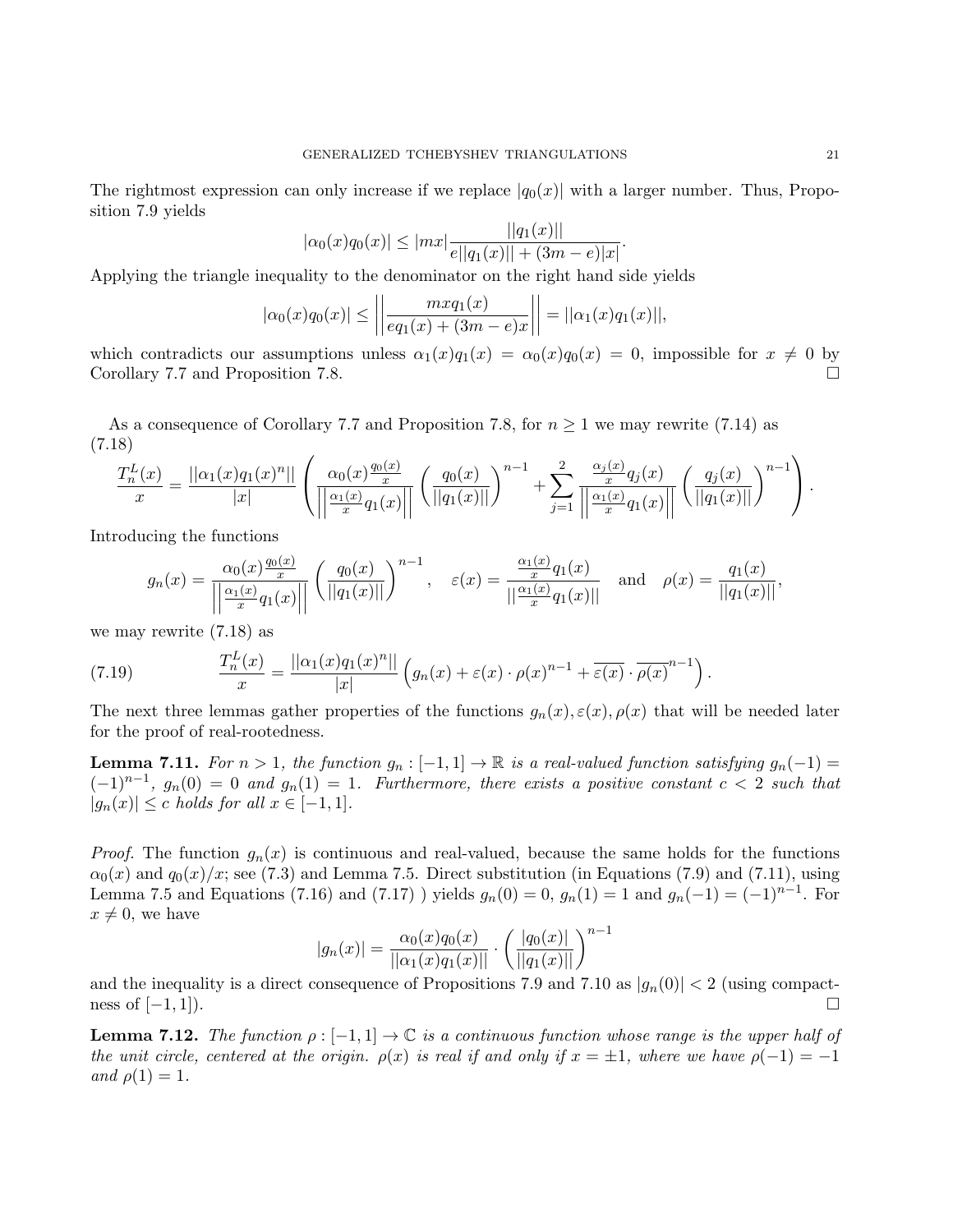*Proof.* Clearly  $\rho$  is continuous and we must have  $||\rho(x)|| = 1$  for all  $x \in [-1, 1]$ . The imaginary part *Froof.* Clearly *ρ* is continuous and we must have  $||p(x)|| = 1$  for an  $x \in [-1, 1]$ . The imaginary part of  $q_1(x)$  is  $\sqrt{3} \cdot (u(x) - v(x)) \cdot i$  and  $u(x) - v(x)$  is strictly positive on  $(-1, 1)$ , see (7.4) and (7.5).  $\Box$ 

**Lemma 7.13.** The function  $\varepsilon : [-1, 1] \to \mathbb{C}$  is continuous and its range is a proper subset of the unit circle, centered at the origin. The real number  $-1$  is not part of the range. If  $e = 3m$  then  $\varepsilon(x) = 1$ for all  $x \in [-1,1]$ . If  $e \neq 3m$  then  $\varepsilon(x)$  is real only when  $x \in \{-1,0,1\}$  and, for all other values of x, the sign of the imaginary part of  $\varepsilon(x)$  is the same as the sign of x.

*Proof.* Clearly  $\varepsilon$  is continuous and satisfies  $||\varepsilon(x)|| = 1$ . Direct substitution (into (7.9), (7.11) and  $(7.17)$ ) yields  $\varepsilon(-1) = 1$ ,  $\varepsilon(1) = 1$  and  $\varepsilon(0) = 1$ . In the case when  $e = 3m$ , we have

$$
\frac{\alpha_1(x)}{x} \cdot q_1(x) = \frac{m}{eq_1(x)} \cdot q_1(x) = \frac{1}{3}
$$

and  $\varepsilon$  is identically 1. Assume from now on that  $e \neq 3m$ . Assume also that  $x \notin \{-1,0,1\}$  and  $\varepsilon(x)$  is real. Substituting (7.15) into the definition of  $\varepsilon(x)$  we obtain

$$
\frac{mq_1(x)}{e(q_1(x)-x)+3mx} = r
$$

for some  $r \in \mathbb{R}$ , which may be rearranged as

$$
(m-er)q_1(x) = r(3m-e)x.
$$

On the right hand side we have a real number, whereas on the left hand side  $m - er$  is real but  $q_1(x)$ is not real for  $x \in (-1,1) \setminus \{0\}$ . The two sides can only be equal, if  $m - er = 0$  but then x must be zero, in contradiction with our assumptions.

Assume  $x \in (0,1)$ . We have seen in the proof of Lemma 7.12 that the imaginary part of  $q_1(x)$  is positive. Since  $3m - e$  is positive, the argument of  $e \cdot q_1(x) + (3m - e)x$  is smaller than the argument of  $q_1(x)$ , but the imaginary part of  $e \cdot q_1(x) + (3m - e)x$  is also positive. We obtain that the argument of the quotient

$$
\frac{\alpha_1(x)}{x} \cdot q_1(x) = \frac{mq_1(x)}{e \cdot q_1(x) + (3m - e)x}
$$

belongs to the interval  $(0, \pi)$  and the imaginary part of  $\varepsilon(x)$  is positive. A completely analogous reasoning may be used to prove that the imaginary part  $\varepsilon(x)$  is negative for negative x.

Theorem 7.14. Let L be any subdivision of the triangle, with no new vertices added to the boundary. Then the polynomials  $T_n^L(x)$  have only real roots.

*Proof.* We only need to show the statement for  $n \geq 3$ . Since we have  $T_n^L(0) = 0$ , it suffices to show that the polynomial  $T_n^L(x)/x$  has  $n-1$  distinct roots in the interval  $[-1,1]$ . Consider the expression of  $T_n^L(x)/x$  given in (7.19). It suffices to show that the function

$$
g_n(x) + \varepsilon(x) \cdot \rho(x)^{n-1} + \overline{\varepsilon(x)} \cdot \overline{\rho(x)}^{n-1}
$$

has at least  $n-1$  zeroes in the interval  $[-1, 1]$ . By Lemma 7.11, the graph of the continuous function  $-g_n(x)$  is in between the horizontal lines  $y = -c$  and  $y = c$  for some  $0 < c < 2$ . As  $\varepsilon(x) \cdot \rho(x)^{n-1}$  is a unit complex number, n−1

$$
f_n(x) := \varepsilon(x) \cdot \rho(x)^{n-1} + \overline{\varepsilon(x)} \cdot \overline{\rho(x)}^{n-1}
$$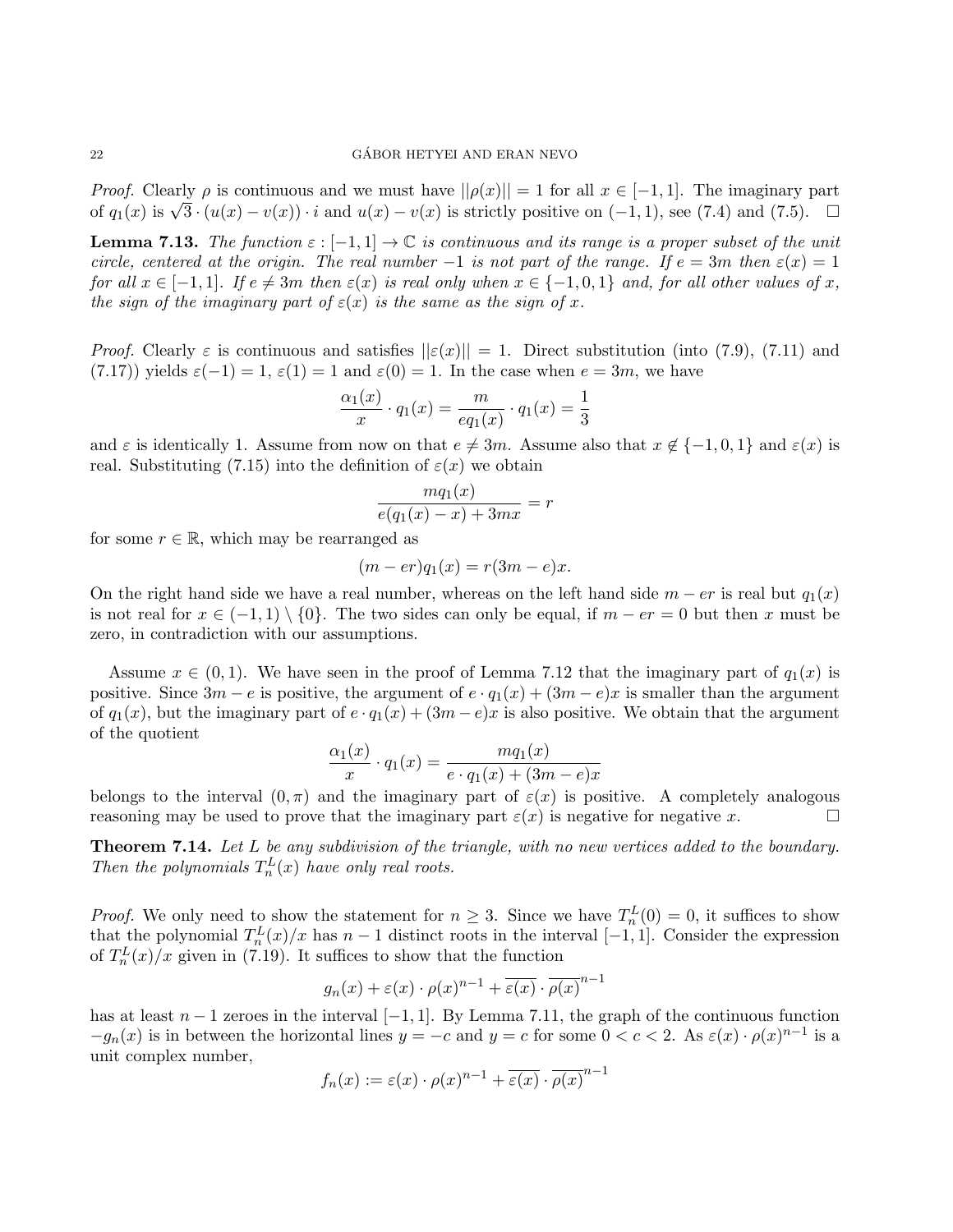equals twice the cosine of the argument of  $\varepsilon(x) \cdot \rho(x)^{n-1}$ . As a consequence, the graph of the continuous real-valued function  $f_n(x)$  is between the horizontal lines  $y = -2$  and  $y = 2$ . At the endpoints of the interval  $[-1, 1]$  we have  $f(-1) = 2 \cdot (-1)^{n-1}$  and  $f(1) = 2$ . It suffices to prove that there are  $n-2$ real numbers  $x_1, x_2, \ldots, x_{n-2}$  satisfying  $-1 < x_1 < \cdots < x_{n-2} < 1$  and  $f(x_j) = 2 \cdot (-1)^{n-1-j}$  for  $j = 1, \ldots, n-2$ . Introducing  $x_0 = -1$  and  $x_{n-1} = 1$  we can then say that, for each  $j \in \{1, \ldots, n-1\}$ , in each interval  $(x_{i-1}, x_i)$ , the graph of  $f_n(x)$  enters and leaves the region between  $y = -c$  and  $y = c$ , and crosses the graph of  $-g_n(x)$  at least once, where we have a root of  $f_n(x) + g_n(x)$ .

Consider first the special case when  $e = 3m$ . By Lemma 7.13  $\varepsilon(x)$  is identically 1 and  $\varepsilon(x)\rho(x)^{n-1} =$  $\rho(x)^{n-1}$ . By Lemma 7.12, as x moves from -1 to 1, the argument of  $\rho$  continuously changes from  $\pi$ to 0. We may select  $x_j$  as the least real number for which the argument of  $\rho(x_j)$  is  $\frac{n-1-j}{n-1}\pi$ . Then the argument of  $\rho(x)^{n-1}$  is  $(n-1-j)\pi$  and we have  $f(x_j) = 2 \cdot (-1)^{n-1-j}$ . Because of the continuity of  $\rho$  we must also have  $-1 < x_1 < \cdots < x_{n-2} < 1$ .

Consider finally the case when  $e \neq 3m$ . For  $j = 0, \ldots, n-1$ , let  $z_j$  be the least real number such that the argument of  $\rho(z_j)$  is  $\frac{n-1-j}{n-1}\pi$ . Clearly we have  $-1 = z_0 < z_1 < \ldots < z_{n-1} \leq 1$ . Let us set  $x_0 = -1$ and  $x_{n-1} = 1$ . Let us denote by k the index for which we have  $z_k < 0 \le z_{k+1}$ . For  $j = 1, ..., k$  we will show that we may select  $x_j$  as an element of the interval  $(z_{j-1}, z_j)$  and for  $j = k+1, \ldots, n-2$  we will show that we may select  $x_j$  as an element of the interval  $(z_j, z_{j+1})$ . This selection automatically guarantees  $-1 = x_0 < x_1 < \ldots < x_{n-2} < x_{n-1} = 1$ , we only need to show that the argument of  $\varepsilon(x_j)\rho(x_j)^{n-1}$  is  $(n-1-j)\pi$  for the  $x_j$  we selected.

**Case 1:**  $1 \leq j \leq k$ , implying  $z_j < 0$ . By Lemma 7.13, the imaginary part of  $\varepsilon(x)$  is negative for all  $x \in (z_{j-1}, z_j)$ , in other words, the argument of  $\varepsilon(x)$  belongs to the interval  $(-\pi, 0)$  and the argument of  $\varepsilon(x)^{-1}$  belongs to the interval  $(0, \pi)$ . The graph of the function  $(n - 1 - j)\pi + \arg(\varepsilon(x)^{-1})$  stays strictly between the horizontal lines  $y = (n - 1 - j)\pi$  and  $y = (n - j)\pi$ . As x moves from  $z_{j-1}$  to  $z_j$ , the argument of  $\rho(x)^{n-1}$  moves from  $(n-1-j+1)\pi$  down to  $(n-1-j)\pi$ , in a continuous fashion. Thus the graph of  $\arg(\rho(x)^{n-1})$  crosses the graph of  $(n-1-j)\pi + \arg(\varepsilon(x)^{-1})$  at some  $x_j \in (z_{j-1}, z_j)$ . For this  $x_j$ , the argument of  $\varepsilon(x_j)\rho(x_j)^{n-1}$  is  $(n-1-j)\pi$ .

**Case 2:**  $k+1 \leq j \leq n-2$ , implying  $z_j \geq 0$ . By Lemma 7.13, the imaginary part of  $\varepsilon(x)$  is positive for all  $x \in (z_i, z_{i+1})$ . The handling of this case is left to the reader as it is completely analogous to the previous case.

 $\Box$ 

### 8. Generalized Tchebyshev polynomials of the higher kind

As a direct generalization of the construction introduced in [7], we may introduced generalized Tchebyshev polynomials of the higher (second, third, ...,  $(k+1)$ <sup>st</sup>) kind as follows.

Definition 8.1. Let L be a triangulation of the k-dimensional simplex such that the only vertices of L on the boundary  $\partial(L)$  are the original vertices of the simplex, and let  $j \in \{2,\ldots,k+1\}$ . Let us define  $U^{L,j} : \mathbb{R}[x] \to \mathbb{R}[x]$  as the unique linear map satisfying  $U^{L,j}(x^n) = 0$  for  $n \leq j-2$  and having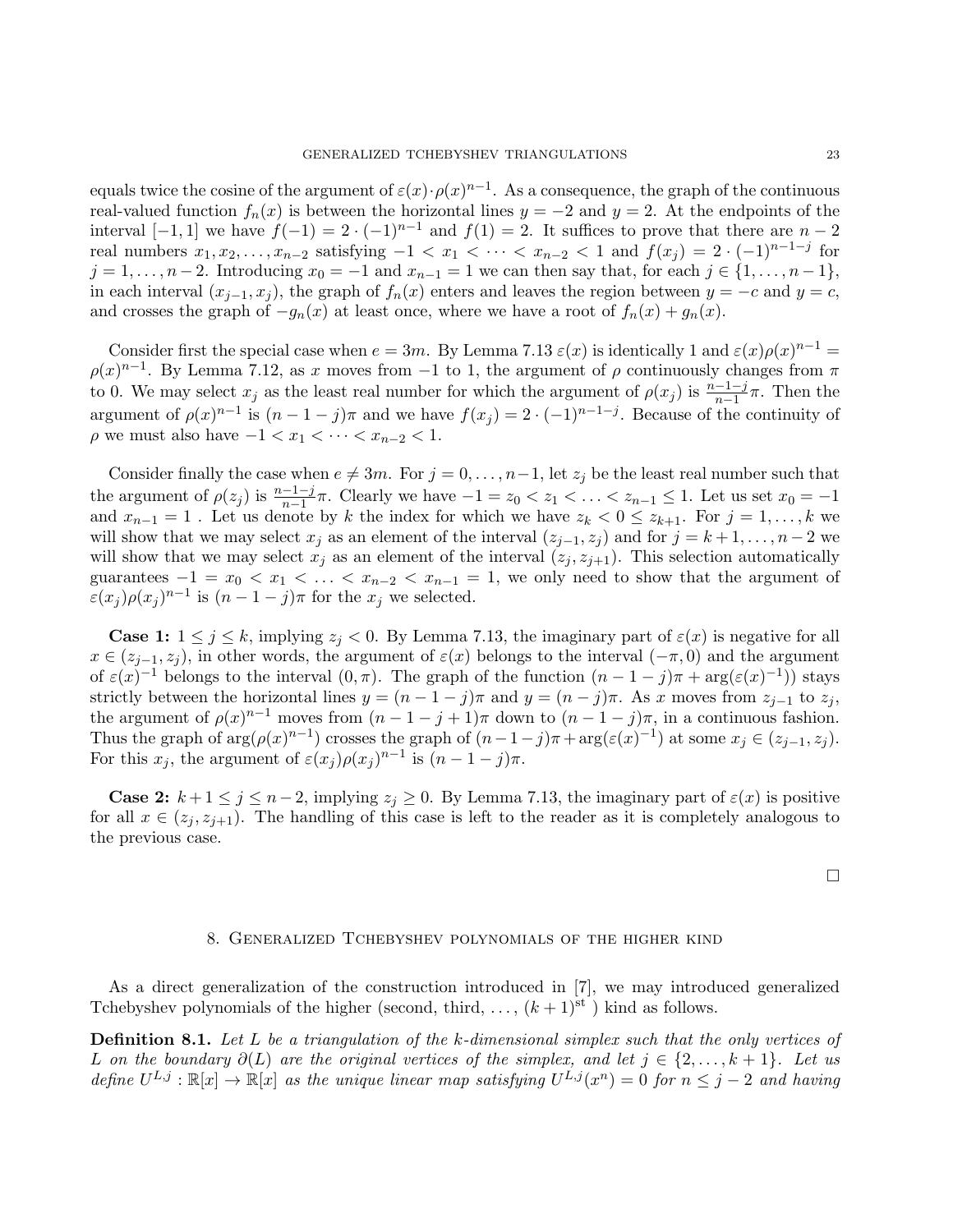the following property: given any simplicial complex  $K$  and any generalized Tchebyshev triangulation  $K'$  of K, induced by L, we have

(8.1) 
$$
U^{L,j}(F(K,x)) = \sum_{\sigma \in K, |\sigma| = j-1} F(\text{link}_{K'}(\sigma), x).
$$

We define the generalized Tchebyshev polynomial  $U_n^{L,j}(x)$  of the jth kind by

$$
U_n^{L,j}(x) = 2^{1-j} \cdot (j-1)! U^{L,j}(x^{n+j-1}).
$$

Similarly to the map  $T^L$ , the linear maps  $U^{L,j}$  are well-defined, as a consequence of Theorem 3.4. To see this, it is enough to show that  $\sum_{\sigma \in K, |\sigma|=j-1} f(\text{link}_{K'}(\sigma), x)$  depends linearly on  $f(K, x)$ . By Theorem 3.4, there are linear functionals  $l_{i,p}$  such that  $f_c(K'; x, y) = \sum_{i,p} l_{i,p}(f(K)) x^i y^p$ . Now, any face  $\tau \in K'$  with  $|V(K) \cap \tau| = i + j - 1$  and  $|(V(K') \setminus V(K)) \cap \tau| = p$  contributes  $\binom{i+j-1}{i-1}$  $_{j-1}^{+j-1}$ ) to the coefficient of  $x^i y^p$  in the polynomial  $\sum_{\sigma \in K, |\sigma|=j-1} f_c(\text{link}_{K'}(\sigma); x, y)$ . Thus,

$$
\sum_{\sigma \in K, |\sigma| = j-1} f(\operatorname{link}_{K'}(\sigma), z) = \frac{1}{(j-1)!} \left. \frac{\partial^{j-1}}{\partial x^{j-1}} \left( \sum_{i, p} l_{i, p}(f(K)) x^i y^p \right) \right|_{x=y=z}
$$

.

Example 8.2. Let  $L$  be the path with two edges, considered in Examples 3.2 and 3.5. Using Theorem 3.4, as an immediate generalization of [7, Proposition 4.4] we obtain that the polynomials  $U_n^{L,2}(x)$ are the ordinary Tchebyshev polynomials of the second kind.

In general, to compute  $U^{L,j}$ , by linearity it suffices to find its value when K is an  $(n-1)$ -dimensional simplex, where  $n \geq j - 1$ . When K is an  $(n - 1)$ -dimensional simplex, we have

$$
F(K, z) = \left(\frac{z+1}{2}\right)^n \text{ and}
$$

$$
\sum_{\sigma \in K, |\sigma| = j-1} F(\text{link}_{K'}(\sigma), z) = \frac{1}{(j-1)!} \frac{\partial^{j-1}}{\partial x^{j-1}} f_n(x, y) \Big|_{\substack{x = (z-1)/2 \\ y = (z-1)/2}}}.
$$

As a consequence,  $2^{1-j}(j-1)!U^{L,j}$  is given by

(8.2) 
$$
2^{1-j}(j-1)!U^{L,j}\left(\left(\frac{z+1}{2}\right)^n\right)=2^{1-j}\left.\frac{\partial^{j-1}}{\partial x^{j-1}}f_n(x,y)\right|_{\substack{x=(z-1)/2\\y=(z-1)/2}}.
$$

Since

$$
z^{n+j-1} = \left(2 \cdot \frac{z+1}{2} - 1\right)^{n+j-1} = \sum_{k=0}^{n+j-1} {n+j-1 \choose k} (-1)^{n+j-1-k} 2^k \left(\frac{z+1}{2}\right)^k,
$$

Equation (8.2) is equivalent to

(8.3) 
$$
U_n^{L,j}(z) = \sum_{k=j-1}^{n+j-1} {n+j-1 \choose k} (-1)^{n+j-1-k} 2^{1-j+k} \frac{\partial^{j-1}}{\partial x^{j-1}} f_k(x,y) \Big|_{\substack{x=(z-1)/2 \\ y=(z-1)/2}}.
$$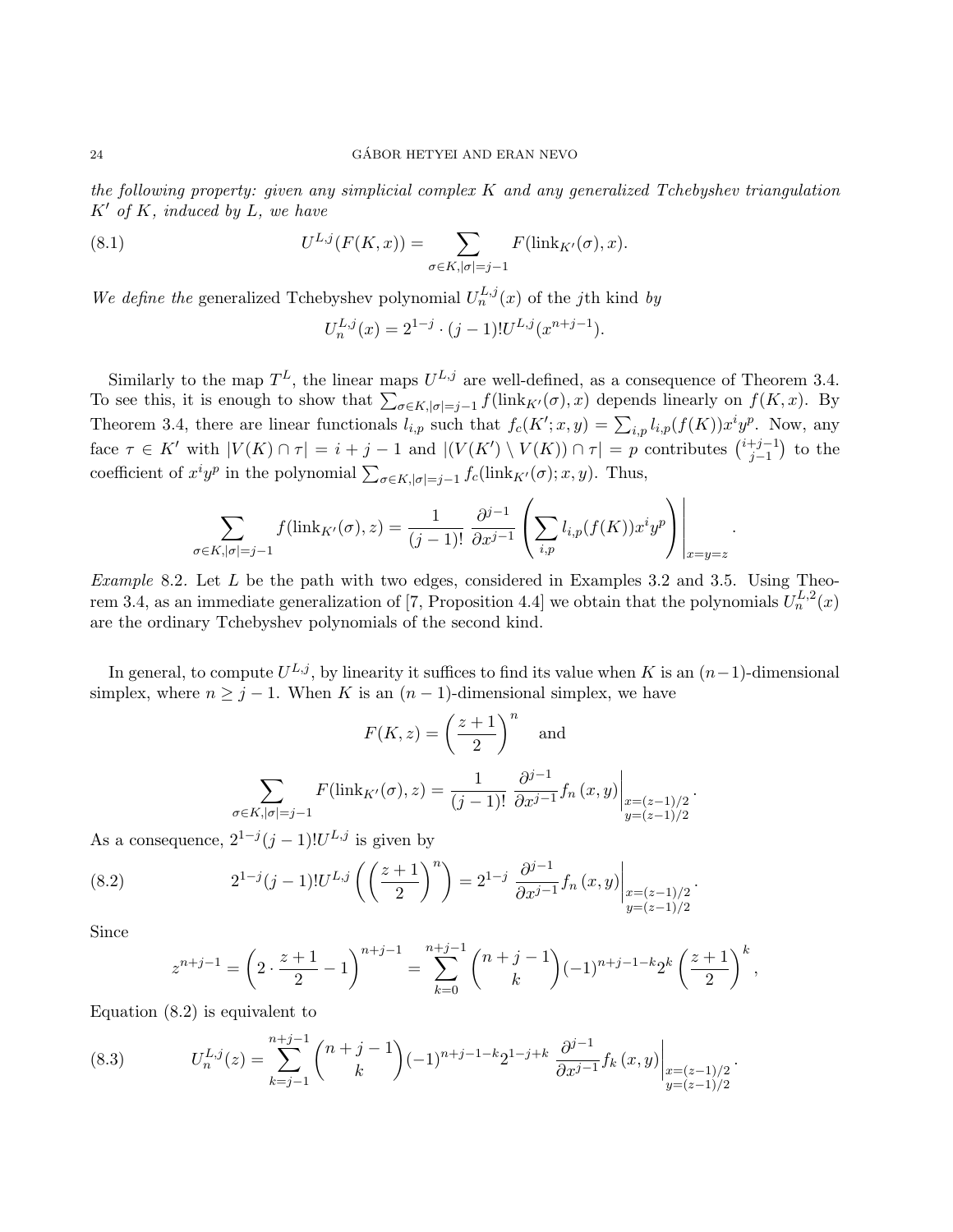In analogy to the derivation of  $(5.4)$ , we may use  $(8.3)$  to obtain the following generating function formula for the polynomials  $U_n^{L,j}(x)$ .

(8.4) 
$$
\sum_{n=0}^{\infty} U_n^{L,j}(z) t^n = \frac{2^{1-j}}{1+t} \frac{\partial^{j-1}}{\partial x^{j-1}} f\left(x, y, \frac{2t}{1+t}\right) \Big|_{\substack{x=(z-1)/2 \\ y=(z-1)/2}}.
$$

In analogy to Corollary 5.3, a completely analogous computation has the following consequence.

**Corollary 8.3.** Let  $\Diamond(n+j-1)$  be the boundary complex of an  $(n+j-1)$ -dimensional cross-polytope, and let  $\Diamond(n+j-1)'$  be a Tchebyshev triangulation of it, induced by L. Then we have

$$
U_n^{L,j}(x) = 2^{1-j} \cdot (j-1)!\sum_{\sigma \in \diamondsuit (n+j-1), |\sigma|=j-1} F(\text{link}_{\diamondsuit (n+j-1)'}(\sigma), x).
$$

Using this corollary, it is easy to prove the following analogue of Theorem 5.4.

**Theorem 8.4.** For all  $n \geq 0$ , the polynomials  $U_n^{L,j}(x)$  have the following properties:

- (1)  $U_n^{L,j}(x)$  is a polynomial of degree n;
- (2)  $(-1)^n U_n^{L,j}(-x) = U_n^{L,j}(x);$
- (3) all real roots of  $U_n^{L,j}(x)$  belong to the interval  $[-1,1]$ .

Theorem 8.4 naturally inspires the question: which triangulations  $L$  induce Tchebyshev polynomials of the higher kind having only real roots? We postpone the study of this question to a future occasion. Here we only wish to highlight one important observation that may help handle this problem in complete analogy of the same question for the generalized Tchebyshev polynomials of the first kind: as it is the case for the ordinary Tchebyshev polynomials, the polynomials  $U_n^{L,j}(x)$  satisfy the same recurrence as the polynomials  $T_n^L(x)$ .

**Theorem 8.5.** For all  $n \geq k+1$ , the polynomials  $U_n^{L,j}(x)$  satisfy a recurrence of the form

$$
U_n^{L,j}(x) = \sum_{\ell=1}^{k+1} p_{\ell}^{L}(x) U_{n-\ell}^{L,j}(x).
$$

Here each  $p_{\ell}^{L}(x)$  is a polynomial of x and it equals to the coefficient of  $t^{\ell}$  in  $(-2t)^{k+1}r_{L}\left(-\frac{1+t}{2t}\right)$  $\frac{1+t}{2t}, -\frac{1+x}{2}$  $\frac{+x}{2}$ .

Proof. To obtain a proof of this statement, observe that the proof of Theorem 5.5 depends on (5.5), which follows from (5.4) and from Proposition 4.1. In the proof of Theorem 5.5 we observed that on the right hand side of (5.5) we may simplify by  $(1 - tx)$ . Note that we can make an analogous observation "one step earlier" about the right hand side of Proposition 4.1: using  $r_L(-1/t, -1-y)$  as the common denominator on the right hand side, we may simplify the numerator  $r_L(-1/t, -1-y)-r_L(-1-x, -1-y)$ by  $1 - t(x + 1)$  and obtain a formula of the form

$$
f(x, y, t) = \frac{\widetilde{r}_L(x, y, t)}{r_L(-1/t, -1 - y)}
$$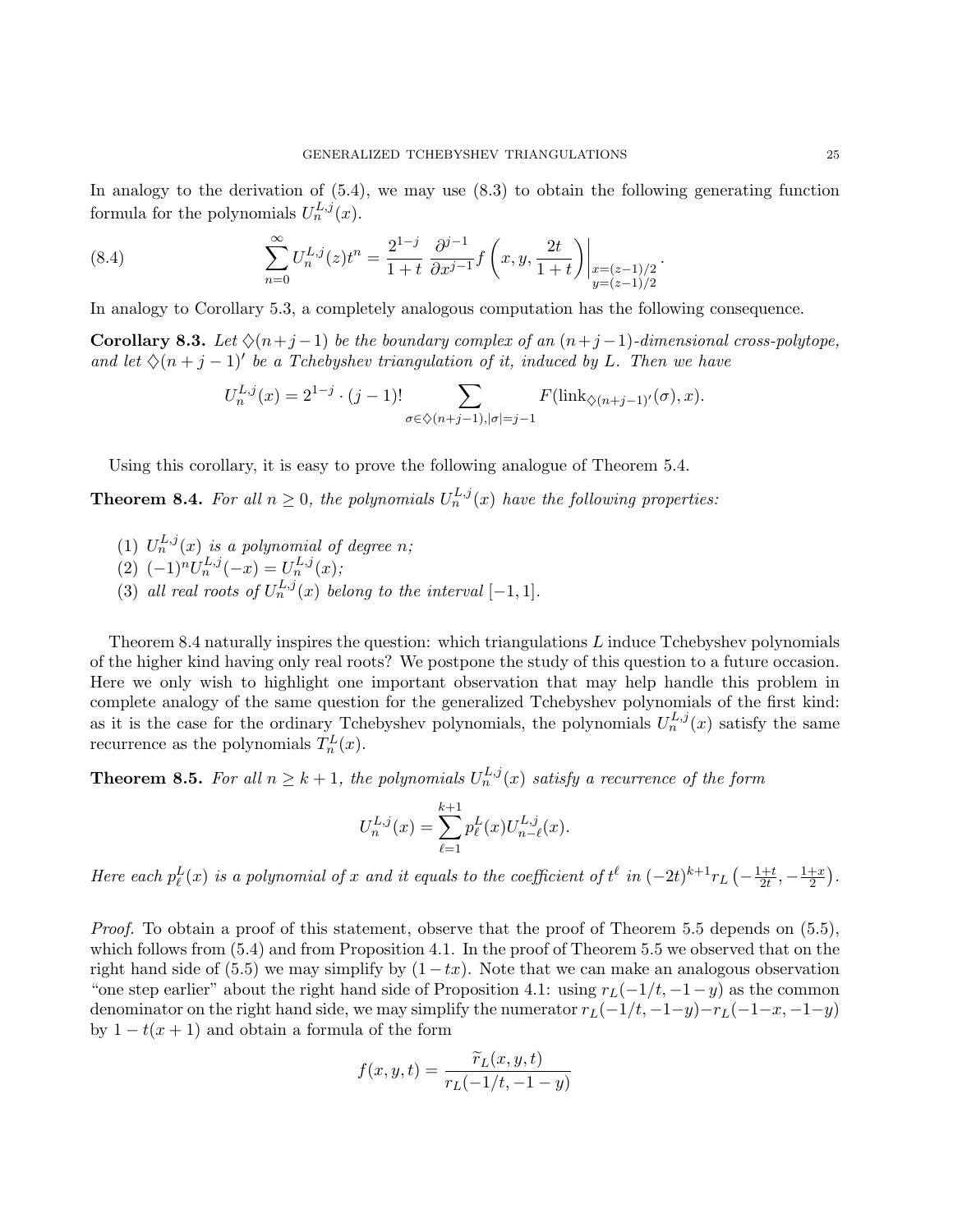for some function  $\tilde{r}_L(x, y, t)$  that is a polynomial of x, y and 1/t. The denominator  $r_L(-1/t, -1 - y)$ is independent of  $x$ , and remains unchanged when we take the partial derivative with respect to  $x$ , even repeatedly. We conclude our proof by referring to  $(8.4)$  instead of  $(5.4)$ .

Using Corollary 8.3 and Theorem 8.5 it is easy to answer the question on real roots when the dimension of L is 1.

**Proposition 8.6.** Let  $s \geq 1$  be an integer and L be the subdivision of the 1-simplex by s interior vertices. Then the polynomial  $U_n^{L,2}(x)$  has n distinct real roots in the open interval  $(-1,1)$ .

*Proof.* Using Corollary 8.3 we obtain that  $U_0^{L,2}$  $\chi_0^{L,2}(x) = 2^{1-2} \cdot 2 = 1$  and

$$
U_1^{L,2}(x) = 2^{1-2} \cdot 4 \cdot (1 + 2 \cdot (x - 1)/2) = 2x.
$$

In analogy of (6.1) it is easy to derive

(8.5) 
$$
U_n^{L,2}(x) = \frac{(x + \sqrt{s(x^2 - 1)})^{n+1} - (x - \sqrt{s(x^2 - 1)})^{n+1}}{2\sqrt{s(x^2 - 1)}} \quad \text{for } n \ge 0.
$$

The statement now follows from the fact that, in analogy to  $(6.2)$ , we have

(8.6) 
$$
U_n^{L,2}(x) = \left(\sqrt{x^2 + s(1-x^2)}\right)^n \frac{\sin((n+1)\alpha(x))}{\sin(\alpha(x))},
$$

where  $\alpha(x)$  is the function introduced in the proof of Proposition 6.1, and from the observation that there are n different values of  $\alpha$  in  $(0, \pi)$  for which  $sin((n + 1)\alpha) = 0$ . Note that, for  $s = 1$ , (8.6) is equivalent to the second half of  $(2.1)$ .

### 9. Generalized lower bounds on face numbers

We follow [11], with notational change that dimension d there is replaced by  $d-1$  here. For  $d, i \geq 1$ integers, let  $\mathcal{HS}(i, d)$  be the family of  $(d-1)$ -dimensional homology spheres without missing faces of dimension > *i*. For  $\Delta \in \mathcal{HS}(i,d)$  let  $g^{(i)}(\Delta) := g^{(d,i)}(h(\Delta, t))$  be the vector of coefficients when expressing the h-polynomial  $h(\Delta, t)$  in the basis  $B_{d,i} := (P_{d,i}(t), t P_{d-2,i}(t), t^2 P_{d-4,i}(t), ..., t^{\lfloor \frac{d}{2} \rfloor} P_{d-2\lfloor \frac{d}{2} \rfloor,i}(t)),$ where  $P_{d,i}(t) := (1+t+\ldots+t^i)^q(1+t+\ldots+t^r)$ , and  $q \geq 0, 1 \leq r \leq i$  are the unique integers such that  $d = qi + r$ .

Conjecture 9.1. [11, Conjecture 1.5] If  $\Delta \in \mathcal{HS}(i,d)$  then  $g^{(i)}(\Delta) \geq 0$  (componentwise).

The case  $i \geq d$  gives the usual g-vector and the well known g-conjecture, see e.g. [12] for more details on the latter, and the case  $i = 1$  gives Gal's  $\gamma$ -vector and conjecture [6]. Generalizing the usual g-polynomial and Gal's  $\gamma$ -polynomial we introduce the *generalized* g-polynomial

(9.1) 
$$
g^{(i)}(\Delta, t) = \sum_{j=0}^{\lfloor \frac{d}{2} \rfloor} g^{(i)}(\Delta)_j t^j
$$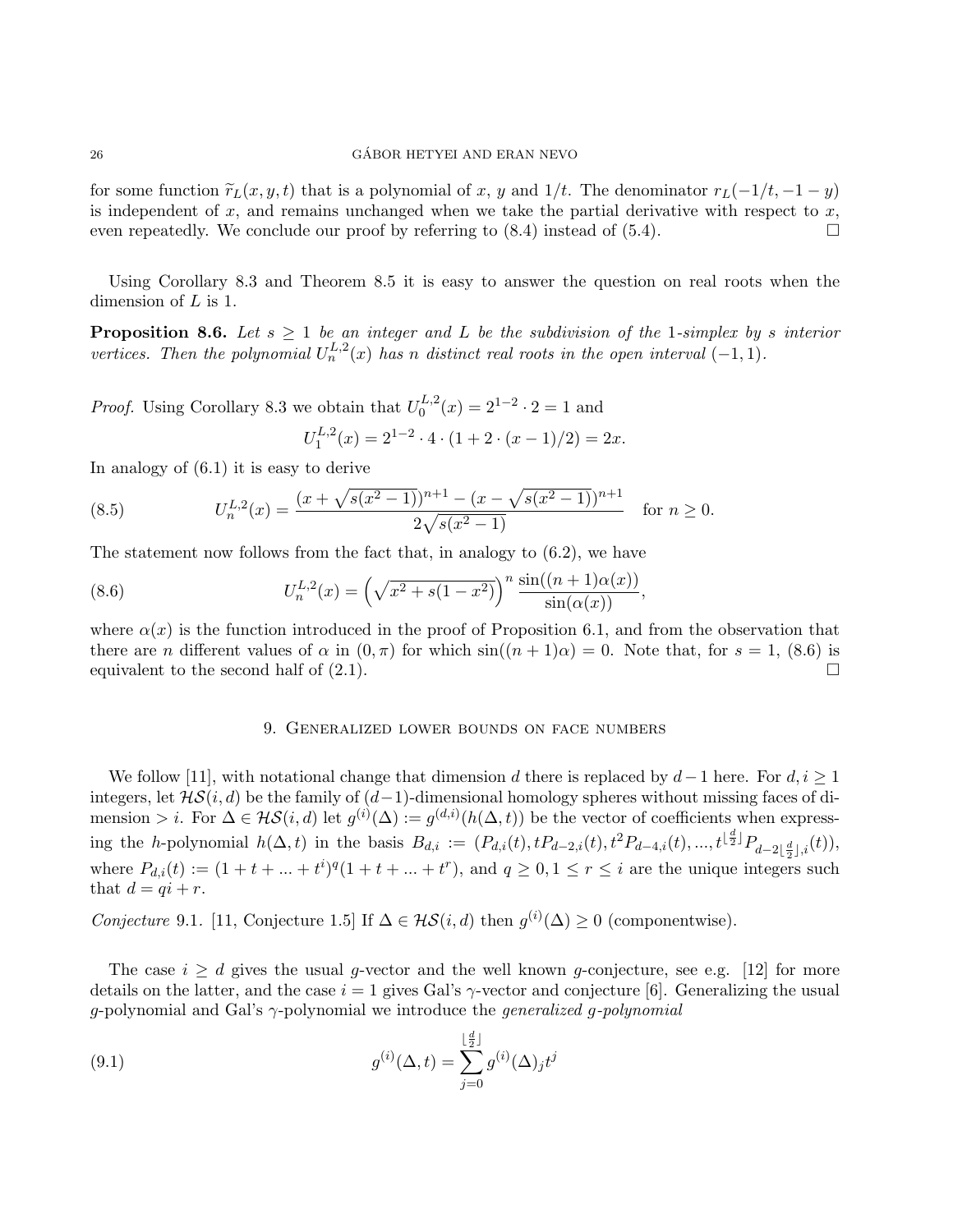Conjecture 9.1 is obviously equivalent to stating that, for any  $\Delta \in \mathcal{HS}(i,d)$ , all coefficients in  $g^{(i)}(\Delta, t)$ are nonnegative.

The following related results [11, Propositions 1.6 and 4.1] will be needed.

**Lemma 9.2.** Let  $\Delta \in \mathcal{HS}(i,d)$  and  $\Delta' \in \mathcal{HS}(i,d')$ . (1) If  $g^{(i)}(\Delta) \geq 0$  then  $g^{(i+1)}(\Delta) \geq 0$ . (2)  $\Delta * \Delta' \in \mathcal{HS}(i, d + d')$  and if  $g^{(i)}(\Delta) \geq 0$  and  $g^{(i)}(\Delta') \geq 0$  then  $g^{(i)}(\Delta * \Delta') \geq 0$ .

We will verify Conjecture 9.1 for simplicial spheres arising as generalized Tchebyshev triangulations of  $\Diamond(d)$ , the boundary complex of the d-cross polytope, induced by L, for certain triangulations L considered in previous sections. Denote any simplicial sphere obtained in this way by  $\Diamond(d, L)$ . We have seen in Theorem 3.3 that, although the  $\Diamond(d, L)$  have different combinatorial types, they all have the same f-vector, and hence the same generalized g-polynomial.

**Theorem 9.3.** Let  $\Delta \in \mathcal{H}S(i,d)$  and  $F \in \Delta$  of dimension  $\leq i$ . Note that  $\text{link}_{\Delta}(F) \in \mathcal{H}S(i,d-|F|)$ and the stellar subdivision  $\Delta(F) := \text{Stellar}_{\Delta}(F) \in \mathcal{HS}(i, d)$ . Assume  $g^{(i)}(\Delta) \geq 0$  and  $g^{(i)}(\text{link}_{\Delta}(F)) \geq 0$ 0. Then  $g^{(i)}(\Delta(F)) \geq 0$ .

*Proof.* Indeed  $\text{link}_{\Delta}(F) \in \mathcal{HS}(i, d - |F|)$ , see e.g. [11, Lemma 2.3]. To see that  $\Delta(F) \in \mathcal{HS}(i, d)$  note that the missing faces of  $\Delta(F)$  and not of  $\Delta$  are F and some missing edges containing the new vertex  $v_F$  of  $\Delta(F)$ .

Let  $u \in F$ , then the *link condition*  $\text{link}_{\Delta(F)}(uv_F) = \text{link}_{\Delta(F)}(v_F) \cap \text{link}_{\Delta(F)}(u)$  holds. Moreover, this complex is in  $\mathcal{H}\mathcal{S}(i, d-2)$  and equals the join  $\partial(F \setminus u) * \text{link}_{\Delta}(F)$  of two complexes, where link $_{\Delta}(F) \in$  $\mathcal{H}\mathcal{S}(i, d-|F|)$  and  $\partial(F \setminus u) \in \mathcal{H}\mathcal{S}(i, |F| - 3)$ . Note that  $g^{(|F| - 2)}(\partial(F \setminus u), t) = g(\partial(F \setminus u), t) = 1$ , thus by Lemma 9.2(1)  $g^{(i)}(\partial(F \setminus u)) \geq 0$ . By assumption,  $g^{(i)}(\text{link}_{\Delta}(F)) \geq 0$ , so by Lemma 9.2(2),  $g^{(i)}(\text{link}_{\Delta(F)}(uv_F)) \geq 0.$ 

Now, the contraction  $v_F \mapsto u$  in  $\Delta(F)$  results in  $\Delta$ . An easy computation shows  $h(\Delta(F), t) =$  $h(\Delta, t) + th(\text{link}_{\Delta(F)}(uv_F), t)$ . Thus the generalized g-polynomial satisfies

$$
g^{(i)}(\Delta(F), t) = g^{(i)}(\Delta, t) + t g^{(i)}(\text{link}_{\Delta(F)}(uv_F), t).
$$

By our assumption, both summands on the right hand side have nonnegative coefficients, therefore the same holds for the left hand side.  $\square$ 

**Corollary 9.4.** Let  $L$  be the subdivision of the j-simplex with one interior vertex, namely the one *obtained by starring. Assume*  $1 \leq j \leq i$ . Then  $g^{(i)}(\diamondsuit (d, L)) \geq 0$ .

*Proof.* Note that  $g^{(1)}(\diamondsuit(d), t) = \gamma(\diamondsuit(d), t) = 1$ , thus by Lemma 9.2(1)  $g^{(i)}(\diamondsuit(d)) \geq 0$ . Now  $\diamondsuit(d, L)$  is obtained from  $\Diamond(d)$  by a sequence of stellar subdivisions at faces of dimension j in  $\Diamond(d)$ . As  $j \leq i$ , thanks to Theorem 9.3, it is enough to verify that when subdividing the  $(k + 1)$ 'th j-face  $F_{k+1}$  of  $\Delta = \Delta_0 = \diamondsuit(d)$ , as a face in the kth complex  $\Delta_k$ , then  $g^{(i)}(\text{link}_{\Delta_k}(F_{k+1})) \geq 0$ .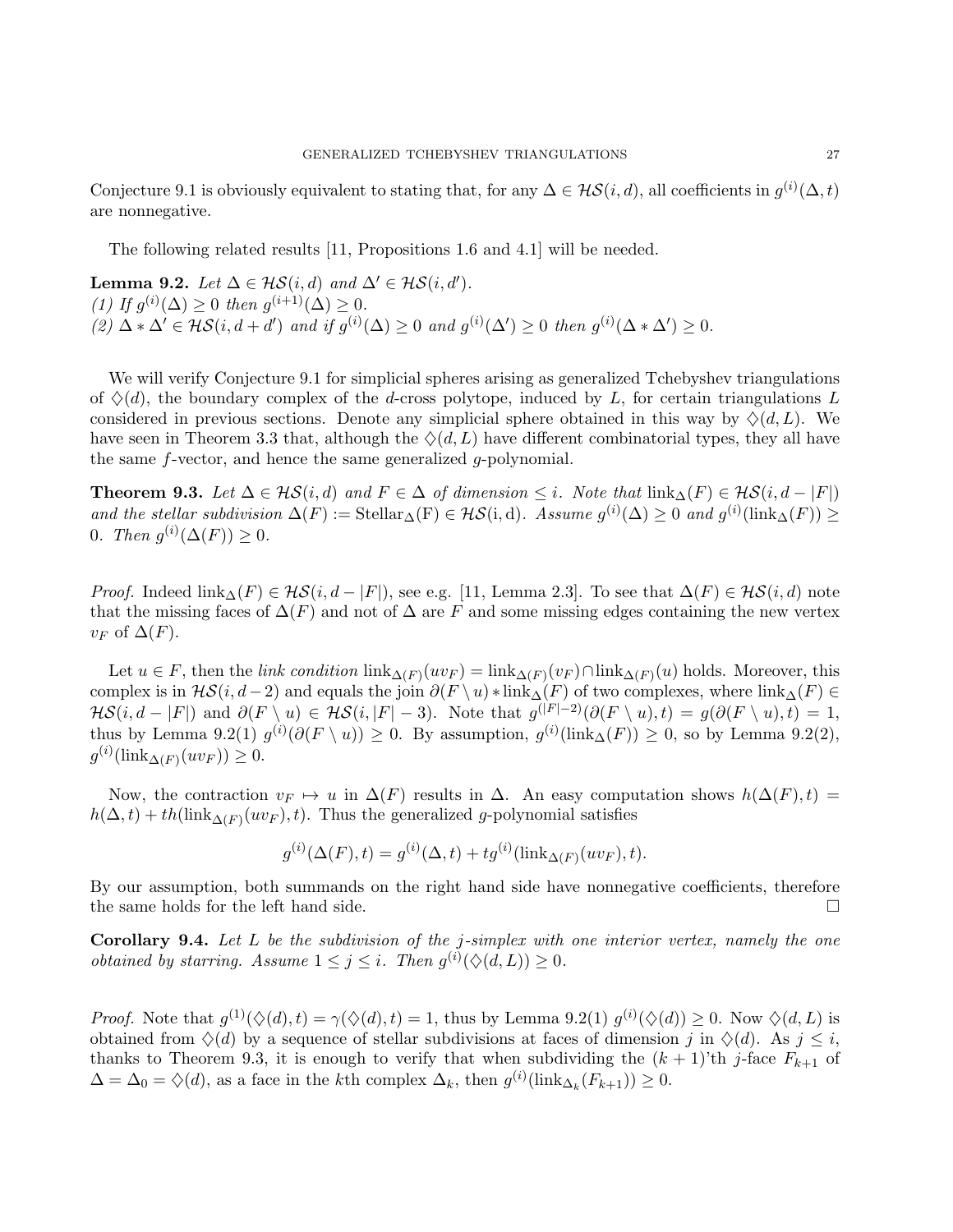The key observation here it that for any simplicial complex  $K$ , the operations link and stellar subdivision commute, more precisely, if  $T \nsubseteq F$  are sets, then

$$
\operatorname{link}_{K(T)}(F) \cong (\operatorname{link}_K(F))(T \setminus F).
$$

(Here, if  $F' \notin K'$  for a complex K' and a set F' then define  $K'(F') := K'$ . For  $|T \setminus F| = 1$  and  $F \cup T \in K$  the isomorphism is given by mapping  $v_T$  to the vertex of  $T \setminus F$  and the other vertices to themselves.) Let the order of the j-faces in  $\Delta$  be  $F_1, F_2, \ldots$ . We will prove the following stronger assertion by double induction on d and k (for fixed  $1 \leq j \leq i$ ):

(\*\*) If  $F \in \Delta$  is of dimension  $\geq j$ , and does not contain any of  $F_1, \ldots, F_k$ , then  $g^{(i)}(\text{link}_{\Delta_k}(F)) \geq 0$ .

The base case  $d < j$  is trivial and the base case  $k = 0$  follows for any d as  $\text{link}_{\diamondsuit(d)}(F) \cong \diamondsuit(d-|F|)$ , so it has  $g^{(1)}(\text{link}_{\diamondsuit(d)}(F), t) = 1$ , hence  $g^{(i)}(\text{link}_{\diamondsuit(d)}(F)) \geq 0$ . For  $k > 0$ ,  $\text{link}_{\Delta_k}(F) \cong (\text{link}_{\Delta_{k-1}}(F))(F_k \setminus F)$ F). If  $F_k \cup F \notin \Delta_{k-1}$  then  $\text{link}_{\Delta_k}(F) = \text{link}_{\Delta_{k-1}}(F)$  and we are done by induction on k. Else, as  $F_k \cup F \in \Delta_{k-1}$  and  $F_k, F \in \Delta$  we conclude that  $F_k \cup F \in \Delta$ . By induction on  $k, g^{(i)}(\text{link}_{\Delta_{k-1}}(F)) \geq 0$ . Also,  $\text{link}_{\Delta_{k-1}(F)}((F_k \setminus F)) = \text{link}_{\Delta_{k-1}}(F \cup F_k)$ . By construction of  $\Delta_{k-1}$ ,  $F \cup F_k$  does not contain any of  $F_1, \ldots, F_{k-1}$  (as  $F \cup F_k \in \Delta_{k-1}$ ), hence the induction on k says  $g^{(i)}(\text{link}_{\Delta_{k-1}}(F \cup F_k)) \geq 0$ . Thus, by Theorem 9.3 we conclude that  $g^{(i)}(\text{link}_{\Delta_k}(F)) \geq 0$ .

Remark 9.5. For any subdivision L of the 1-simplex (say with k interior points),  $g^{(1)}(\Diamond(d, L))$  =  $\gamma(\diamondsuit(d,L)) \geq 0$ . This is known, and also follows from Theorem 9.3, as L is obtained by a sequence of k stellar subdivisions at an edge.

We now turn to arbitrary subdivisions  $L$  of the 2-simplex.

**Theorem 9.6.** Let L be a subdivision of the 2-simplex, where all the new vertices are in the interior. Then  $\Diamond(d, L) \in \mathcal{HS}(2, d)$  and satisfies  $g^{(2)}(\Diamond(d, L)) \geq 0$ .

It is clear that  $\Diamond(d, L) \in \mathcal{HS}(2, d)$ . Below we state and prove two generalizations of the second statement.

Theorem 9.7. Let L be a subdivision of the 2-simplex, where all the new vertices are in the interior. Then complexes  $\Delta_k = \Diamond(d)_k$ , arising in the definition of a  $\Diamond(d, L)$ , satisfy

(i)  $g^{(2)}(\Delta_k) \geq 0$  and (ii)  $g^{(2)}(\text{link}_{\Delta_k}(T_{k+1}) \geq 0$  where  $T_{k+1}$  is the  $(k+1)$ th 2-simplex of  $\Delta_0 = \diamondsuit(d)$  that is subdivided.

*Proof.* We proceed by induction on d and k and instead of (ii) we will prove the following stronger assertion:

(iii) If  $F \in \Delta_0$  is of dimension  $\geq 2$ , and does not contain any of  $T_1, \ldots, T_k$ , then  $g^{(2)}(\text{link}_{\Delta_k}(F)) \geq 0$ .

The base case  $d < 2$  is trivial, and the case  $k = 0$  is clear as both  $\Delta_0$  and  $\lim_{\Delta_0}(T_1)$  are boundary complexes of cross polytopes. Let m be the number of interior vertices in L, and T be the 2-simplex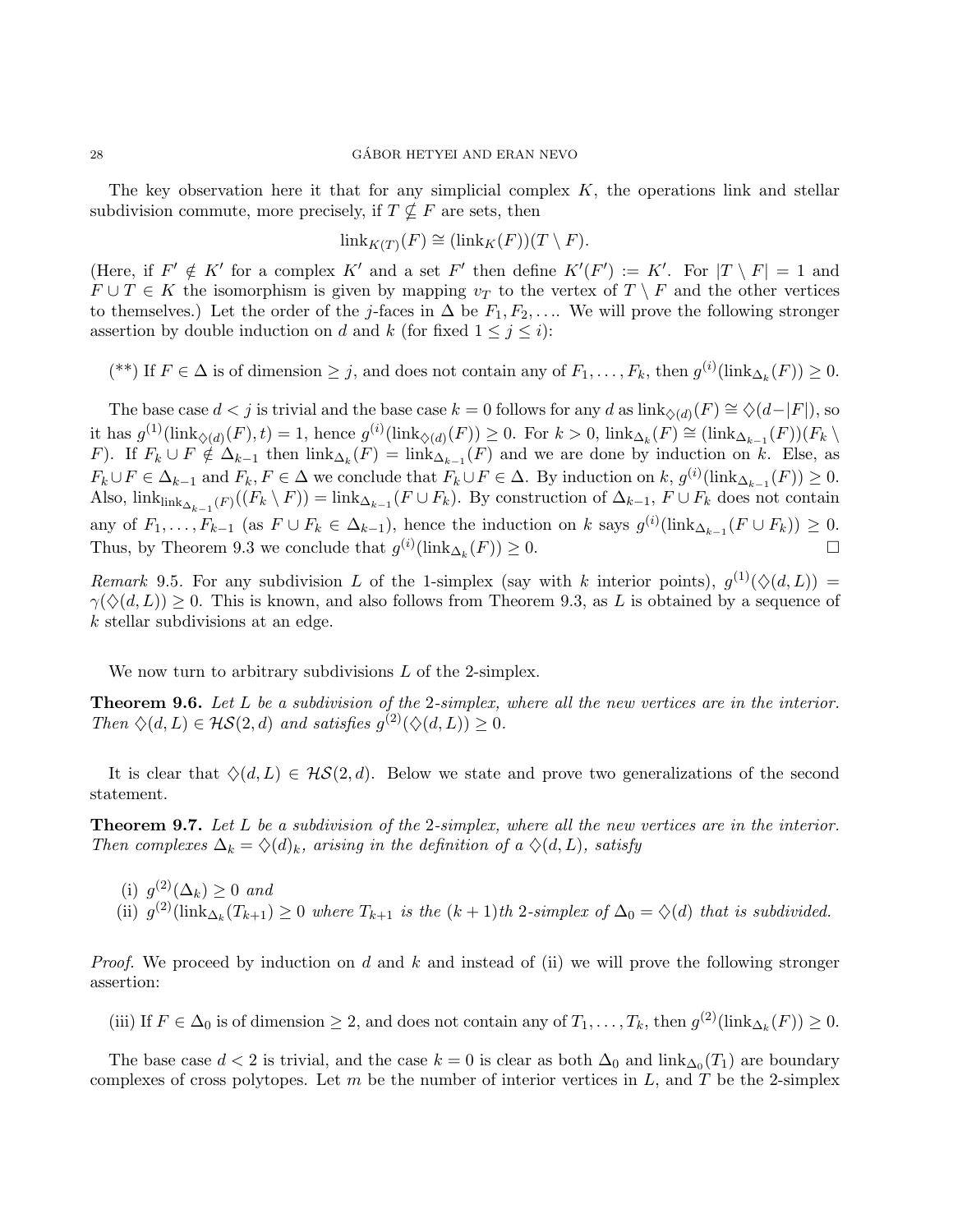L subdivides. By Euler's formula applied to the 2-sphere  $S = L \cup \{T\}$ , one gets that the polynomial  $f(L^0, t)$  counting faces of  $L^0 := L \setminus \partial L$  satisfies  $f(L^0, t) - t^3 = mt + 3mt^2 + 2mt^3$ .

Then

(9.2) 
$$
f(\Delta_{k+1}, t) = f(\Delta_k, t) - t^3 f(\lim_{k \Delta_k} (T_{k+1}), t) + f(L^0, t) f(\lim_{k \Delta_k} (T_{k+1}), t) = f(\Delta_k, t) + f(\lim_{k \Delta_k} (T_{k+1}), t) (mt + 3mt^2 + 2mt^3).
$$

For any  $(d-1)$ -dimensional homology sphere  $\Delta$ ,  $h(\Delta, t) = (t-1)^d f(\Delta, \frac{1}{t-1})$ , and combined with equation (9.2) we get

$$
h(\Delta_{k+1},t) = h(\Delta_k,t) + mt(t+1)h(\mathrm{link}_{\Delta_k}(T_{k+1}),t).
$$

Note that the suspension  $\Sigma\Delta$ , i.e. the join of  $\Delta$  with the two points complex, has h-vector  $(1+t)h(\Delta, t)$ . Thus

$$
h(\Delta_{k+1}, t) = h(\Delta_k, t) + mt \cdot h(\Sigma \lim_{k \Delta_k} (T_{k+1}), t).
$$

By induction,  $g^{(2)}(\Delta_k) \ge 0$  and  $g^{(2)}(\text{link}_{\Delta_k}(T_{k+1})) \ge 0$ , so by Lemma 9.2 also  $g^{(2)}(\Sigma \text{ link}_{\Delta_k}(T_{k+1})) \ge 0$ . Thus,

$$
g^{(2)}(\Delta_{k+1}, t) = g^{(2)}(\Delta_k, t) + mt \cdot g^{(2)}(\Sigma \operatorname{link}_{\Delta_k}(T_{k+1}), t)
$$

has only nonnegative coefficients, proving (i).

To prove (iii), if  $F \cup T_k \notin \Delta_k$  then  $\text{link}_{\Delta_k}(F) = \text{link}_{\Delta_{k-1}}(F)$  and we are done. Else, we treat different cases according to the cardinality of  $F \cap T_k$ :

**Case**  $|F \cap T_k| = 0$ : Then  $\text{link}_{\Delta_k}(F) = (\text{link}_{\Delta_{k-1}}(F))(T_k)$ . By induction on  $k, g^{(2)}(\text{link}_{\Delta_{k-1}}(F)) \ge 0$ , and  $g^{(2)}(\hbox{link}_{\hbox{link}_{\Delta_{k-1}}(F)}(T_k)) = g^{(2)}(\hbox{link}_{\Delta_{k-1}}(F \cup T_k)) \ge 0$ . Thus, by Theorem 9.3 we are done.

**Case**  $|F \cap T_k| = 2$ : Then  $\text{link}_{\Delta_k}(F) \cong \text{link}_{\Delta_{k-1}}(F)$ , via the isomorphism mapping the vertex  $v \in \text{Int}(T_k)$  adjacent to the edge  $T_k \cap F$  to the vertex  $T_k \setminus F$ , and the other vertices to themselves. We are done by induction on k.

**Case**  $|F \cap T_k| = 1$ : Let v be the common vertex of F and  $T_k$ , and let P be the link of v in the subdivision of  $T_k$  induced by L and the bijection  $\phi: V(\partial L) \to T_k$ . Then P is a path, say with s interior points (then  $s \geq 1$ ).

Then  $\hbox{link}_{\Delta_k}(F)$  equals the subdivision of  $\hbox{link}_{\Delta_{k-1}}(F)$  induced by subdividing the edge  $T_k \setminus F$  by s interior points. Thus,

$$
f(\operatorname{link}_{\Delta_k}(F), t) = f(\operatorname{link}_{\Delta_{k-1}}(F), t) + st(1+t)f(\operatorname{link}_{\operatorname{link}_{\Delta_{k-1}}(F)}(T_k \setminus F), t),
$$

equivalently,

$$
h(\hbox{\rm link}_{\Delta_k}(F),t) = h(\hbox{\rm link}_{\Delta_{k-1}}(F),t) + st \cdot h(\hbox{\rm link}_{\hbox{\rm link}_{\Delta_{k-1}}(F)}(T_k \setminus F),t),
$$

equivalently,

$$
g^{(2)}(\hbox{\rm link}_{\Delta_k}(F),t) = g^{(2)}(\hbox{\rm link}_{\Delta_{k-1}}(F),t) + st \cdot g^{(2)}(\hbox{\rm link}_{\hbox{\rm link}_{\Delta_{k-1}}(F)}(T_k \setminus F),t).
$$

By induction, both summands on the right hand side have nonnegative coefficients (for the rightmost summand consider link<sub>∆k−1</sub>( $T_k \cup F$ )), hence the left hand side has also only nonnegative coefficients.  $\Box$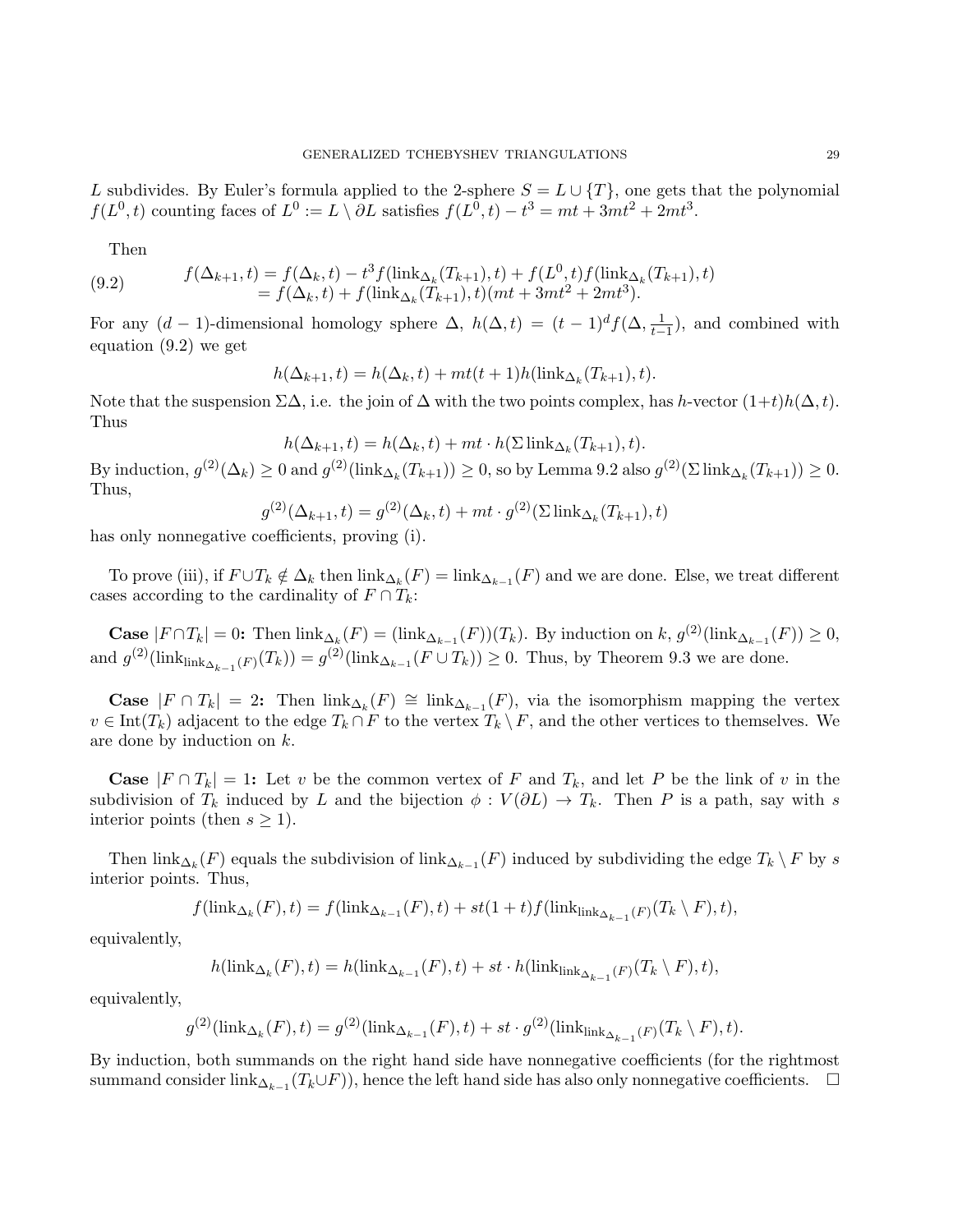### $\text{GÁBOR HETYEI AND ERAN NEVO}$

Theorem 9.6 is a special case of Theorem 9.7 above, since  $\Diamond(d, L)$  is the last complex in the sequence of complexes  $\Delta_1, \Delta_2, \ldots$  Before proving the second generalization, let us make the following observation. Obviously, for any homology sphere  $\Delta \in \mathcal{HS}(i, d)$ , we have  $g_0^{(i)}$  $\binom{0}{0}$  ( $\Delta$ ) = 1, since we have  $h_0(\Delta) = 1$ , the constant term of  $P_{d,i}(t)$  is 1 and all other polynomials in the basis  $B_{d,i}$  have zero constant term. Therefore  $g^{(i)}(\Delta) \geq 0$  holds (componentwise) whenever the generalized g-polynomial given in (9.1) has only real negative roots. Theorem 9.6 is thus also a consequence of the already shown Corollary 5.3, Theorems 5.4 and 7.14, and of Theorem 9.8 below.

**Theorem 9.8.** Let  $\Delta$  be a homology sphere. Then the following are equivalent:

- (i) the roots of  $F(\Delta, t)$  are all real numbers in the interval  $(-1, 1)$ ;
- (ii) the roots of  $h(\Delta, t)$  are all real and negative;
- (iii) the roots of  $g^{(2)}(\Delta, t)$  are all real numbers in the interval  $[-1, 0)$ .

Proof. The equivalence of the first two statements may be shown by refining the argument presented in [7, Section 6]. It was noted there that the F-polynomial and the h-polynomial of  $\Delta$  are connected by the formula

$$
(1-t)^d \cdot F\left(\Delta, \frac{1+t}{1-t}\right) = h(\Delta, t).
$$

The Preliminaries of [7] remind of the well-known fact that the map  $\mu : x \mapsto t = (x - 1)/(x + 1)$ establishes a bijection between the unit disk  $|x| < 1$  and the open left t-halfplane. Using this bijection it is easy to show that the *Schur-stability* of  $F(\Delta, x)$ , defined as having all its roots inside the unit disk  $|x| < 1$ , implies the *Hurwitz-stability* of  $h(\triangle, t)$ , defined as having all its zeros in the open left t-halfplane. As noted in [7, Proposition 6.4], the converse is also true when the reduced Euler characteristic of  $\Delta$  is not zero, which is the case for homology spheres. To arrive at the presently stated equivalence we only need to observe that the restriction of  $\mu$  to the interval (−1, 1) establishes a bijection between this interval and the set of all negative real numbers.

We are left two show the equivalence of the second and the third statement. Directly from the definitions we have

$$
P_{k,2}(t) = \begin{cases} (1+t+t^2)^{k/2} & \text{for even } k; \\ (1+t+t^2)^{(k-1)/2}(1+t) & \text{for odd } k. \end{cases}
$$

Using this formula it is easy to show

$$
h(\Delta, t) = \begin{cases} (1+t+t^2)^{d/2} g^{(2)}(\Delta, t/(1+t+t^2)) & \text{for even } d;\\ (1+t+t^2)^{(d-1)/2}(1+t) g^{(2)}(\Delta, t/(1+t+t^2)) & \text{for odd } d. \end{cases}
$$

Without loss of generality we may assume  $d$  is odd, the case of even  $d$  being similar but simpler. Assume first all roots of  $g^2(\triangle, t)$  are real from [-1,0), i.e., we have

$$
g^{(2)}(\Delta, t) = r(t - r_1)(t - r_2) \cdots (t - r_{(d-1)/2})
$$

for some positive real number r and some negative real numbers  $r_1, \ldots r_{(d-1)/2} \in [-1, 0)$ . (The fact that r is real and positive follows from  $g^{(2)}(\Delta)_0 = 1$ .) Then we have

(9.3) 
$$
h(\triangle, t) = r(1+t)(t - r_1(1+t+t^2)) \cdots (t - r_{(d-1)/2}(1+t+t^2)).
$$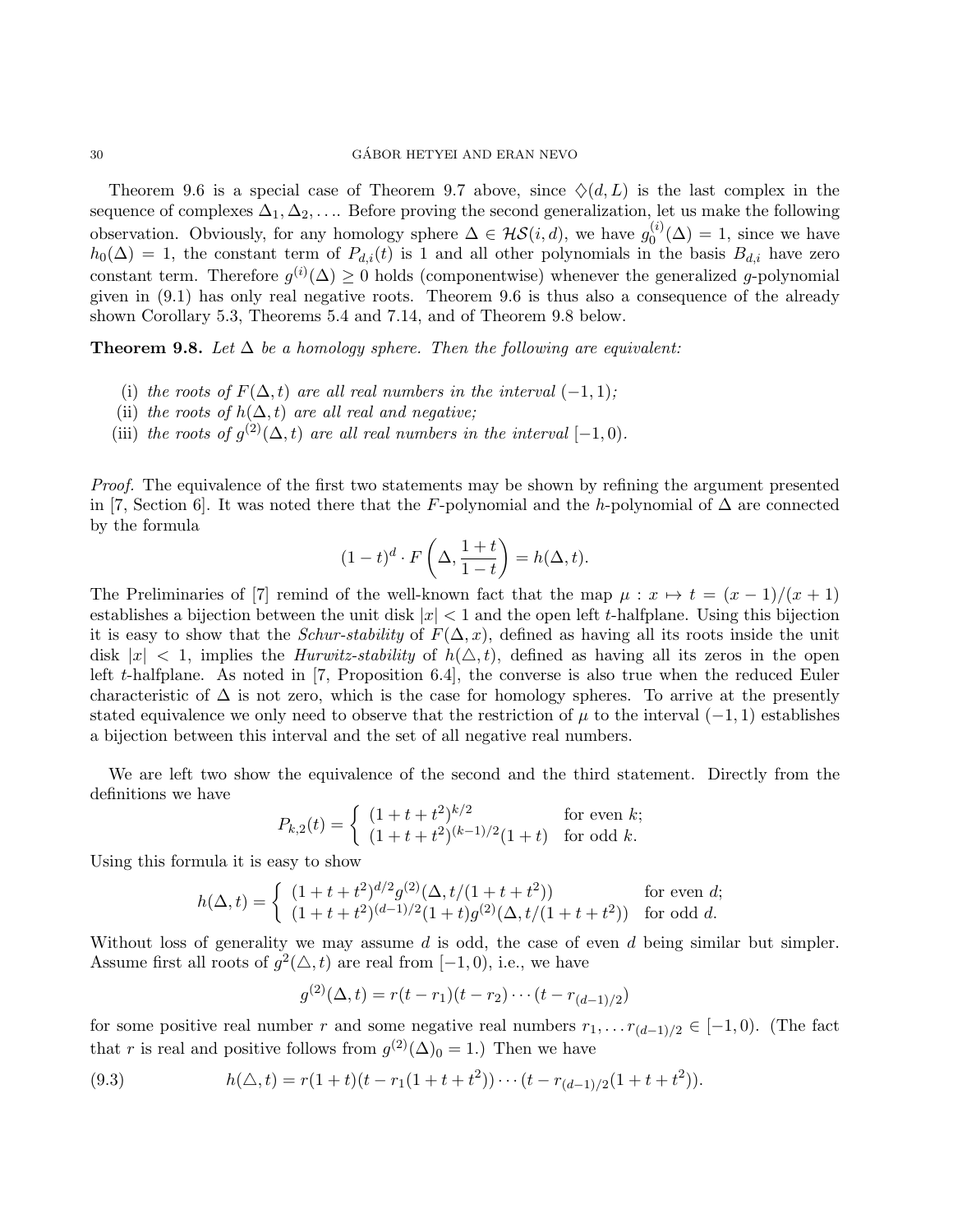The roots of  $h(\triangle, t)$  are  $-1$  and the roots of all quadratic equations of the form  $t - r_k(1 + t + t^2) = 0$ , that is numbers of the form

$$
(9.4) \qquad s_k = \frac{(r_k - 1) - \sqrt{(r_k - 1)^2 - 4r_k^2}}{(-2r_k)} \quad \text{and of the form} \quad t_k = \frac{(r_k - 1) + \sqrt{(r_k - 1)^2 - 4r_k^2}}{(-2r_k)}.
$$

Here  $r_k - 1$  is negative, the summand  $\sqrt{(r_k - 1)^2 - 4r_k^2}$  is real but strictly less than  $|r_k - 1|$ , and the denominator  $-2r_k$  is positive. We obtain that each  $s_k$  and  $t_k$  is a negative real number. To prove the converse, observe that Equation (9.3) holds in general for any homology sphere  $\Delta$ , with some complex roots  $r_1, \ldots, r_{(d-1)/2}$  and complex leading coefficient r. The roots of  $h(\Delta, t)$  are still −1 and the complex numbers  $s_k$  and  $t_k$  given by (9.4). (Recall that taking the square root of a complex number is unique up to sign, thus the pair  $\{s_k, t_k\}$  is well-defined.) Assuming that each  $s_k$  and  $t_k$  is a negative real number, we obtain that each

$$
\frac{1-r_k}{r_k} = s_k + t_k
$$

is a negative real number and so each  $r_k$  is a real number, belonging to the set  $(-\infty, 0) \cup (1, \infty)$ . Thus

$$
\sqrt{(r_k - 1)^2 - 4r_k^2} = (-r_k)(t_k - s_k)
$$

is also a real number, and we must have  $(r_k - 1)^2 - 4r_k^2 \ge 0$ . This is equivalent to  $r_k \in [-1, 1/3]$ . The intersection of  $[-1, 1/3]$  with  $(-\infty, 0) \cup (1, \infty)$  is the set  $[-1, 0)$ . □

*Remark* 9.9. An analogous statement for  $i = 1$  was shown by Gal [6, Remark 3.1.1] who proved that, for a homology sphere  $\Delta$ , the polynomial  $h(\Delta, t)$  has only negative real roots if and only if the same holds for  $g^{(1)}(\Delta, t)$ .

### **REFERENCES**

- [1] M. Abramowitz and I. A. Stegun, "Handbook of Mathematical Functions," National Bureau of Standards, Washington, D.C., issued 1964, Tenth Printing, 1972, with corrections.
- [2] A. Björner, Topological methods,  $Handbook$  of combinatorics, **Vol. 1,2** (1995), 1819–1872.
- [3] K. Borsuk, On the imbedding of systems of compacta in simplicial complexes, Fund. Math. 35 (1948), 217–234.
- [4] F. Brenti and V. Welker, f-vectors of barycentric subdivisions, Math. Z. 259 (2008), 849–865.
- [5] T. S. Chihara, "An Introduction to Orthogonal Polynomials," Gordon and Breach Science Publishers, New York-London-Paris, 1978.
- [6] S. Gal, Real root conjecture fails for five- and higher-dimensional spheres, Discrete Comput. Geom. 34 (2005), 269–284.
- [7] G. Hetyei, Tchebyshev triangulations of stable simplicial complexes, J. Combin. Theory Ser. A 115 (2008), 569–592.
- [8] J. F. P. Hudson, "Piecewise linear topology," W. A. Benjamin Inc., New York NY, 1969.
- [9] W. B. R. Lickorish, Simplicial moves on complexes and manifolds, Proceedings of the Kirbyfest (Berkeley, CA, 1998), 299–320 (electronic), Geom. Topol. Monogr. 2, Geom. Topol. Publ., Coventry, 1999.
- [10] J. R. Munkres, Elements of algebraic topology, Addison-Wesley Publ., Menlo Park, CA, 1984.
- [11] E. Nevo, Remarks on missing faces and lower bounds on face numbers, *Electron. J. Combin.*  $\mathbf{16}(2)$ , (the Björner Festschrift volume) (2009), R8.
- [12] R. P. Stanley, Combinatorics and commutative algebra, *Progress in Mathematics* 41, 2'nd ed., Birkhäuser Boston Inc., Boston, 1996.